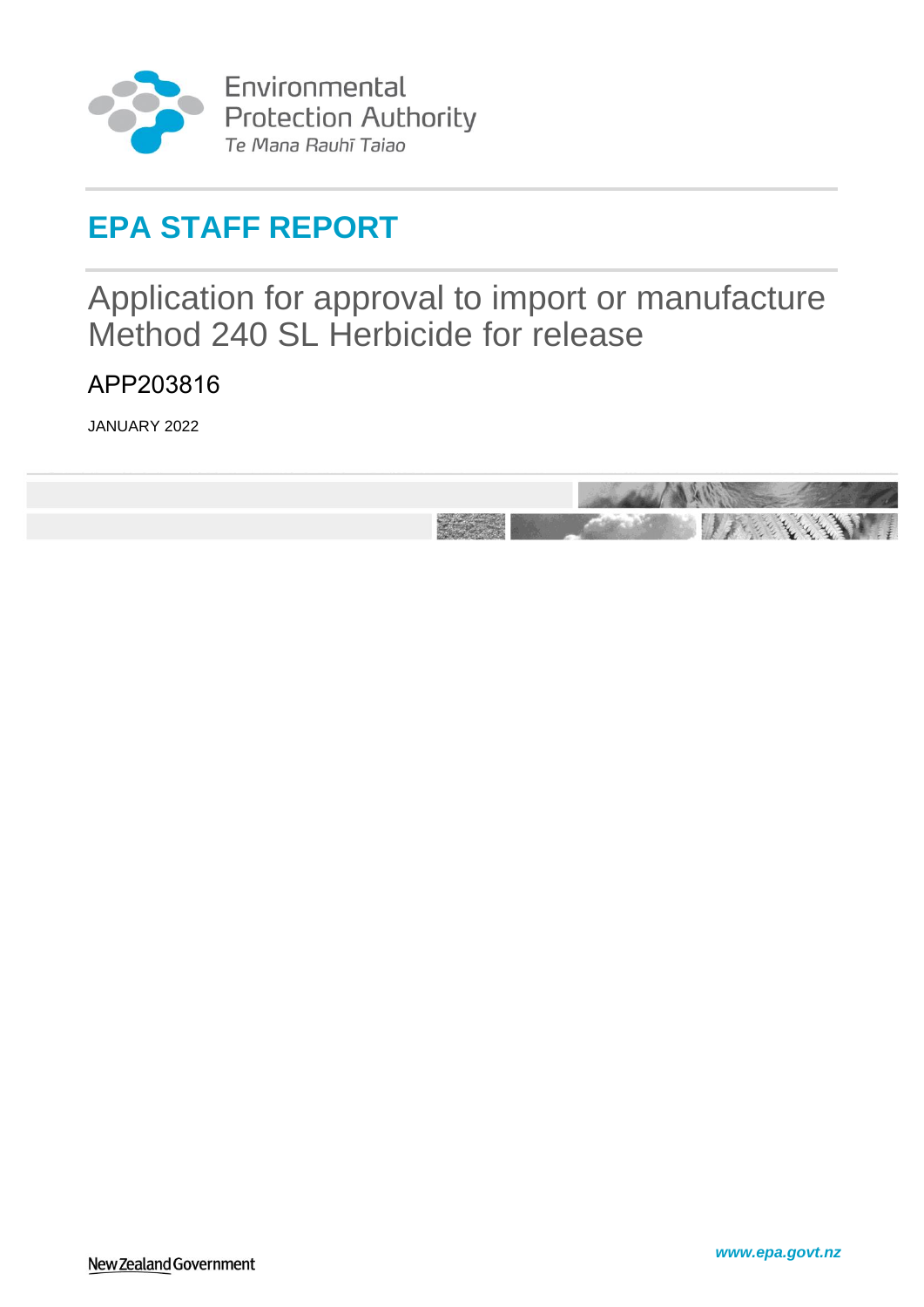# **Overview**

| <b>Substance</b>                         | <b>Method 240 SL Herbicide</b>                                                                                                                                                                                                          |
|------------------------------------------|-----------------------------------------------------------------------------------------------------------------------------------------------------------------------------------------------------------------------------------------|
| Application code                         | APP203816                                                                                                                                                                                                                               |
| Application type                         | To import or manufacture for release any hazardous substance<br>under Section 28 of the Hazardous Substances and New<br>Organisms Act 1996 ("the HSNO Act")                                                                             |
| Applicant                                | <b>Bayer CropScience Property Limited</b>                                                                                                                                                                                               |
| Purpose of the application               | To import or manufacture Method 240 SL Herbicide for release                                                                                                                                                                            |
| Date application formally<br>received    | 05 June 2019                                                                                                                                                                                                                            |
| Submission period                        | 19 June 2019 - 31 July 2019                                                                                                                                                                                                             |
| Submissions                              | Nine submissions were received. Three submissions supported<br>the application and six opposed the application. Two<br>submitters indicated that they wished to be heard at a public<br>hearing and one reserved the right to be heard. |
| Information requests and time<br>waivers | The timeframe for consideration of this application was waived<br>under section 59 of the Act.                                                                                                                                          |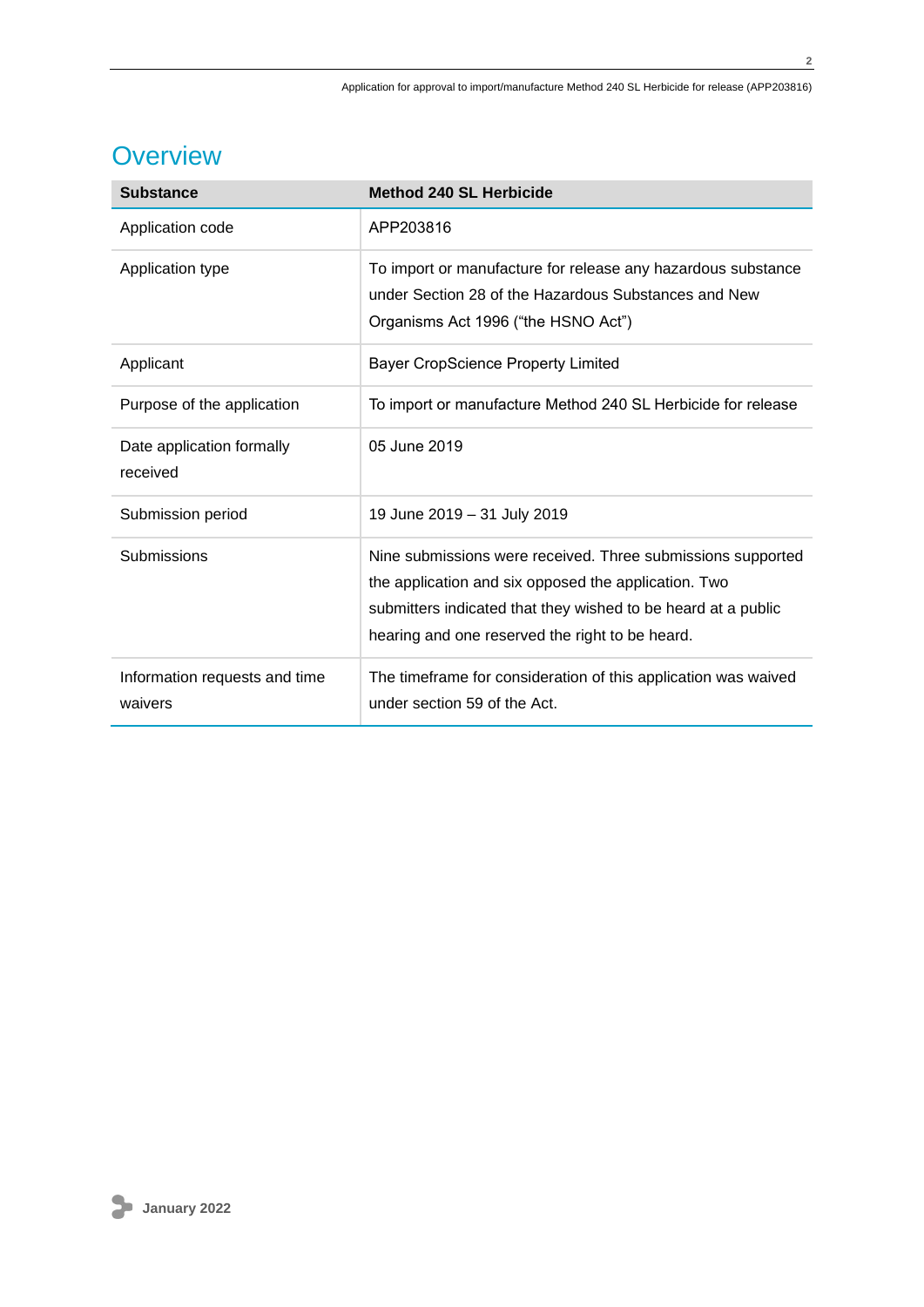$\overline{\mathbf{3}}$ 

# <span id="page-2-0"></span>**Table of Contents**

|                | Application for approval to import or manufacture Method 240 SL Herbicide for release 1 |
|----------------|-----------------------------------------------------------------------------------------|
|                |                                                                                         |
|                |                                                                                         |
| $\mathbf{1}$ . |                                                                                         |
|                |                                                                                         |
|                |                                                                                         |
|                |                                                                                         |
|                |                                                                                         |
|                |                                                                                         |
|                |                                                                                         |
|                |                                                                                         |
|                |                                                                                         |
|                |                                                                                         |
| 2.             |                                                                                         |
|                |                                                                                         |
|                |                                                                                         |
|                |                                                                                         |
|                |                                                                                         |
| 3.             |                                                                                         |
| 4.             |                                                                                         |
| 5.             |                                                                                         |
|                |                                                                                         |
|                |                                                                                         |
|                |                                                                                         |
|                |                                                                                         |
|                |                                                                                         |
|                | Buffer or exclusion zones around mahinga kai sites, habitats and surrounding            |
|                |                                                                                         |
|                |                                                                                         |
|                |                                                                                         |
|                |                                                                                         |
|                |                                                                                         |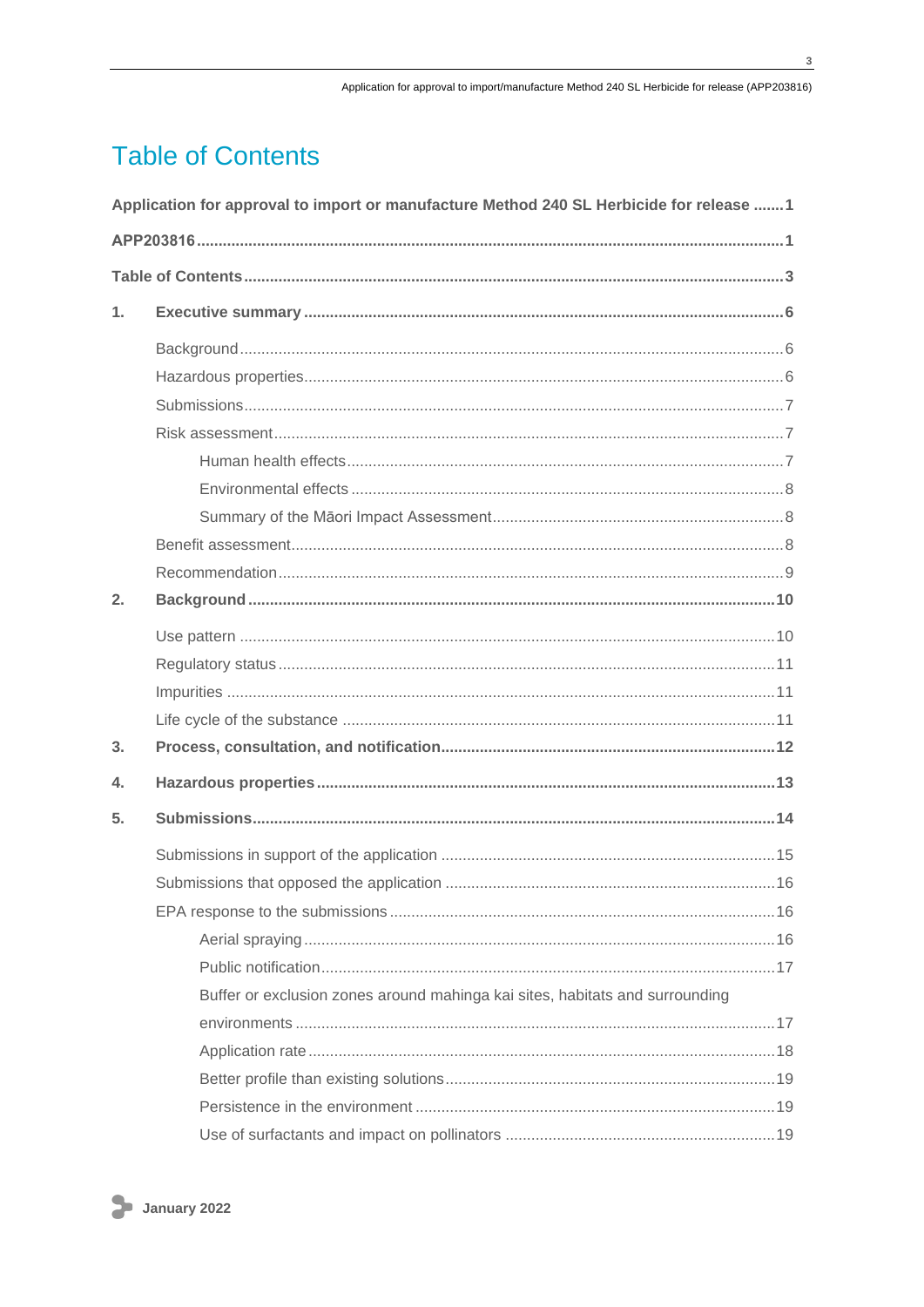| 6.  |                                                                                          |
|-----|------------------------------------------------------------------------------------------|
|     |                                                                                          |
|     |                                                                                          |
|     |                                                                                          |
|     |                                                                                          |
|     |                                                                                          |
|     | Wide-dispersive application methods (broadcast ground-based and aerial) 22               |
|     |                                                                                          |
|     |                                                                                          |
|     | Assessment of impacts on cultural receptors (Māori Impact Assessment) 26                 |
|     |                                                                                          |
|     |                                                                                          |
|     |                                                                                          |
|     |                                                                                          |
|     |                                                                                          |
|     |                                                                                          |
|     | Impact on kaitiakitanga and manaakitanga (environmental guardianship and due care)       |
|     |                                                                                          |
| 7.  | Assessment of risks to society, the community, and the market economy30                  |
| 8.  |                                                                                          |
| 9.  |                                                                                          |
|     |                                                                                          |
|     | Method 240 SL Herbicide's place in the chemical management of wilding conifers control31 |
|     |                                                                                          |
|     |                                                                                          |
| 10. |                                                                                          |
| 11. |                                                                                          |
| 12. |                                                                                          |
|     |                                                                                          |
|     |                                                                                          |
|     |                                                                                          |
|     |                                                                                          |
|     |                                                                                          |
|     |                                                                                          |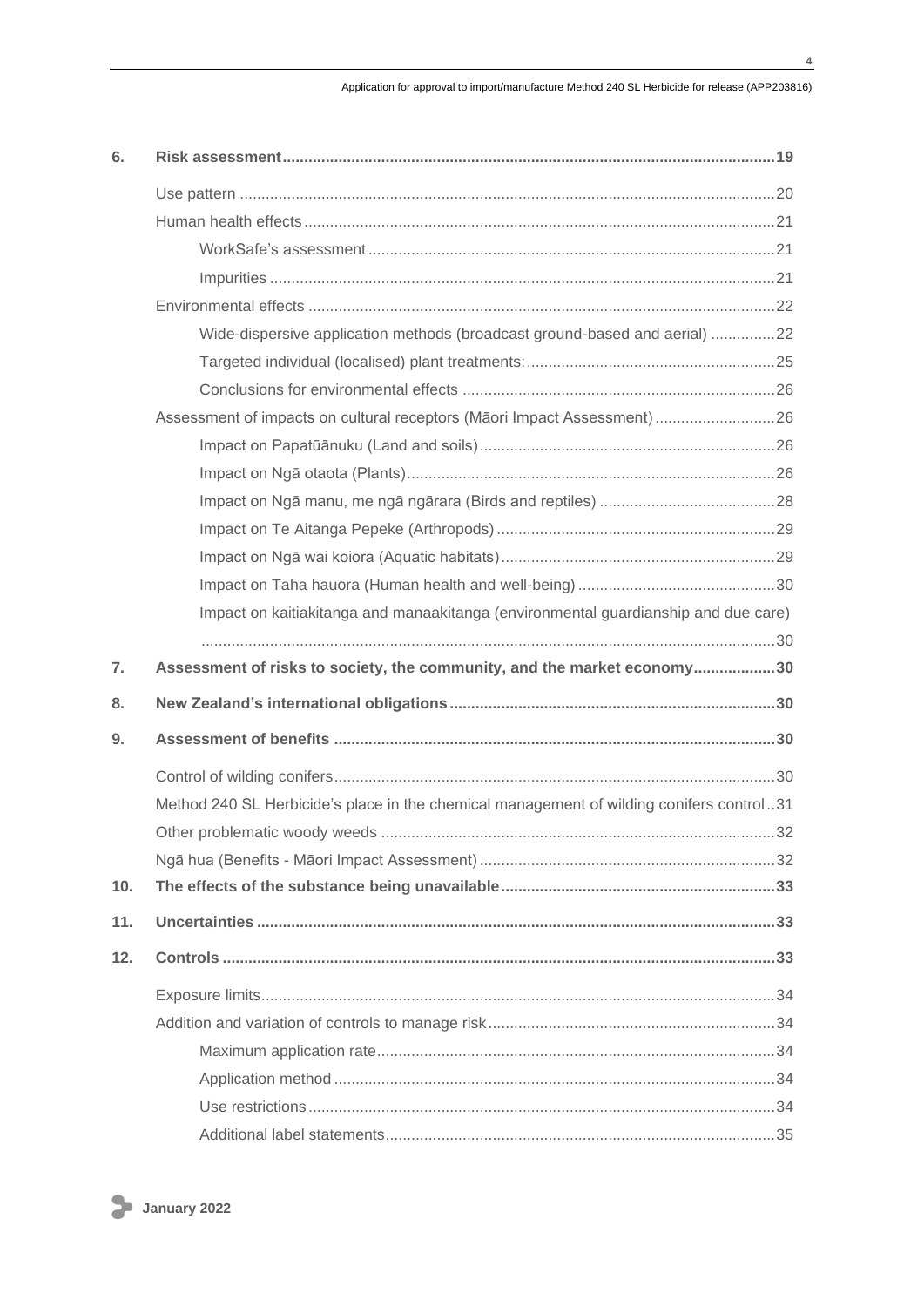| Appendix A: Comparison between currently approved treatments for the control of wilding |
|-----------------------------------------------------------------------------------------|
|                                                                                         |
|                                                                                         |
| Hazardous substances and new organisms (HSNO) default controls 39                       |
|                                                                                         |
|                                                                                         |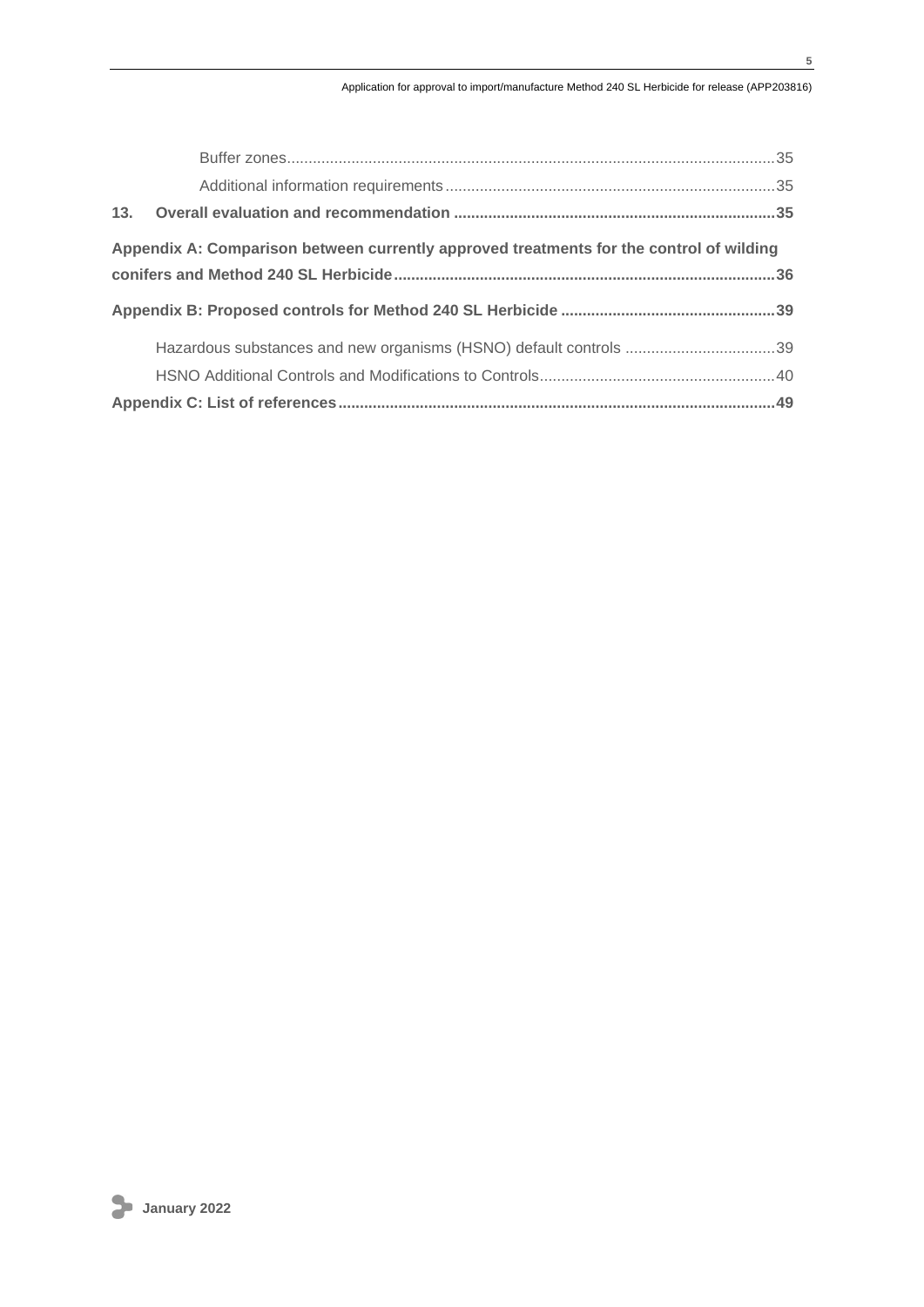# <span id="page-5-0"></span>1. Executive summary

## <span id="page-5-1"></span>**Background**

- $1.1<sub>1</sub>$ The applicant Bayer CropScience Property Limited has submitted an application on 27 February 2019 to import or manufacture Method 240 SL Herbicide for release. It was given Application Number APP203816 and was formally received on 5 June 2019 as a notified Category C application.
- $1.2.$ The active ingredient, aminocyclopyrachlor, has not previously been approved in New Zealand. Aminocyclopyrachlor is currently not approved in Europe and Japan. It is approved in Australia, Canada and the USA.
- $1.3.$ Method 240 SL Herbicide is intended to be used as a herbicide on wilding conifers, gorse, broom, blackberry, thistles, other woody plants, broadleaf weeds and vines.
- $1.4.$ A variety of methods are proposed for application of Method 240 SL Herbicide. These range from broadcast (wide-dispersive) ground-based or aerial applications to targeted individual plant treatments (basal bark treatment, tree injection, cut stump/stem treatment).
- $1.5.$ Details on the hazard classifications and risk assessment can be found in the Science Memorandum.

## <span id="page-5-2"></span>Hazardous properties

- The classifications applicable to the active ingredient, aminocyclopyrachlor, are based on  $1.6.$ toxicological and ecotoxicological studies conducted using the technical grade active ingredient.
- $1.7.$ The following hazard classifications have been identified as applicable to aminocyclopyrachlor: Hazardous to soil organisms.
- $1.8.$ Aminocyclopyrachlor is not considered readily biodegradable. Aminocyclopyrachlor is considered persistent in the aquatic environment and in the soil environment. Aminocyclopyrachlor is not considered to be bioaccumulative.
- $1.9<sub>1</sub>$ The classifications applicable to Method 240 SL Herbicide were based on product data, the composition of the substance, and the properties of its components.
- $1.10.$ The following hazard classifications have been identified as applicable to Method 240 SL Herbicide [\(Table 1\)](#page-6-3).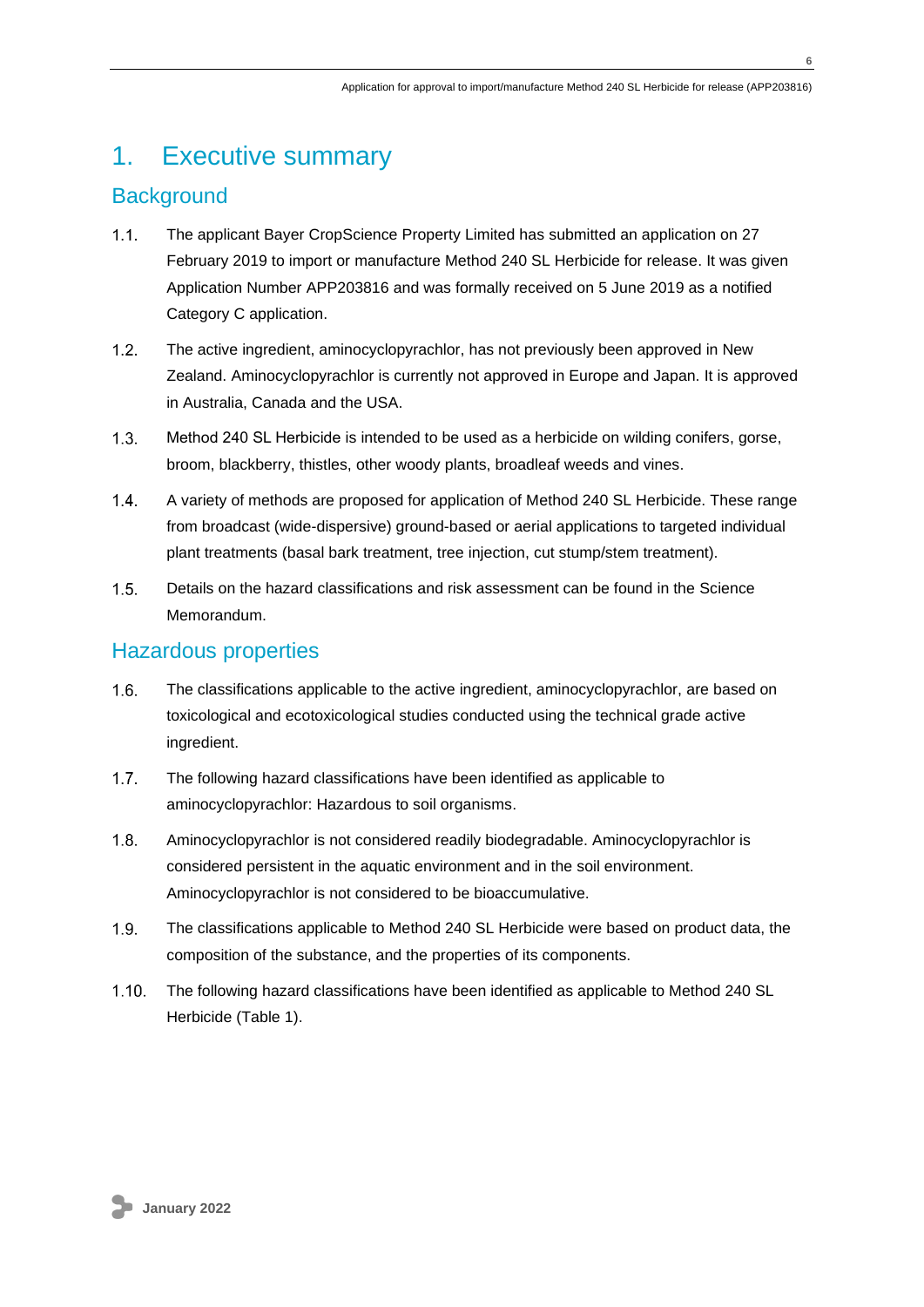#### <span id="page-6-3"></span>**Table 1: Hazard classifications of Method 240 SL Herbicide**

| <b>Hazard endpoint</b>                   | <b>Classification</b>       |
|------------------------------------------|-----------------------------|
| Hazardous to the terrestrial environment | Hazardous to soil organisms |

## <span id="page-6-0"></span>**Submissions**

- The application was publicly notified because this substance contained a new active  $1.11$ ingredient that has not been approved in New Zealand.
- $1.12$ Nine submissions were received during the public consultation period (19 June 2019 – 31 July 2019). Of these three submissions supported the application, and six opposed the application. Details are included in [Table 5.](#page-14-1)
- Two submitters indicated that they wished to be heard at a public hearing and one reserved  $1.13.$ the right to be heard.
- $1.14.$ Wellington Regional Council and Federated Farmers of New Zealand supported the application. Ngāi Tahu supported the application with conditions.
- $1.15.$ Members of the public and Apiculture New Zealand opposed the application, noting the events related to the active ingredient in the USA and expressing concerns regarding environmental exposure and safety.
- $1.16.$ More details are provided under section 5.

## <span id="page-6-1"></span>Risk assessment

The EPA conducted quantitative human health and environmental risk assessments to determine if the amount of exposure that people and organisms may experience during use of the substance is likely to result in adverse effects. This is detailed in the Science Memorandum for Method 240 SL Herbicide.

#### <span id="page-6-2"></span>**Human health effects**

- $1.18.$ The human health risk assessment results showed that the exposure value for operators was lower than the Acceptable Operator Exposure Level (AOEL) without the use of Personal Protective Equipment (PPE). As such, it is considered that the risks to human health from the proposed use of Method 240 SL Herbicide are acceptable even without the use of appropriate PPE, application of Re-Entry Interval, or need for enforcement of a no-spray buffer zone to protect bystanders.
- WorkSafe has assessed the available information for APP203816 (Method 240 SL Herbicide) and considered that, as the substance is classified as hazardous the environment (aquatic and terrestrial) only, the Health and Safety at Work (Hazardous Substances) Regulations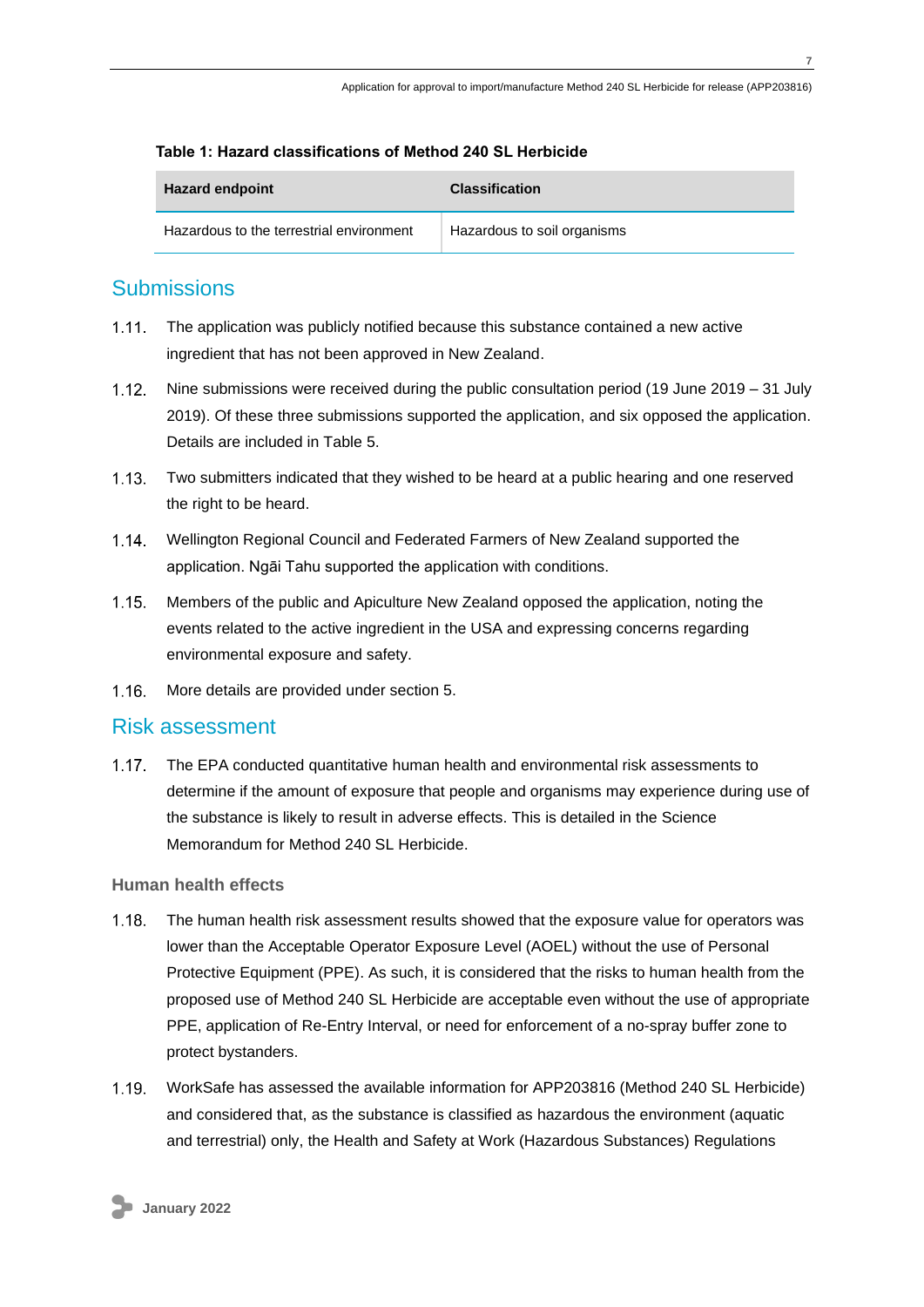2017 do not apply, and identified no significant health and safety issues on the basis of the quantitative human health risk assessment provided by the EPA.

### <span id="page-7-0"></span>**Environmental effects**

*Targeted application methods (basal bark treatment, cut stump/stem treatment, trunk injection and spot spraying/cut stubble)*

 $1.20.$ The environmental risk assessment for the targeted use patterns of Method 240 SL Herbicide showed that risks to the environment with suggested controls are considered negligible.

#### *Wide-dispersive application methods (broadcast ground-based and aerial)*

 $1.21$ For wide-dispersive application methods, risks are considered negligible with controls for surface water, soil organisms, birds and pollinators. Risks have been identified as low to moderate for non-target plants outside of the targeted area and a data gap remains for nontarget arthropods. This is further discussed under section 6 and in the Science Memorandum for this application.

### <span id="page-7-1"></span>**Summary of the Māori Impact Assessment**

- $1.22.$ Kaupapa Kura Taiao (the EPA's Māori Policy and Operations team) has undertaken an assessment to consider potential impacts of Method 240 SL Herbicide on the economic, social, and cultural well-being of Māori, and the relationship of Māori with the environment, pursuant to sections 5(b), 6(d) and 8 of the HSNO Act.
- $1.23.$ Method 240 SL Herbicide is likely to have a positive effect on the relationship of Māori and their culture and traditions with their environment and taonga, including culturally significant species, resources, and places, and the customary values, practices and uses associated with these taonga.
- $1.24.$ Method 240 SL Herbicide is likely to have a positive effect on the ability and capacity of Māori to maintain their economic, social, and cultural well-being.
- $1.25.$ Ngā Mātāpono o Te Tiriti o Waitangi (the Principles of the Treaty of Waitangi) have been considered in relation to this application – no issues arise in this regard.

## <span id="page-7-2"></span>Benefit assessment

 $1.26.$ The management of wilding conifers is an important biosecurity consideration for New Zealand. Several herbicides are currently being used, some of which have a less desirable human health and/or environmental profile than Method 240 SL Herbicide. It is considered that the introduction of an effective herbicide with a more favourable classification profile than existing substances is a significant benefit if the introduction of Method 240 SL Herbicide effectively leads to the reduction of the use of other herbicides.

**8**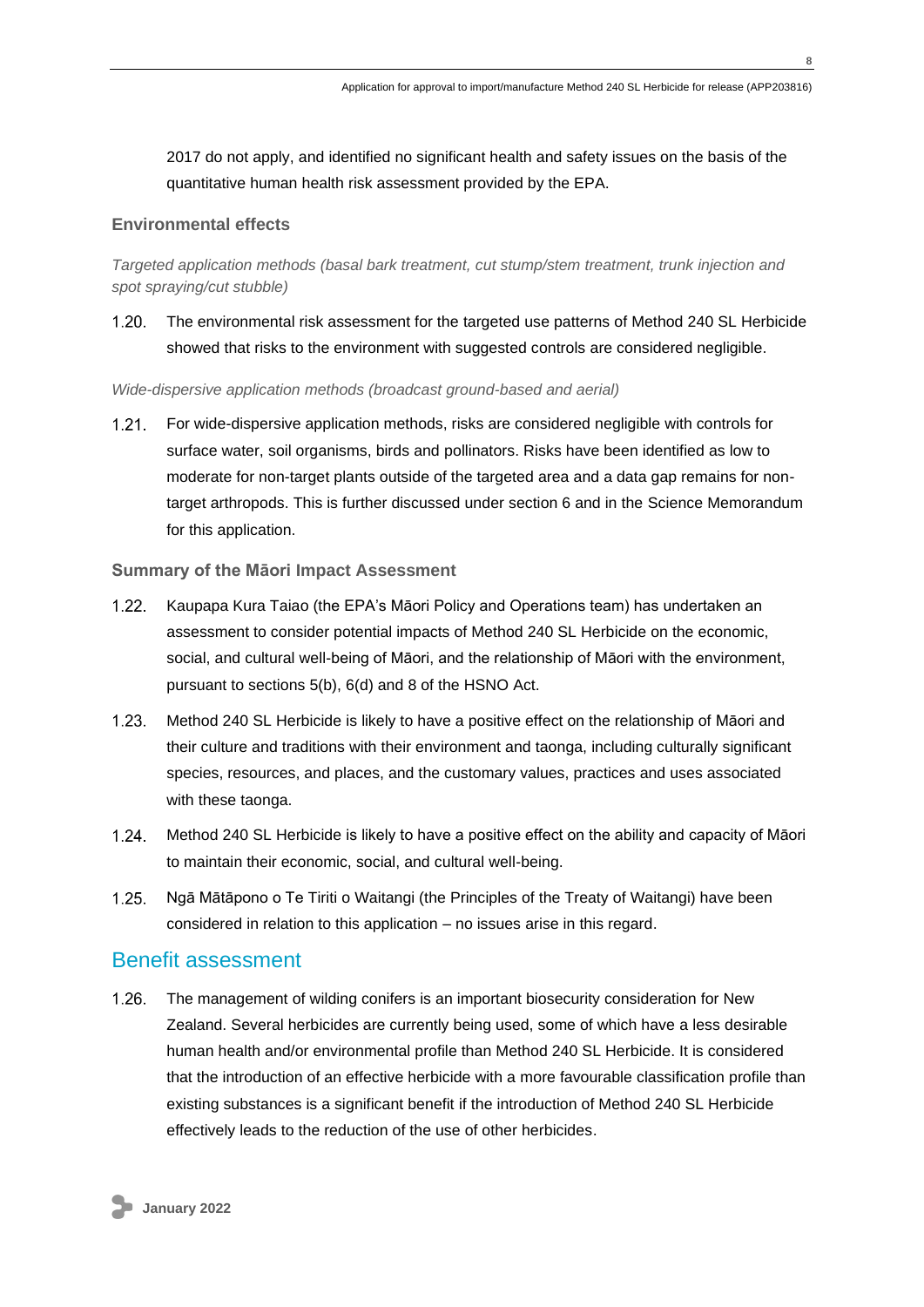- $1.27$ The applicant considers that the approval and subsequent availability of Method 240 SL Herbicide would give rise to significant benefits, such as (see the application form for full details about the benefits provided by the applicant):
	- Method 240 SL Herbicide is efficacious on wilding conifers at low application rates in comparison to current chemistries such that Method 240 SL Herbicide can replace applications of multiple products in a tank mix
	- Aminocyclopyrachlor has a favourable human health and environmental profile
	- Aminocyclopyrachlor and Method 240 SL Herbicide has very low mammalian toxicity, has low toxicity to non-target organisms and an environmental fate profile similar to other auxin herbicides
	- Method 240 SL Herbicide offers an important new tool for the integrated management of invasive wilding confiers. It will benefit the conservation of the unique New Zealand landscape. In this regard, the product will have a positive impact on New Zealand tourism
- $1.28.$ It is considered that the benefits of the substance outweigh the risks of the substance, if used in accordance with the appropriate controls and requirements.

## <span id="page-8-0"></span>Recommendation

- $1.29.$ It is considered that there is sufficient information available to determine whether the benefits that will be derived from the approval of Method 240 SL Herbicide, are sufficiently significant to outweigh the uncertainty that exists around the risk to non-target plants outside of the targeted area (when wide dispersive application methods are used), and remaining data gaps for non-target arthropods.
- $1.30.$ It is acknowledged, however, that Method 240 SL Herbicide could be important to manage the biosecurity issue of wilding conifers, and that the applicant may wish to provide data to support the benefits as claimed in the application form. Additionally, the applicant could provide data to fill the environmental data gaps. Provision of these data would provide more information to the Decision-Making Committee to consider whether the benefits do outweigh the risks.
- $1.31.$ It is therefore recommended that the Committee approves with controls the application to import or manufacture Method 240 SL Herbicide for release.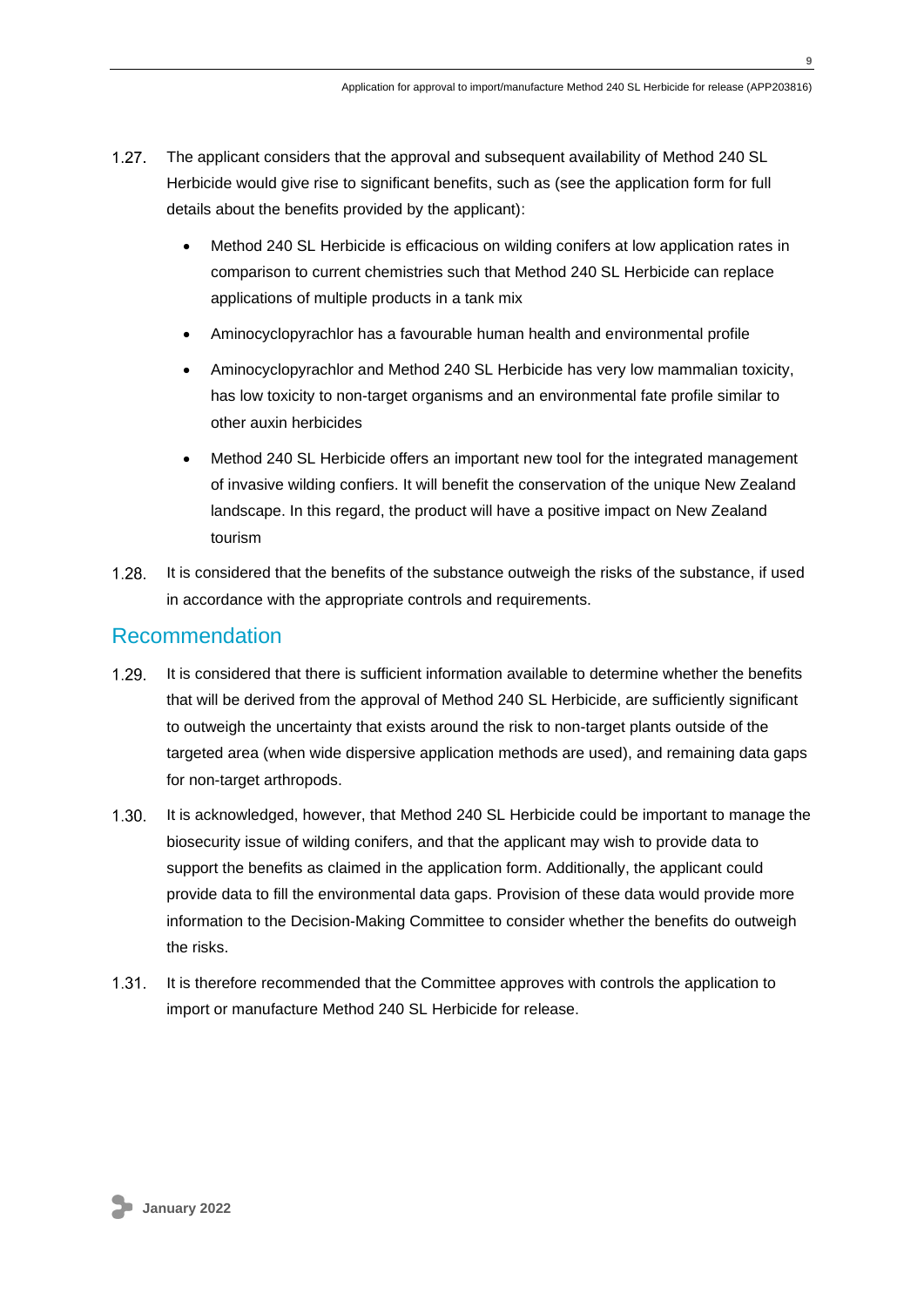# <span id="page-9-0"></span>2. Background

## <span id="page-9-1"></span>Use pattern

- $2.1$ Method 240 SL Herbicide is a soluble liquid concentrate which is diluted in water (product may also be diluted with a basal oil adjuvant). The applicant seeks to have Method 240 SL Herbicide approved for ground based and aerial application for the control of wilding conifers and other woody weeds on non-crop farmland and conservation land such as native bush, recreational and tourist areas and on industrial sites such as railways, roadways and utility rights of way.
- $2.2.$ Application will be at the rate of  $0.3 - 1.3$  litres of product per hectare (L/ha), diluted in 100-1000 L/ha water, which is equivalent to 0.072 – 0.312 kg/ha of aminocyclopyrachlor. Only one application per treatment site is envisaged.
- $2.3.$ Several application methods are envisaged, these include:
	- Drill & fill (also called tree trunk injection)
	- Cut stump treatment
	- Ground Basal Bark Application (GBBA)
	- Aerial Basal Bark Application (ABBA)
	- Ground-based broadcast application (application via tractor/quad), for instance to bare soil, or low vegetation
	- Aerial Foliar Spray Application (AFSA).
- $2.4$ The GABBA, ABBA, AFSA and Drill and Fill application methods are described in publications from the National Wilding Conifer Control Programme (National Wilding Conifer Control Programme 2019b, National Wilding Conifer Control Programme 2019a, National Wilding Conifer Control Programme 2019c).
- $2.5.$ These application methods can be roughly grouped in "targeted" and "dispersive" application methods based on their inherent potential for off-target movement.

**Table 2: Types of application methods envisaged for Method 240 SL Herbicide**

| Category                                                  | <b>Application method</b>                   |  |
|-----------------------------------------------------------|---------------------------------------------|--|
| Targeted – individual plant treatment or<br>spot spraying | Drill and Fill (also called tree injection) |  |
|                                                           | Spot spraying, cut stubble                  |  |
|                                                           | Ground Basal Bark Application (GBBA)        |  |
|                                                           | Aerial Basal Bark Application (ABBA)        |  |
| Broadcast - wide dispersive                               | Ground-based broadcast spray                |  |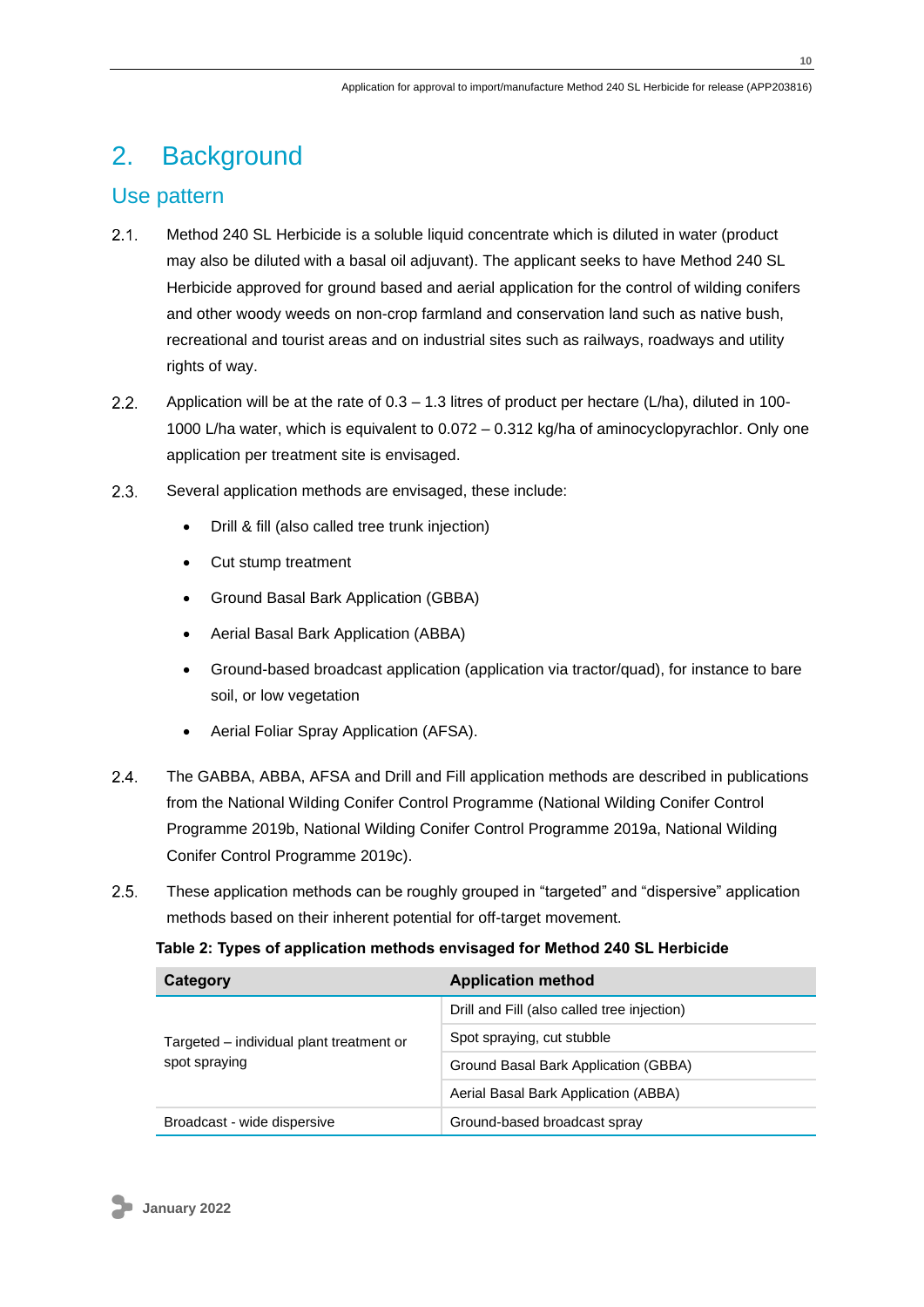| Category | <b>Application method</b>              |  |
|----------|----------------------------------------|--|
|          | Aerial Foliar Spray Application (AFSA) |  |

## <span id="page-10-0"></span>Regulatory status

- $2.6.$ Aminocyclopyrachlor, the active ingredient in Method 240 SL Herbicide, has not been previously approved in New Zealand for use as an herbicide; however, a containment application was approved by the EPA in October 2017 for the import and experimental use of up to 10 litres Method 240 SL Herbicide. Aminocyclopyrachlor is registered internationally, including in the USA (vegetation management nationwide plus privately held non-hayed rangeland and non-hayed perennial grasslands managed as rangeland in Arizona, New Mexico, Oklahoma, and Texas), Canada (pastures, rangelands and various non-crop sites), and Australia (APVMA approval number 65953; however, there is no associated product registration or known use).
- $2.7<sub>1</sub>$ Within one year of aminocyclopyrachlor's registration for use on turf (trade name: Imprelis<sup>®</sup>) in the USA, a Stop Sale, Use, or Removal order was issued by the US EPA as voluminous claims of non-target plant damage were reported. Imprelis®, formerly registered for use by trained commercial applicators only, has subsequently been implicated in more than 56,000 non-target plant incidents in the USA and was voluntarily cancelled in 2016. Only in 2020, nearly 10 years after the first Imprelis® incidents were reported, did the US EPA grant an expansion from the vegetation management use pattern to include new uses on private rangeland in four states, and this product (Invora®, containing dual active ingredients aminocyclopyrachlor and triclopyr) is sold only as a restricted use pesticide, meaning it is not available for sale to the general public because it "May Injure (Phytotoxic) Susceptible, Non-Target Plants".

## <span id="page-10-1"></span>**Impurities**

 $2.8.$ No impurity limits for aminocyclopyrachlor have been identified by the Food and Agriculture Organization of the United Nations (FAO), the Australian Pesticides and Veterinary Medicines Authority (APVMA), or the EPA.

## <span id="page-10-2"></span>Life cycle of the substance

- 2.9. The applicant has described the lifecycle of Method 240 SL Herbicide as follows:
	- It will be imported into New Zealand packaged ready for sale in 1 L, 3 L, 5 L, 10 L or 20 L HDPE (high density polyethylene) packaging.
	- Prior to distribution, Method 240 SL Herbicide will be stored into chemical warehouses for bulk storage.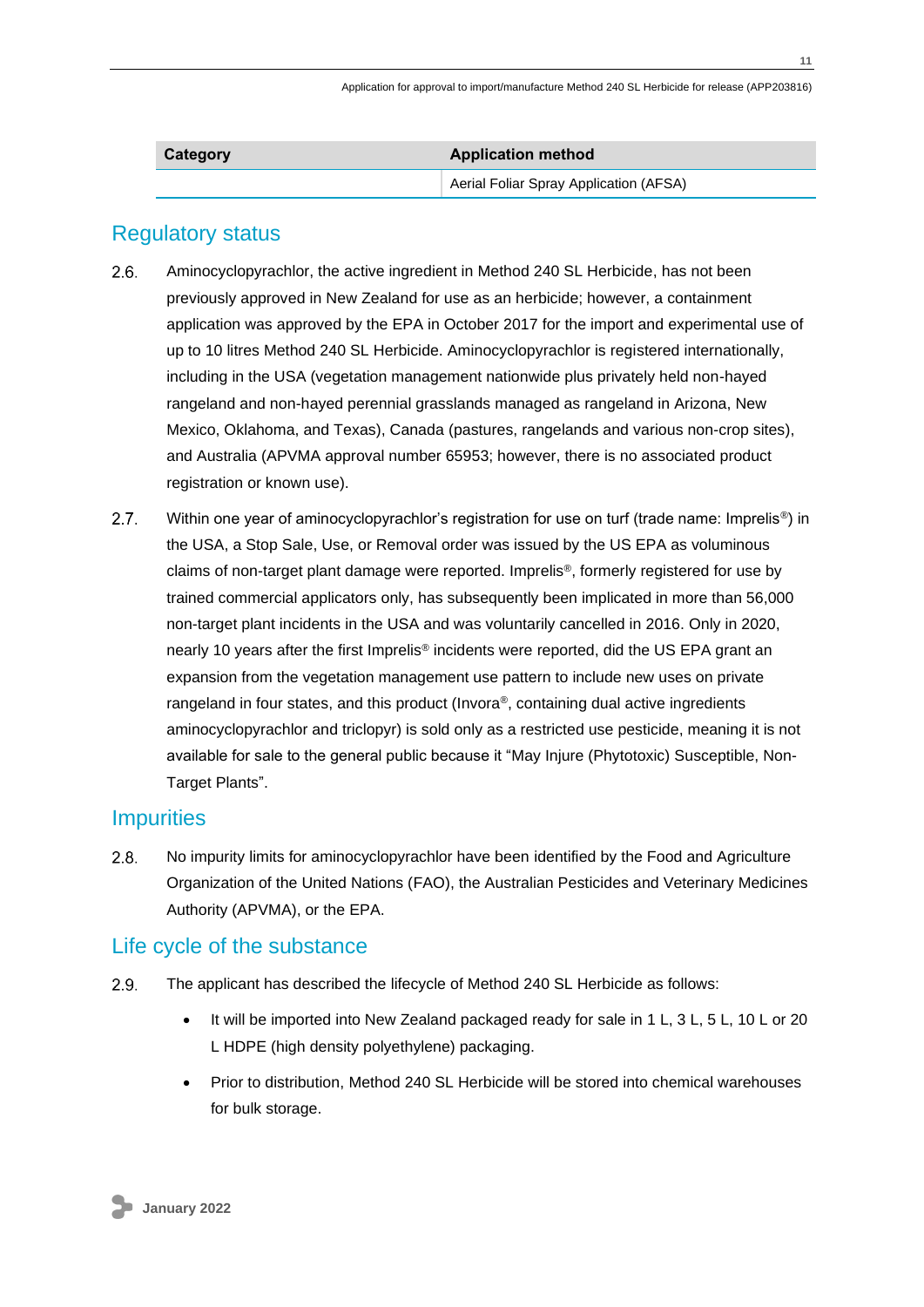- From these warehouses, the product will be transported to agrochemical distributors with dedicated pesticide storage facilities.
- Containers will be transported by sea, air, rail and road throughout New Zealand.
- It is expected that use according to the label will eliminate the need to dispose of any unused substance. Once empty, it is recommended that the container is triple rinsed and the rinsate added to the spray tank. Unused diluted spray solution may also be disposed of at a landfill or hazardous waste treatment plant approved to accept this type of waste. The applicant recommends that empty rinsed containers be returned through Agrecovery for recycling.
- $2.10.$ The applicant explained that *"the overall management of the substance in respect of transport, storage, application and container disposal will be in compliance with controls imposed under the HSNO Act, Worksafe Act, label instructions, the Code of Practice for the Management of Agrichemicals [NZS 8409:2004] and the transport standard for dangerous goods on land [NZS 5433:2012]."*

# <span id="page-11-0"></span>3. Process, consultation, and notification

- $3.1.$ The application was formally received on 5 June 2019.
- $3.2.$ It was considered that the application would be of significant public interest. This was because Method 240 SL Herbicide contains a new active ingredient that has not previously been assessed under the Act and it was considered there would be public interest in its intended use that includes conservation areas and as such, the application was publicly notified.
- $3.3.$ The Ministry for the Environment, the Ministry of Health, the Agricultural Compounds and Veterinary Medicines (ACVM) group of the Ministry for Primary Industries (MPI) and the Department of Conservation (DOC) were advised of the application and notified of the submission period. No comments were received.
- $3.4$ WorkSafe New Zealand (WorkSafe) was also notified of this application in order to receive their assessment on aspects of this application related to the Health and Safety at Work Act 2015 (HSW Act) and Health and Safety at Work (Hazardous Substances) Regulations 2017 (HSW HS Regulations). The feedback from WorkSafe is provided in section 6.
- $3.5.$ The application was open for submissions from 19 June 2019 to 31 July 2019.
- $3.6.$ Given the volume of information received from the applicant for evaluation, the consideration period of the application was postponed in accordance with section 59 of the HSNO Act.
- $3.7.$ After completing an initial risk assessment, the EPA has sent a letter requesting further information from the applicant on risks to non-target plants and on the US registration status of aminocyclopyrachlor on 22 April 2020.

**January 2022**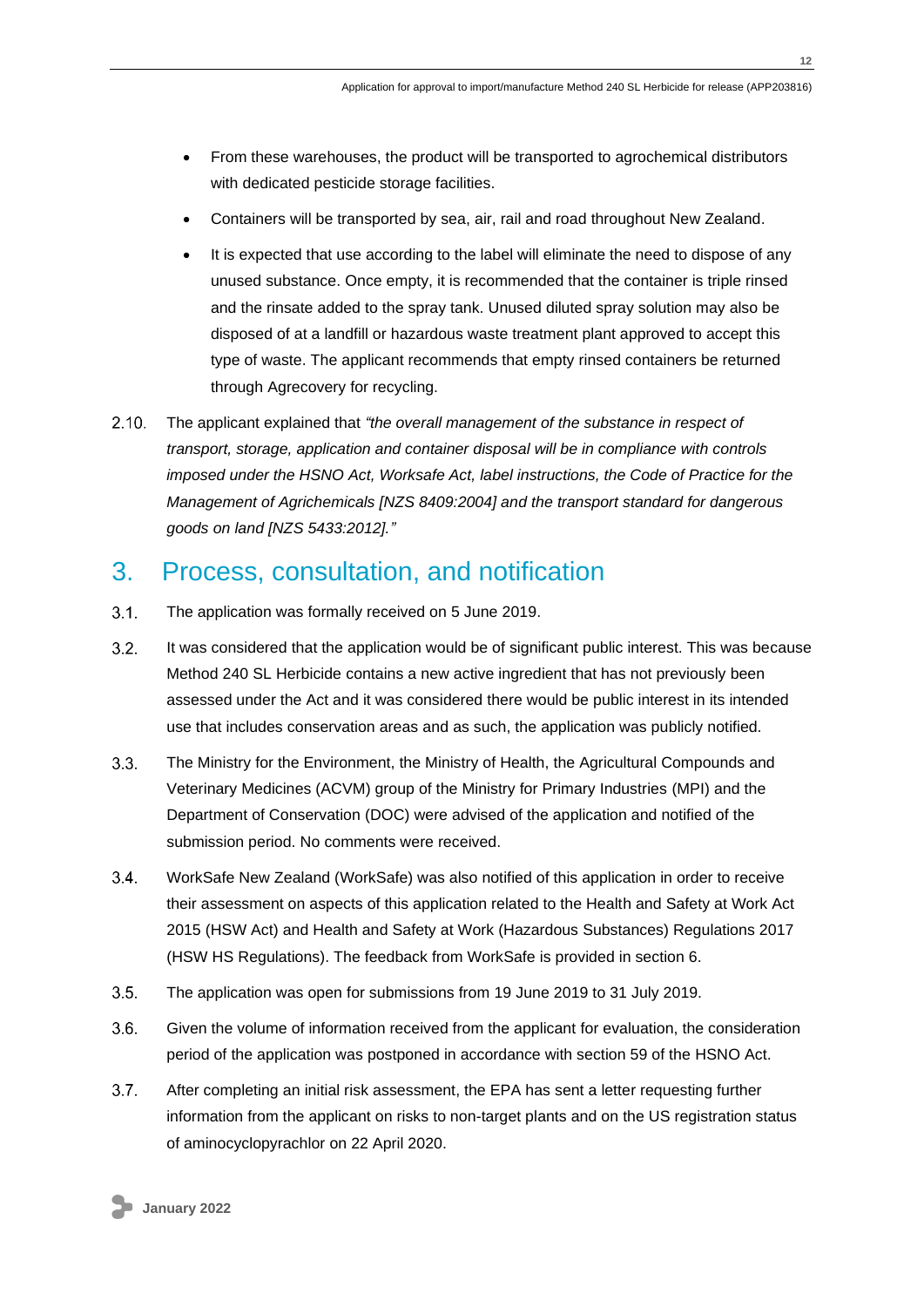- $3.8.$ A reply was received from the applicant on 31 July 2020, the results of which were incorporated in the EPA assessment, where relevant.
- $3.9.$ A further request for information was sent on 25 November 2020 to seek information on the soil ecotoxicity, the effects on bees and effects on other beneficial/non-target arthropods of Method 240 SL Herbicide.
- $3.10.$ A reply from the applicant was received on 7 December 2020, including a data waiver for the earthworm reproduction test, honeybee larval toxicity test, single exposure and chronic toxicity tests for aminocyclopyrachlor/Method 240 SL Herbicide.
- $3.11 -$ After further exchanges, the applicant indicated to the EPA on 30 April 2021 that they would be conducting an earthworm reproduction test to address the data gap identified by the EPA and provide further information on their intended stewardship programme for Method 240 SL Herbicide, as well as further supporting evidence related to non-target arthropods information on the substance.
- $3.12 -$ This additional information was received by the EPA on 23 June 2021.
- $3.13.$ In preparing this report, the following documents and information were taken into account:
	- the application form
	- confidential material submitted by the applicant with the application form, including toxicological, ecotoxicological and environmental fate studies on aminocyclopyrachlor, Method 240 SL Herbicide and other aminocyclopyrachlor-containing substances
	- the submissions
	- the Māori Impact Assessment
	- additional information received from the applicant at EPA's request
	- information received from WorkSafe
	- Registration documents from the US EPA and Canada PMRA
	- other available information.

# <span id="page-12-0"></span>4. Hazardous properties

 $4.1$ The hazard classifications of aminocyclopyrachlor determined by the EPA are: Hazardous to soil organisms [\(Table 3\)](#page-13-1). Physico-chemical, mammalian toxicology and ecotoxicology studies were provided for technical grade aminocyclopyrachlor. Information from these studies was used to classify the substance.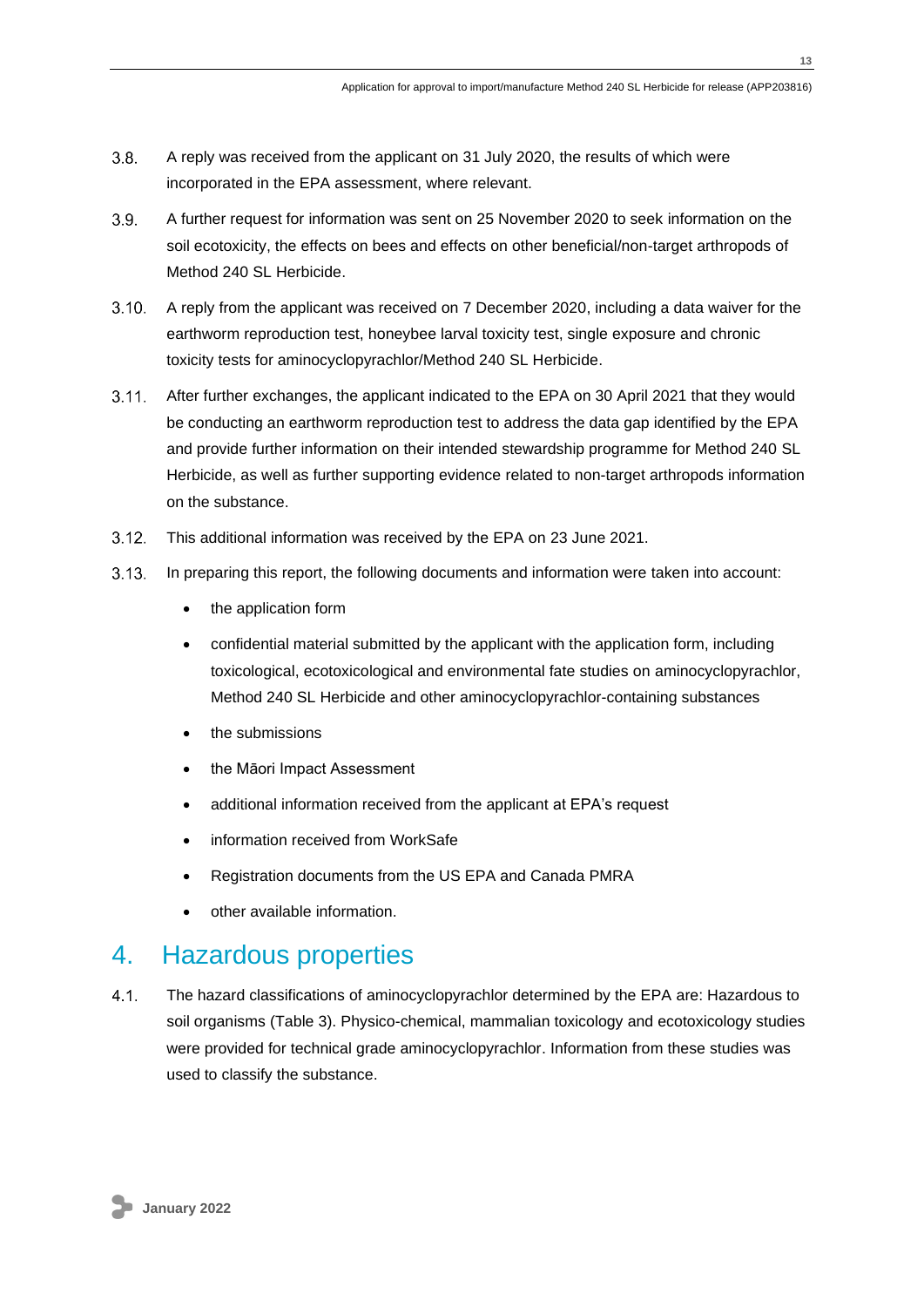| rable 3: Hazard classifications of aminocyclopyrachior |                             |  |
|--------------------------------------------------------|-----------------------------|--|
| <b>Hazard endpoint</b>                                 | <b>Classification</b>       |  |
| Hazardous to the terrestrial environment               | Hazardous to soil organisms |  |

## <span id="page-13-1"></span>**Table 3: Hazard classifications of aminocyclopyrachlor**

- $42.$ Aminocyclopyrachlor is of low acute toxicity in mammals and should not be classified for acute toxicity (oral/dermal/inhalation). It is not a skin or eye irritant, nor a contact sensitiser. Aminocyclopyrachlor was found not to be genotoxic, carcinogenic, and does not cause reproductive or developmental toxicity. Aminocyclopyrachlor does not induce target organ systemic toxicity.
- $4.3.$ Based on the negative Log KOW values of -1.01 (pH 4) and -2.478 (pH 7), aminocyclopyrachlor is considered hydrophilic, having a greater affinity for the aqueous phase (ie. not lipophilic). The active ingredient aminocyclopyrachlor is considered to have a low potential for bioaccumulation. No whole fish bioconcentration study is considered necessary based on the negative Log KOW values
- 44. The hazard classification of Method 240 SL Herbicide determined by the EPA is: hazardous to soil organisms [\(Table 4\)](#page-13-2). The hazard classification of Method 240 SL Herbicide was determined based on the information provided by the applicant (including toxicity and ecotoxicity studies), information on the individual components of Method 240 SL Herbicide, mixture rules and other available information.

| <b>Hazard endpoint</b>                   | <b>Classification</b>       |
|------------------------------------------|-----------------------------|
| Hazardous to the terrestrial environment | Hazardous to soil organisms |

## <span id="page-13-2"></span>**Table 4: Hazard classification of Method 240 SL Herbicide**

 $4.5.$ Mammalian toxicity studies with Method 240 SL Herbicide indicate it is of low acute toxicity in mammals and should not be classified for acute toxicity (oral/dermal/inhalation). It is not a skin or eye irritant, or a contact sensitiser. Based on mixture rules it was found not to be genotoxic, carcinogenic, and does not cause reproductive or developmental toxicity. It also does not induce target organ systemic toxicity.

# <span id="page-13-0"></span>5. Submissions

- $5.1.$ Nine submissions were received for this application (see Appendix C of this report for the full list of submitters).
- $5.2.$ Three submissions supported the application and six opposed the application (see [Table 5](#page-14-1) for more details).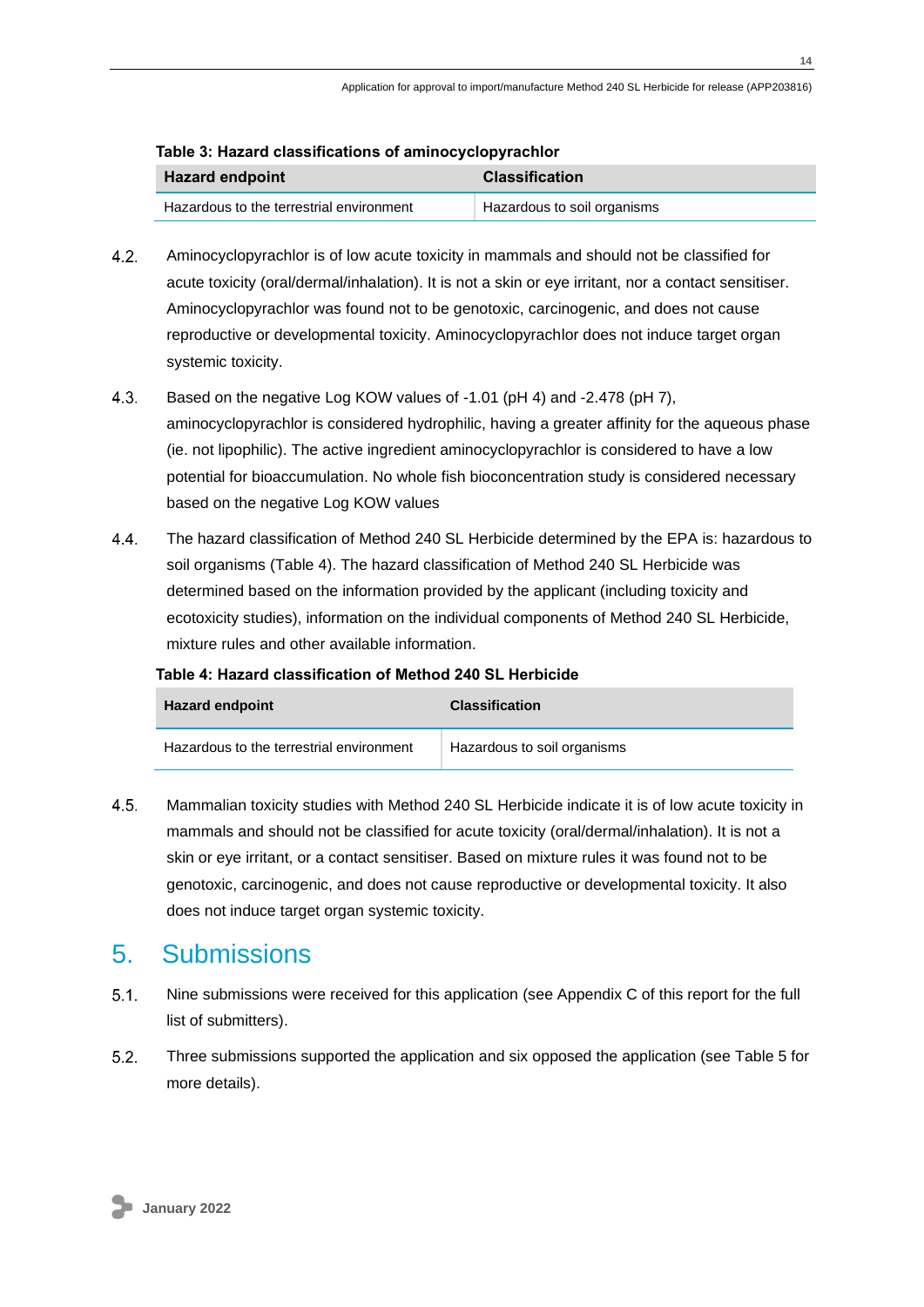| Group/organisation                                                    | <b>Position</b>         | Appearance at a<br>hearing        |
|-----------------------------------------------------------------------|-------------------------|-----------------------------------|
| Greater Wellington Regional Council                                   | Support                 | no                                |
| Federated Farmers of New Zealand                                      | Support                 | no                                |
| Dr Benita Wakefield and Stephanie<br>Dijkstra, Te Runanga o Ngāi Tahu | Support with conditions | yes                               |
| <b>Willem Aalderink</b>                                               | Oppose                  | no                                |
| Helena Fierlinger                                                     | Oppose                  | no                                |
| <b>Hadley Fierlinger</b>                                              | Oppose                  | no                                |
| <b>Philip Fierlinger</b>                                              | Oppose                  | no                                |
| NZ Outside Ltd (Mary Hobbs)                                           | Oppose                  | yes                               |
| Apiculture New Zealand                                                | Oppose with conditions  | Reserves the right to be<br>heard |

### <span id="page-14-1"></span>**Table 5: List of submitters and submissions**

 $5.3.$ The EPA has used the information gained from submissions, where relevant, to inform our risk assessment. Key issues raised in submissions are highlighted below. The views summarised below are the submitters views on the application and do not represent the EPA views.

## <span id="page-14-0"></span>Submissions in support of the application

- $5.4.$ Submissions from Greater Wellington Regional Council and Federated Farmers of New Zealand highlighted that the use of aminocyclopyrachlor/Method 240 SL Herbicide would constitute a better alternative to control the considerable threat of wilding pines and woody weeds compared to the currently used herbicides that are a combination of triclopyr, picloram, aminopyralid or metsulfuron-methyl with a less environmentally friendly profile. They also indicated that no use of surfactant is required for Method 240 SL Herbicide, while surfactants are regularly used for the current herbicides.
- $5.5.$ The submission from Te Runanga o Ngāi Tahu highlighted the fact that the currently available alternatives to Method 240 SL Herbicide have a less favourable environmental profile with a higher use rate than Method 240 SL Herbicide. The following controls are suggested:
	- Restriction to helicopter only aerial spraying

**January 2022**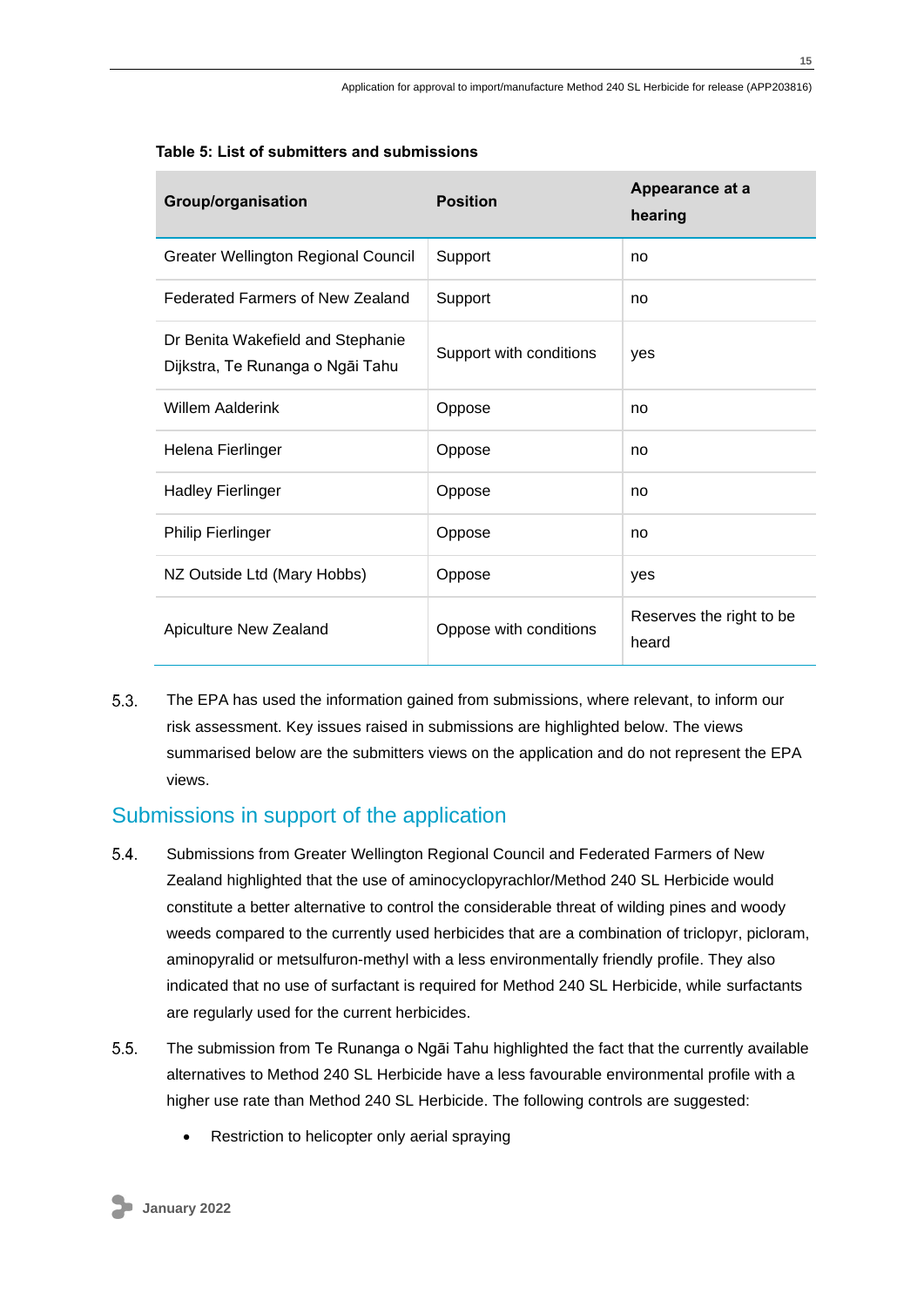- Public notification when spraying activities are undertaken on public and conservation land
- Buffer or exclusion zones around identified mahinga kai sites, habitats and surrounding environments.

## <span id="page-15-0"></span>Submissions that opposed the application

- $5.6.$ One submitter, NZ Outside Ltd, expressed general concern around introducing a new herbicide into New Zealand, and advocating for the use of organic solutions in New Zealand.
- $5.7.$ One submitter, a member of the public, opposed the application in its current form, highlighting issues with aminocyclopyrachlor persistence in the environment, the lack of research on the formulated product Method 240 SL Herbicide and flagging information related to the registration status of aminocyclopyrachlor containing products in the United States.
- $5.8.$ Three submitters, all members of the public, opposed the application, being opposed to the introduction of new chemicals in New Zealand in general.
- 5.9. Apiculture New Zealand provided a submission highlighting the fact that the areas for which the use of Method 240 SL Herbicide would be allowed constitute significant areas for honeybee and honey beekeepers. They also expressed concerns in relation to the potential use of surfactants with the substance that might lead to honeybee toxicity and asks the EPA considers clear label instructions, that this product does not require spray tank adjuvants to be used (in order to protect honeybees). Apiculture New Zealand also asks the EPA to consider the inclusion of label recommendations for the protection of honeybees. They are not in favour of the release of Method 240 SL Herbicide without the EPA undertaking a review of surfactants and their ecotoxic effects in the NZ environment, especially the indigenous environment and reserve the right to be heard after consideration of the EPA's evaluation and Review report for the application.

## <span id="page-15-1"></span>EPA response to the submissions

## <span id="page-15-2"></span>**Aerial spraying**

- $5.10.$ Te Runanga o Ngāi Tahu recommended that Method 240 SL Herbicide be approved by helicopter only where aerial spraying is deemed necessary. The EPA notes that the applicant, Bayer, requested this product be approved by helicopter and fixed wing for aerial application.
- $5.11.$ In estimating spray drift exposure from aerial application, the EPA used the model AgDISP, according to its risk assessment methodology, which takes into consideration both types of aircrafts, helicopter and fixed wing.
- $5.12.$ The EPA identified that aerial broadcast application by helicopter or fixed wing would equally result in high risks or uncertainties in relation to non-target vegetation (including uncertainties

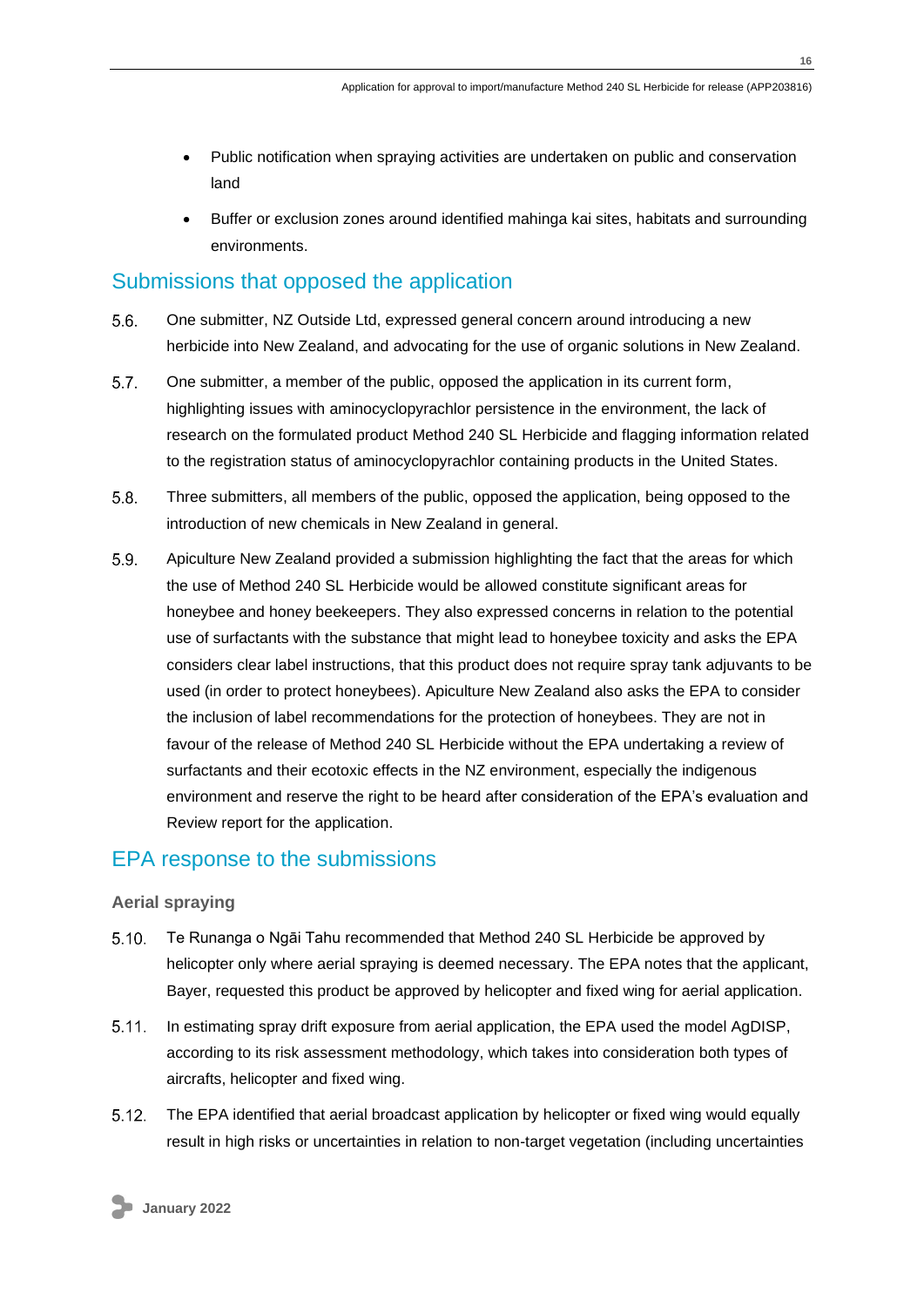around non-target arthropods). For other areas of the risk assessment, the EPA did not identify risks above the level of concern from either helicopter or fixed wing application.

- $5.13.$ Because the calculated risk profile of Method 240 SL Herbicide when applied ether by helicopter or fixed wing is the same, the EPA does not propose a restriction for helicopter application only.
- $5.14.$ Overall, the EPA considers that the introduction of an effective herbicide with a more favourable classification profile than existing substances is a significant benefit if the introduction of Method 240 SL Herbicide effectively leads to the reduction of the use of other herbicides.

## <span id="page-16-0"></span>**Public notification**

- $5.15.$ Te Runanga o Ngāi Tahu recommended that Method 240 SL Herbicide be approved with a control to publicly notify when spraying activities are undertaken on public and conservation land.
- $5.16.$ The EPA notes that use of Method 240 SL Herbicide would be on unimproved pasture, regional parks, or conservation land only. In addition, it is noted that the risk assessment results showed that the risks to human health (including bystanders) from the proposed use of Method 240 SL Herbicide are acceptable without additional controls.
- The EPA acknowledges, however, Ngāi Tahu's perspective that having a notification requirement would increase transparency of communities in areas where the substance could be used. The EPA notes that, the New Zealand Standard for the Management of Agrichemicals NZS 8409:2021<sup>1</sup> would apply to any person using Method 240 SL Herbicide as this standard applies to the management of plant protection products in a range of situations including forestry and conservation. In particular, Appendix G of the standard provides guidance regarding notification and signage for application of plant protection products.
- $5.18.$ Given the existing requirements in the standard and the risk assessment results, the EPA did not propose additional controls for notification requirements.

<span id="page-16-1"></span>**Buffer or exclusion zones around mahinga kai sites, habitats and surrounding environments**

5.19. Te Runanga o Ngāi Tahu recommended that exclusion / buffer zones are clearly identified to protect mahinga kai sites, habitats and surrounding environments.

<sup>1</sup>NZS08409:2021 New Zealand Standard Management of agrichemicals (superseding NZS 8409:2004). Standard New Zealand – Te Mana Tautikanga O Aotearoa. First published: August 2021.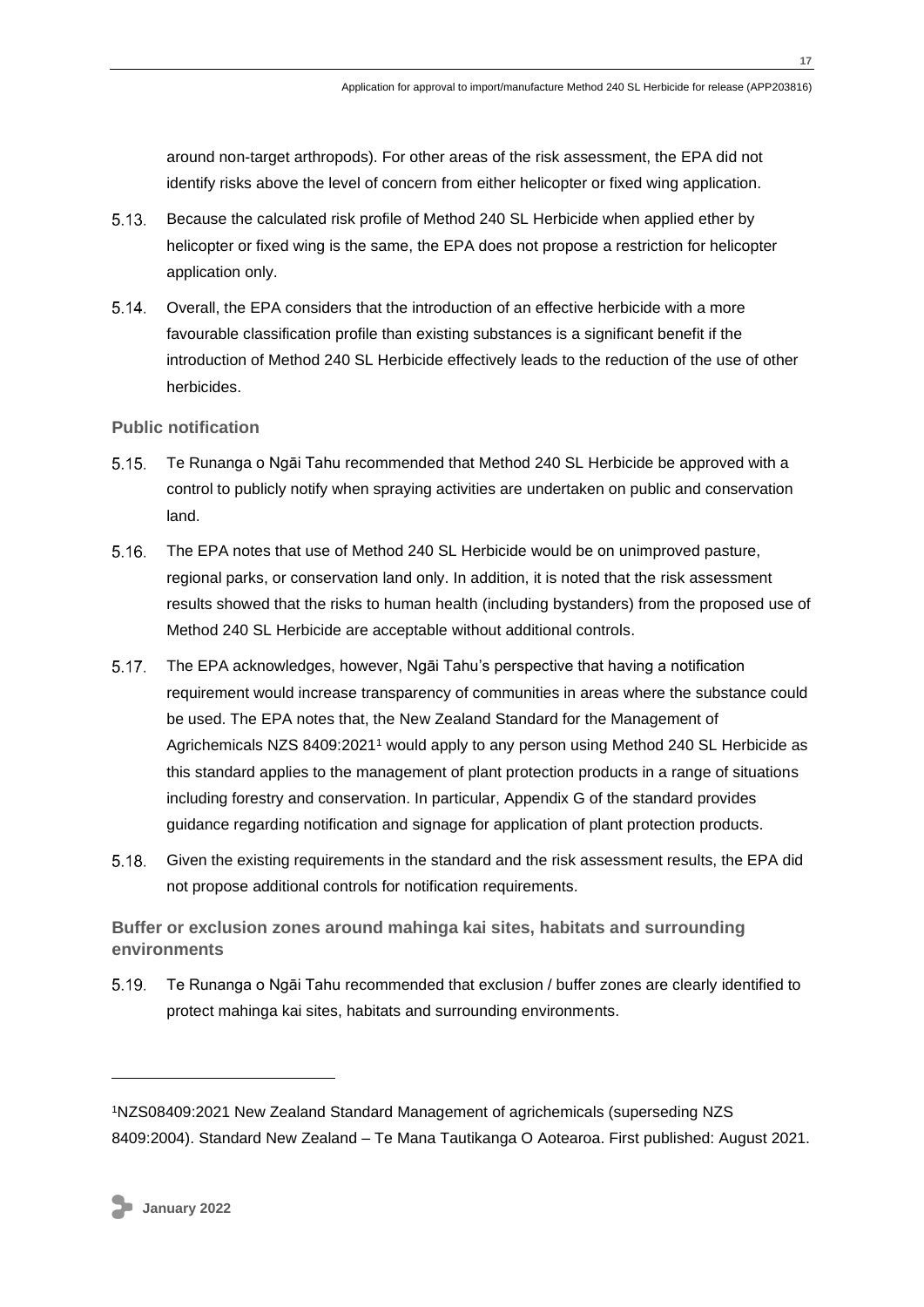- $5.20.$ The EPA is proposing controls to mitigate off-target exposure and mitigate potential risks of Method 240 SL Herbicide to non-target organisms. This includes downwind buffer zone requirements for broadcast ground-based or aerial application.
- $5.21.$ The EPA is also proposing a control to require a pre-application assessment of the treatment area for broadcast applications in order to mitigate potential risks to sensitive non-target areas such as mahinga kai sites, sensitive susceptible non-target crops or desirable vegetation, and beehives.

## <span id="page-17-0"></span>**Application rate**

- $5.22.$ Greater Wellington Regional Council, Te Runanga o Ngāi Tahu and Federated Farmers of New Zealand indicated that, based on the information provided by the applicant, the active ingredient in Method 240 SL Herbicide can be used at lower rates than other currently used herbicides, in tanks mixes, and this will reduce the amount of chemicals released into the environment.
- $5.23.$ The EPA notes that the proposed application rate of Method 240 SL Herbicide when used as a broadcast application method is up to 1.3 L substance/ha which is equivalent to 312 g aminocyclopyrachlor/ha. According to the applicant, mixtures of herbicides containing triclopyr ester, dicamba, picloram, and aminopyralid ('TPDA') are intended for the same use pattern as Method 240 SL Herbicide at the following application rates:
	- 18 kg triclopyr/ha
	- 2 kg picloram/ha
	- 5 kg dicamba/ha
	- 0.28 kg aminopyralid/ha
- $5.24$ The above-mentioned application rates are also cited by other sources (eg National Wilding Conifer Control Programme<sup>2</sup>). The EPA notes that aminocyclopyrachlor may provide an alternative to existing herbicides (eg TPDA), provided that users will be satisfied with aminocyclopyrachlor efficacy. The EPA also notes that proposed application rates for Method 240 SL Herbicide are lower than existing products (TPDA).

<sup>2</sup> National Wilding Conifer Control Programme. Aerial Foliar Spray Application (AFSA). Version1: March 2019. [https://www.wildingconifers.org.nz/assets/Uploads/11975-Wilding-Conifers-Good-](https://www.wildingconifers.org.nz/assets/Uploads/11975-Wilding-Conifers-Good-Practice-AFSA-MAR-v12.pdf)[Practice-AFSA-MAR-v12.pdf](https://www.wildingconifers.org.nz/assets/Uploads/11975-Wilding-Conifers-Good-Practice-AFSA-MAR-v12.pdf)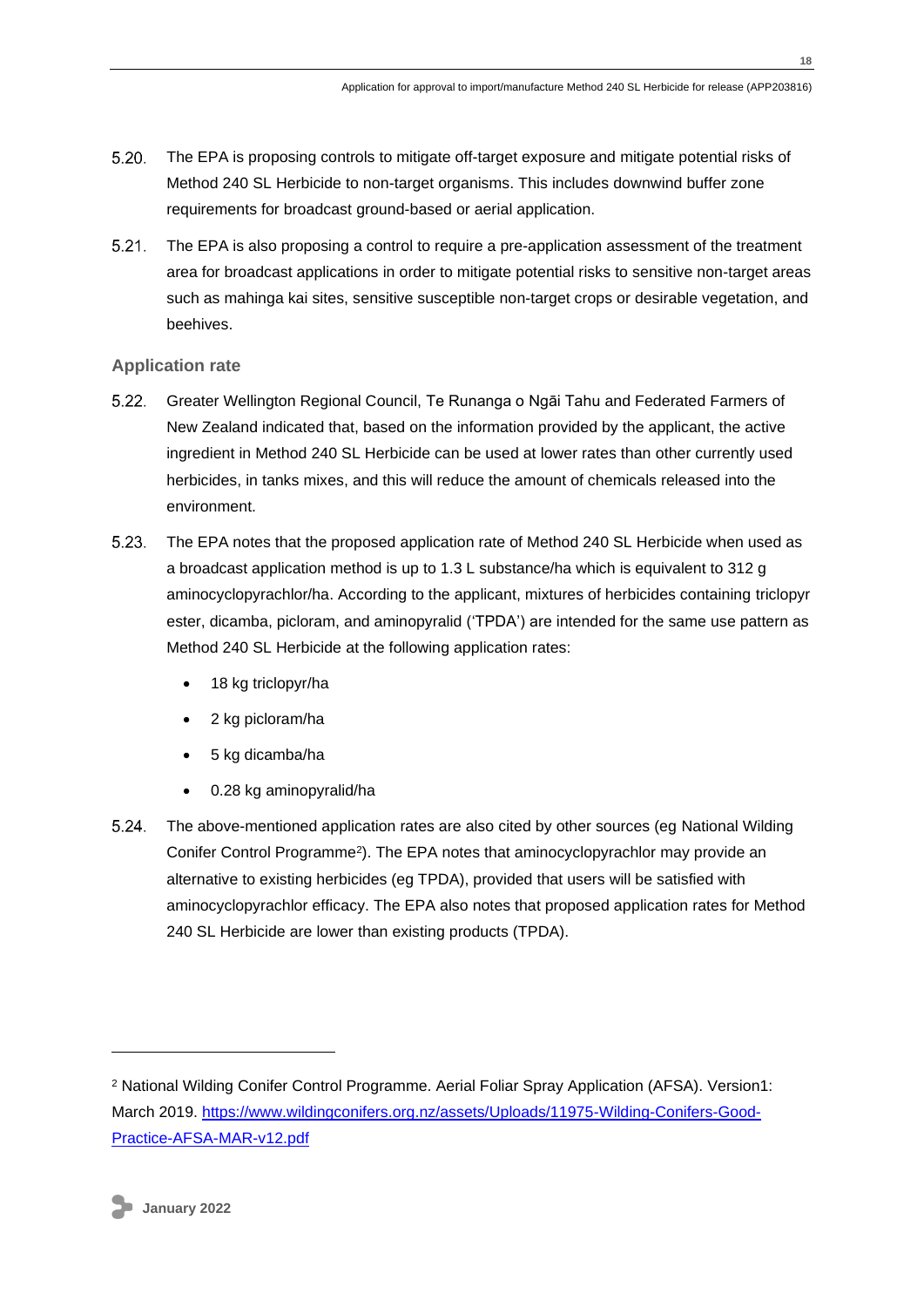### <span id="page-18-0"></span>**Better profile than existing solutions**

 $5.25$ Appendix A provides a comparison between currently approved treatments for the control of wilding conifers and Method 240 SL Herbicide. The EPA notes that, when compared on the basis of their respective classifications, Method 240 SL Herbicide has a more favourable classification profile than other approved herbicides.

#### <span id="page-18-1"></span>**Persistence in the environment**

 $5.26.$ A full assessment of the accumulation potential of aminocyclopyrachlor from the use of Method 240 SL in the environment has been conducted in the Science Memorandum. While initially not provided, an earthworm reproduction study was provided by the applicant, allowing a better characterization of the risks for soil-dwelling organisms. Given the nature of the substance and its intended use, it is considered very unlikely that it would be applied year on year on the same treatment area.

## <span id="page-18-2"></span>**Use of surfactants and impact on pollinators**

 $5.27.$ A full assessment of the risks to pollinators is provided in the Science Memorandum. The main conclusions are reported under section 6. Aminocyclopyrachlor and the associate formulation Method 240 SL herbicide have low acute toxicity to bees. Acute risks are below the level of concern. No chronic data were provided, but given the nature of the substance (herbicide, only one application intended), and with proposed control to limit application to plants not in flower, it is estimated that the risks of the substance (including potential surfactants) will be limited.

## <span id="page-18-3"></span>6. Risk assessment

- $6.1$ During the importation, manufacture, transportation, storage, and disposal of this substance, it is expected that exposure is unlikely to occur and that the proposed controls and other legislative requirements will sufficiently mitigate the risks associated with these stages of the substance lifecycle to a negligible level. These include the existing Hazardous Substances Notices around packaging, identification, emergency management and disposal of hazardous substances, the Land Transport Rule 45001, Civil Aviation Act 1990, Maritime Transport Act 1994 and New Zealand's health and safety at work requirements.
- $6.2.$ In contrast, it is considered that there is the potential for exposure to humans and the environment to occur during the use phase of the substance. Therefore, a human health and environmental risk assessment was carried out. In this assessment, the above controls and legislative requirements were taken into account when identifying controls to mitigate risks associated with use of the substance.

**January 2022**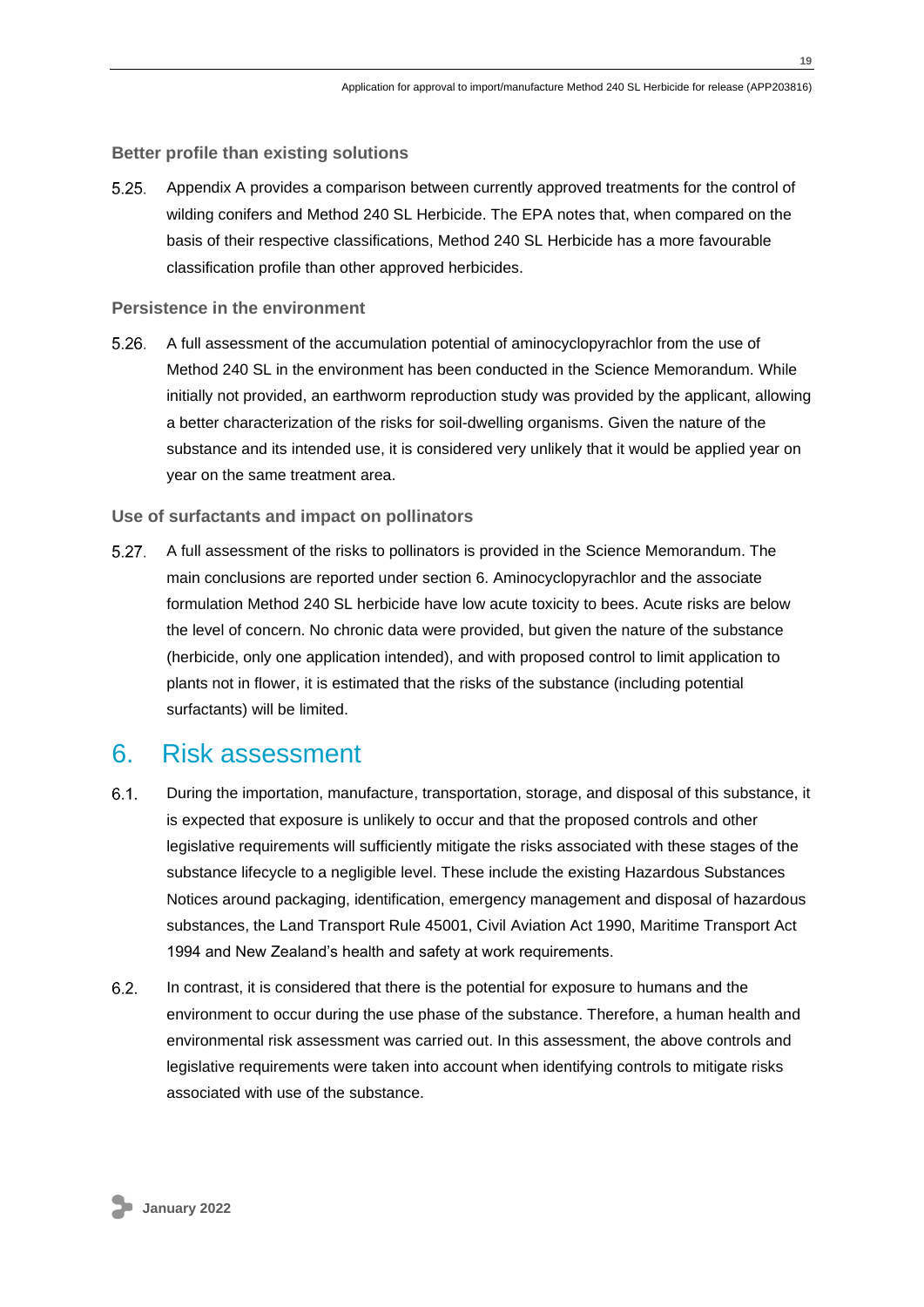$6.3.$ Full details of the risk assessment are available in the EPA Science Memorandum for Method 240 SL Herbicide (EPA 2021).

## <span id="page-19-0"></span>Use pattern

- 6.4. Method 240 SL Herbicide is a soluble liquid concentrate which is diluted in water (100-1000 litres of water per hectare, product may also be diluted with a basal oil adjuvant). The applicant seeks to have Method 240 SL Herbicide approved for ground based and aerial application for the control of wilding conifers and other woody weeds on non-crop farm land and conservation land such as native bush, recreational and tourist areas and on industrial sites such as railways, roadways and utility rights of way.
- $6.5.$ A variety of application methods are proposed for Method 240 SL Herbicide. These range from broadcast (wide-dispersive) ground-based or aerial applications to targeted individual plant treatments. The type of application method is considered the crucial factor in assessing likelihood of exposure to non-target organisms, and/or risk of off-target movement of the substance. For example, exposure to non-target organisms and/or off-target movement (via spray drift and runoff) of the substance is much greater from broadcast (wide-dispersive) application methods than from individual plant treatments. Individual plant treatments are lower risk since application is targeted (eg. there is almost no risk of spray drift from application via trunk injection), and less dispersive.
- 6.6. The proposed application rate of Method 240 SL Herbicide when used as a broadcast application method is up to 1.3 L substance/ha which is equivalent to 312 g aminocyclopyrachlor/ha. Only one application per year is intended.
- $6.7.$ Several application methods are envisaged with various degrees of dispersion, from individual plant treatment to aerial dispersive, these include:
	- Drill & fill (also called tree trunk injection)
	- Cut stump treatment
	- Ground Basal Bark Application (GBBA)
	- Aerial Basal Bark Application (ABBA)
	- Ground-based broadcast application (application via tractor/quad), for instance to bare soil, or low vegetation.
	- Aerial Foliar Spray Application (AFSA).
- $6.8.$ The GABBA, ABBA and Drill and Fill application methods are described in publications from the National Wilding Conifer Control Programme (National Wilding Conifer Control Programme 2019b, National Wilding Conifer Control Programme 2019a, National Wilding Conifer Control Programme 2019c).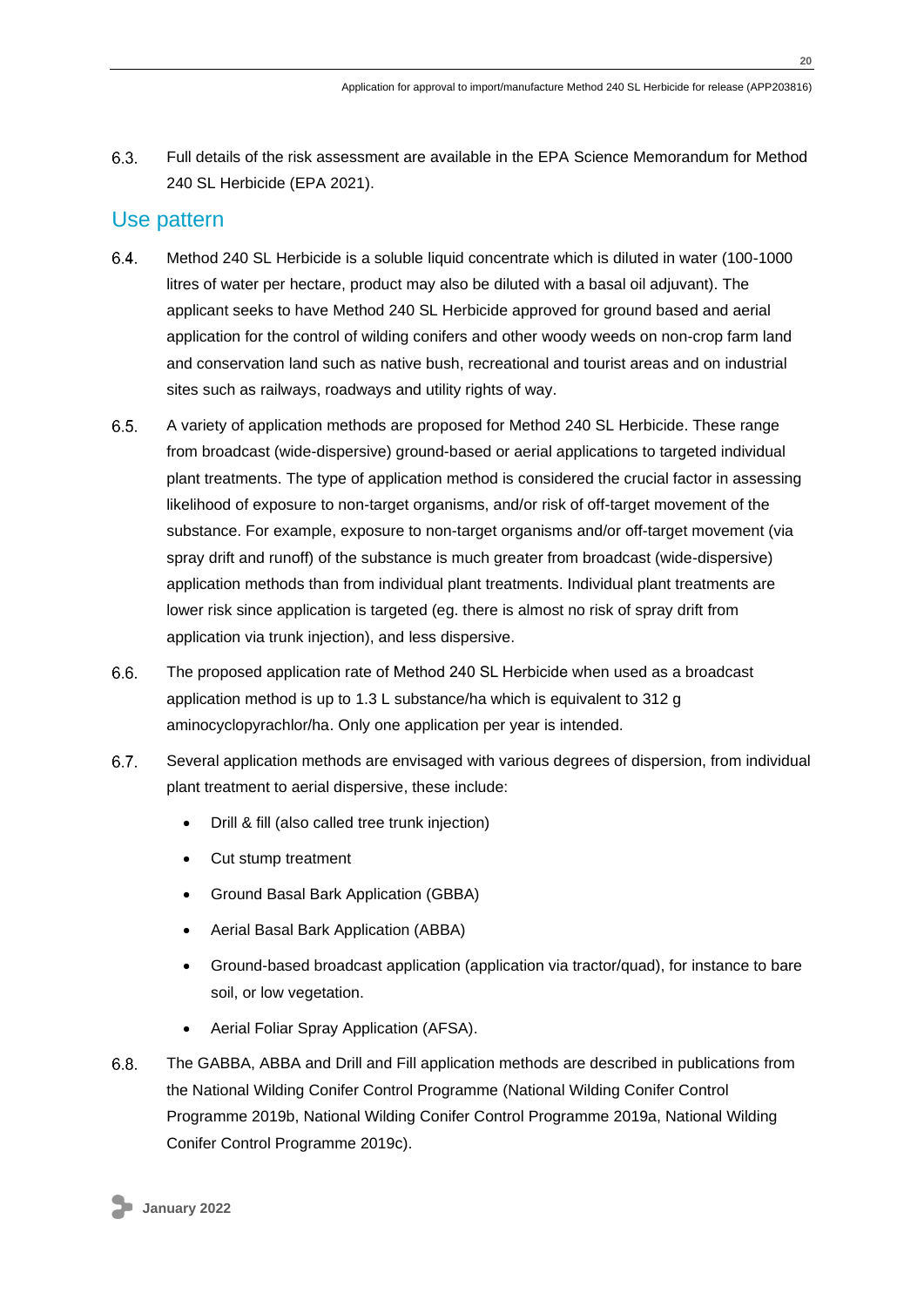## <span id="page-20-0"></span>Human health effects

- 6.9. Method 240 SL Herbicide is intended to be supplied to specific professional users, having undertaken a stewardship programme designed by the applicant. Users are expected to apply the substance by different applications methods, as per wilding conifer control guidelines. It is likely that users will be exposed to the substance during the application stages of the substance.
- $6.10 -$ Predicted operator exposures to aminocyclopyrachlor are below the Acceptable Operator Exposure Level (AOEL) for each use pattern, even without the use of personal protective equipment (PPE). Therefore, operator exposures are not expected to result in adverse health effects. Although the quantitative risk assessment indicates that PPE is not required to ensure that exposures are below the AOEL, it is considered good practice that personal protective equipment is worn to minimise risks to the health and safety of workers.
- $6.11.$ No models are available to assess re-entry for a product used on wilding conifers and other nuisance weeds. It is believed that the results of modelling "scouting" activity for cereals would represent a worst-case situation and accordingly those results are presented. Predicted exposures to aminocyclopyrachlor for workers re-entering and working in areas where Method 240 SL Herbicide has been applied are below the AOEL. No re-entry intervals are necessary.
- $6.12.$ Estimated bystander exposure from spray drift after application of Method® 240 SL Herbicide to wilding pines and other nuisance weeds is below the AOEL. No buffer zone is required to protect bystanders.

## <span id="page-20-1"></span>**WorkSafe's assessment**

 $6.13.$ WorkSafe were notified of the application and have provided the following comment on whether the HSW controls manage the risk to people from workplace activities.

*"WorkSafe has assessed the available information for APP203816 (Method 240 SL Herbicide), as this substance is classified as hazardous to the environment (aquatic and terrestrial) only, the Health and Safety at Work (Hazardous Substances) Regulations 2017 do not apply."*

*"WorkSafe was provided with a quantitative human health risk assessment for this substance undertaken by the EPA, no significant health and safety issues were identified."*

*"It is WorkSafe's opinion that in developing a new herbicide active that has no physical or human health classifications the PCBU is meeting it's upstream duties under sections 39-42 of HSWA."*

### <span id="page-20-2"></span>**Impurities**

 $6.14.$ No impurity limits for aminocyclopyrachlor have been identified by FAO, APVMA, or the EPA.

**January 2022**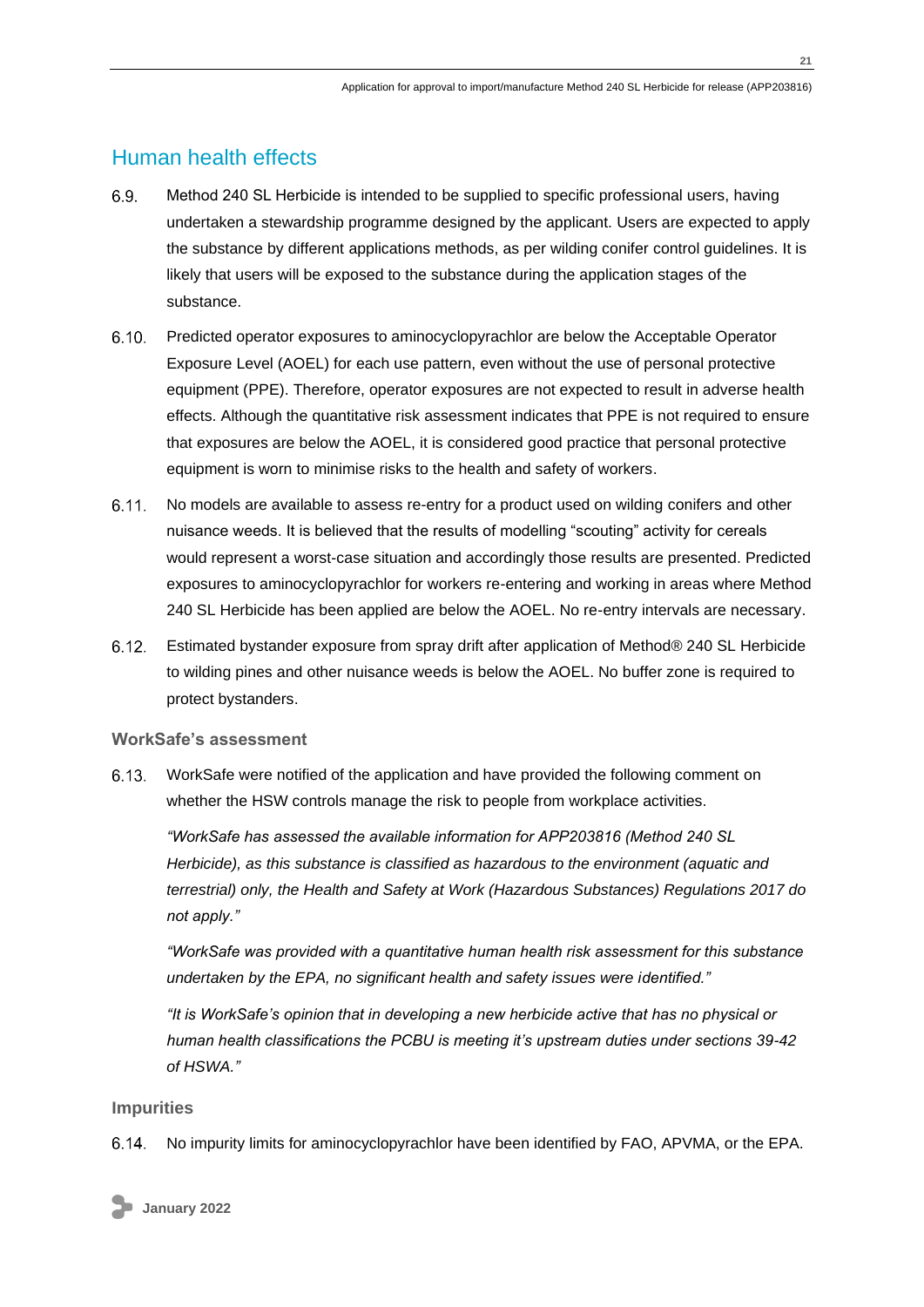## <span id="page-21-0"></span>Environmental effects

- $6.15.$ It is noted that the applicant provided studies in regard to the environmental fate and ecotoxicity of aminocyclopyrachlor (and metabolites), as well as a number of studies on the formulated substance and similar aminocyclopyrachlor-containing substances. The risks to a range of environmental receptors, including plant, invertebrate and vertebrate species living in aquatic, groundwater, sediment and terrestrial environments from the use of aminocylcopyrachlor are considered as a proxy for the risks from Method 240 SL Herbicide. Full details can be found in the Science Memorandum.
- $6.16.$ The use pattern proposed for Method 240 SL Herbicide, includes more or less wide dispersive applications methods, from very localized (individual plant treatment via tree injection, basal bark treatment, stem treatment or spot spraying) to more dispersive (broadcast application via either ground or aerial methods). This results in different exposure levels and thus different risks levels for the environment.
- $6.17.$ Full details related to the risk assessment for the different environmental compartments and application methods is given in the Science Memorandum for this application (EPA 2021). The main conclusions are reported here below.
- Separate conclusions are made for wide-dispersive application methods (broadcast ground- $6.18.$ based and aerial), and individual (targeted and localised) plant treatments since application method is the key factor determining the likelihood of exposure and thus risks to non-target organisms.

<span id="page-21-1"></span>**Wide-dispersive application methods (broadcast ground-based and aerial)**

 $6.19.$ For wide-dispersive application (ground-based and aerial) of Method 240 SL Herbicide, a summary of the environmental risk assessment conclusions is presented in Table 6.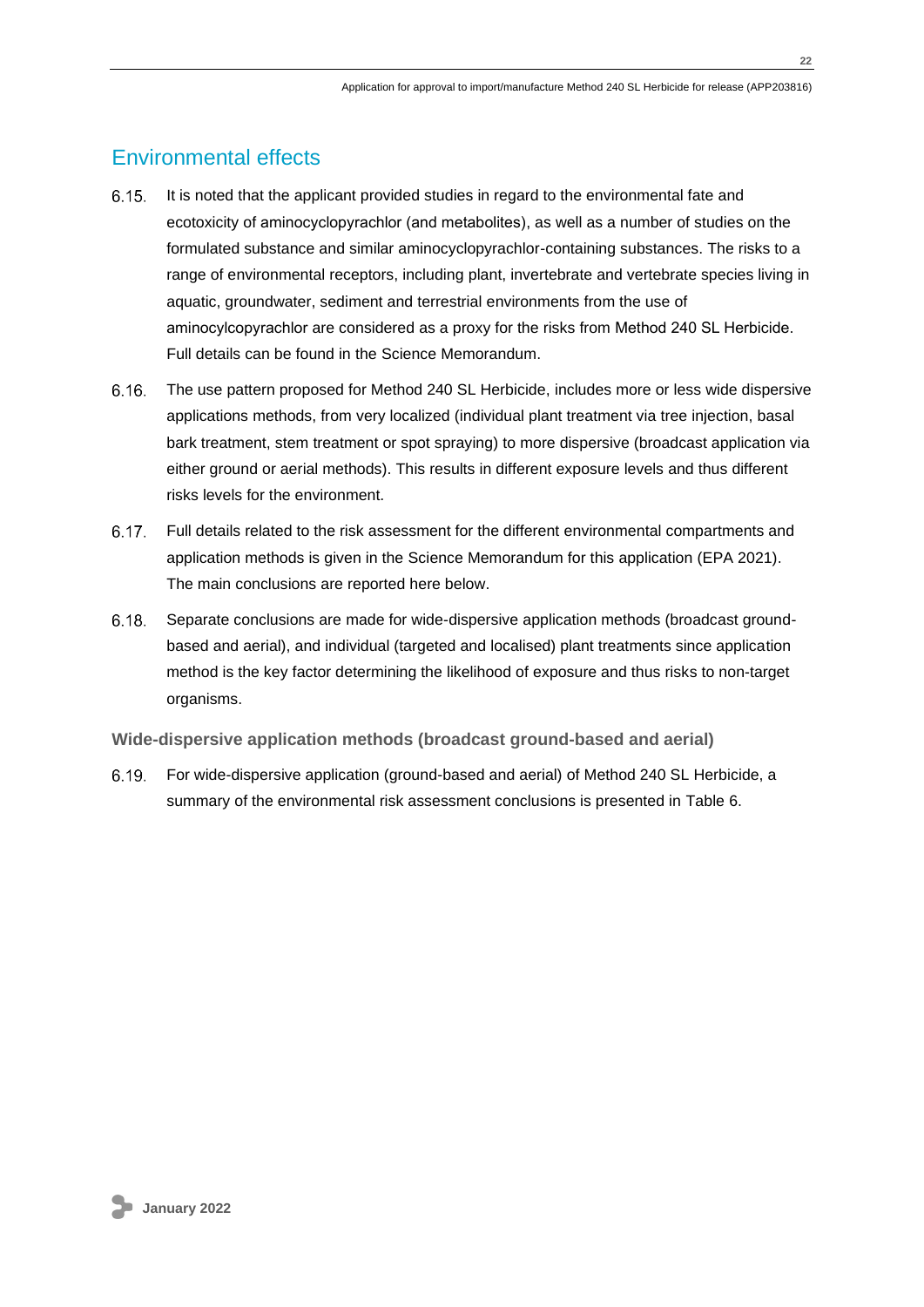| Table 6: Summary of environmental risk assessment conclusions for application of Method |
|-----------------------------------------------------------------------------------------|
| 240 SL Herbicide by wide-dispersive application methods                                 |

| <b>Conclusions</b>                      | Area of environmental risk assessment            | <b>Risk management</b>  |  |
|-----------------------------------------|--------------------------------------------------|-------------------------|--|
| No risk identified                      | Aquatic organisms (pelagic)                      |                         |  |
|                                         | Groundwater communities                          | No controls proposed    |  |
|                                         | Soil-dwelling organisms and micro-organisms      |                         |  |
|                                         | <b>Birds</b>                                     |                         |  |
|                                         | Acute risks to honeybees                         |                         |  |
| High risk identified                    | Extremely toxic to susceptible non-target plants | Controls proposed       |  |
|                                         | Leaching to and contamination of groundwater     | Label statement applied |  |
| Data gaps,<br>considered<br>significant | Chronic risk to adult honeybees                  | Controls proposed       |  |
|                                         | Risk to honeybee larvae                          |                         |  |
|                                         | Risk to beneficial non-target arthropods         | Label statement applied |  |

- $6.20.$ Where no risks from use of Method 240 SL Herbicide were identified, no controls are proposed.
- $6.21.$ Two critical areas of the environmental risk assessment are identified for wide-dispersive application:
	- Extremely toxic to susceptible non-target plants, including native species; and,
	- High risk of leaching to and contamination of groundwater (no risk identified for groundwater communities).

### *Critical risk to non-target plants*

- $6.22.$ The active ingredient aminocyclopyrachlor is extremely toxic to susceptible non-target plants, including native species. The likelihood of exposure of non-target plants must be considered as high for wide-dispersive application methods.
- $6.23.$ The EPA is unable to conclude that risks to non-target plants, especially for susceptible species, are negligible for wide-dispersive uses. Given the extreme toxicity of aminocyclopyrachlor, and its persistence and mobility, some level of risk is likely to remain.
- $6.24.$ In response to these concerns being raised, a range of label statements and a stewardship discussion were introduced by the applicant to manage the use of Method 240 SL Herbicide and address the high risk to non-target plants.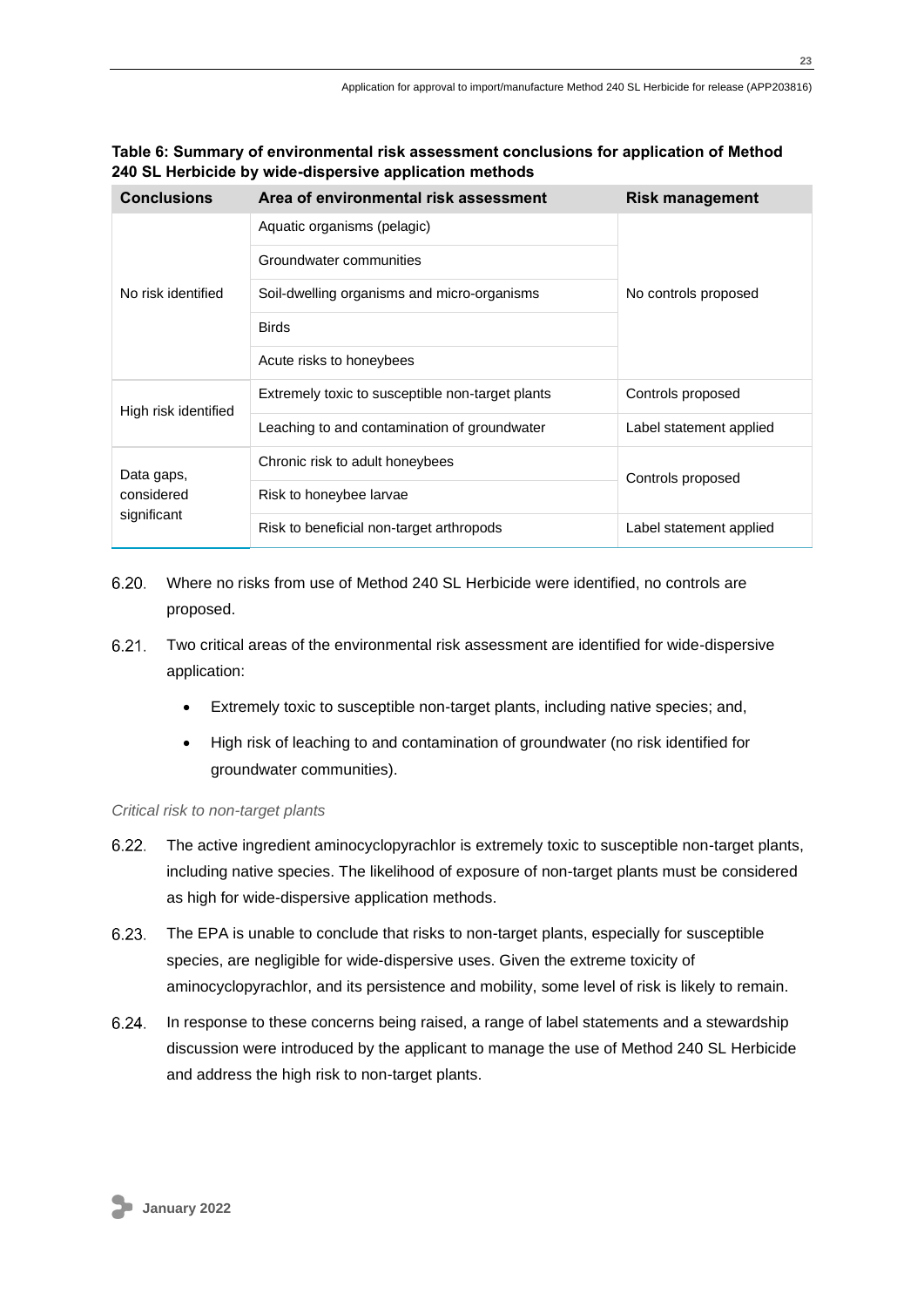### *High risk of leaching to groundwater*

- $6.25.$ Leaching to and contamination of groundwater of aminocyclopyrachlor following use of Method 240 SL Herbicide is highly likely for wide-dispersive application methods. This is confirmed by the Sci-Grow groundwater modelling, column leaching study, and terrestrial field dissipation studies and is expected due to the highly mobile and persistent environmental fate characteristics of aminocyclopyrachlor. No risks are identified for aquatic groundwater communities.
- $6.26.$ The extent of leaching to and contamination of aminocyclopyrachlor is ultimately dependent on specific local conditions, which is greatest in vulnerable areas (eg. where the water table is shallow). A label statement to warn the user of the risk of leaching of aminocyclopyrachlor will be applied to the product label. It is recommended that Method 240 SL Herbicide is applied at a time of active plant growth to maximise plant uptake. It should be noted that the contamination of groundwater potentially cannot be mitigated in all situations.
- $6.27.$ Applying Method 240 SL Herbicide at a time of active plant growth maximises the role of plant uptake in the dissipation of aminocyclopyrachlor, reducing the amount of aminocyclopyrachlor available for leaching. Application of Method 240 SL Herbicide to bare ground is therefore not recommended.

#### *Significant data gaps*

- $6.28.$ The following data gaps are considered significant for application of Method 240 SL Herbicide via wide-dispersive application methods (ground-based and/or aerial):
	- Chronic toxicity to adult honeybees
	- Toxicity to honeybee larvae
	- Standard laboratory testing with the parasitic wasp *Aphidius rhopalosiphi* and predatory mite *Typhlodromus pyri*
- $6.29.$ These data gaps are considered significant for wide-dispersive application since the likelihood of exposure is high, particularly in conservation land including native bush, and given that aminocyclopyrachlor is both persistent and systemic. Chronic risks to adult honeybees, risks to honeybee larvae and risks to beneficial non-target arthropods cannot be assessed and are unknown.
- $6.30.$ The following control (additional label statement) is proposed to address the uncertainties regarding chronic toxicity to adult honeybees and toxicity to honeybee larvae:

*A person who applies the agrichemical must ensure the application plot does not include any—*

*(a) bees that are foraging; or* 

**January 2022**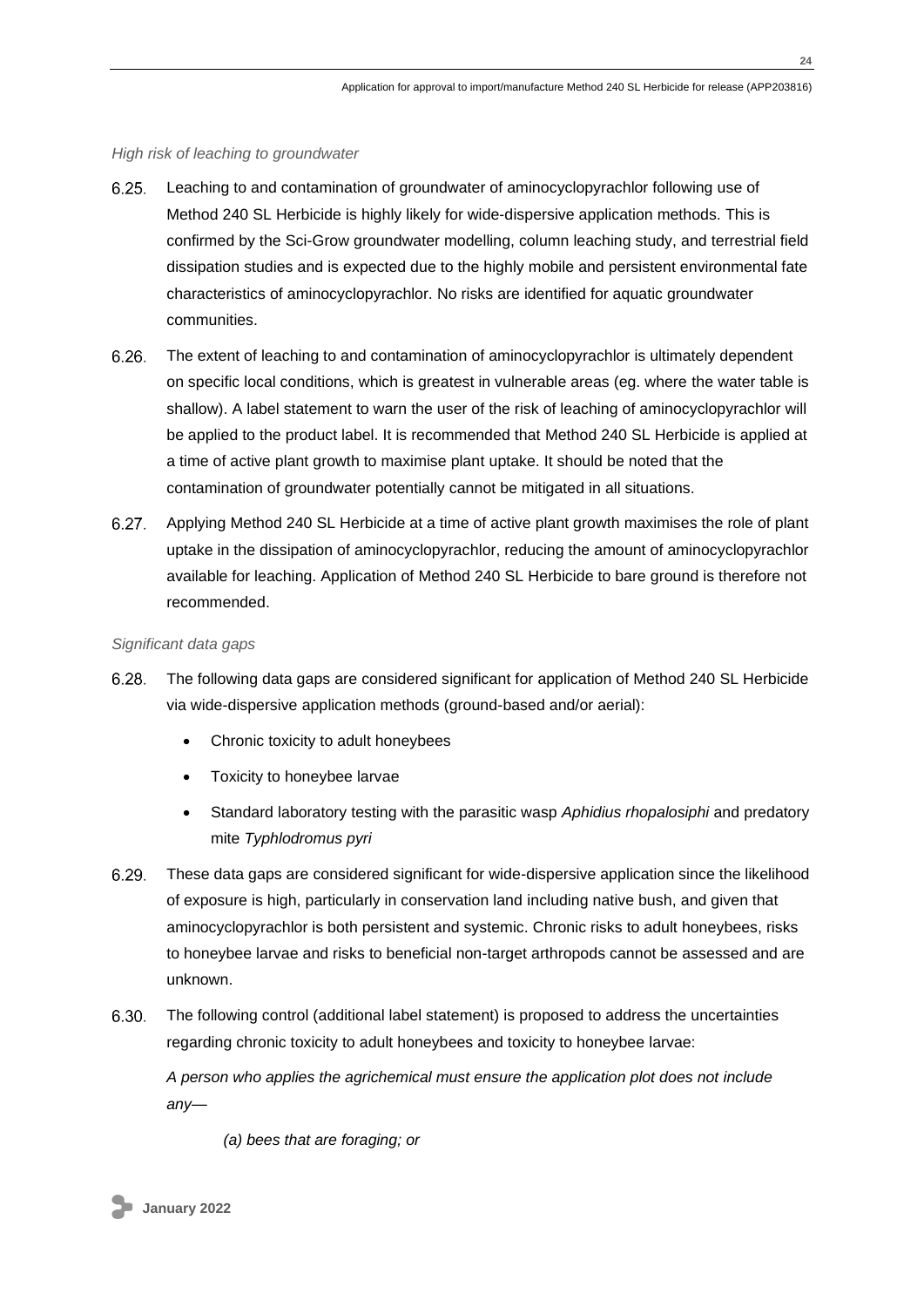*(b) plants (including trees and weeds) that—*

*(i) are likely to be visited by non-target invertebrate pollinators; and* 

*(ii) are either—*

*(a) in flower or part flower; or* 

*(b) likely to flower within the period specified by the Authority as an additional control for the substance.*

The safety of Method 240 SL Herbicide has not been demonstrated for non-target arthropods and the risk to non-target arthropods from the use of Method 240 SL Herbicide is unknown.

<span id="page-24-0"></span>**Targeted individual (localised) plant treatments:**

 $6.32.$ For targeted application of Method 240 SL Herbicide, a summary of the environmental risk assessment conclusions is presented in [Tabl](#page-24-1) 7.

<span id="page-24-1"></span>**Table 7: Summary of environmental risk assessment conclusions of Method 240 SL Herbicide for targeted application**

| <b>Conclusions</b>                              | Area of environmental risk assessment            | <b>Risk management</b>                    |  |
|-------------------------------------------------|--------------------------------------------------|-------------------------------------------|--|
|                                                 | Aquatic organisms (pelagic)                      |                                           |  |
|                                                 | Groundwater communities                          | No controls proposed                      |  |
| No risk identified                              | Soil-dwelling organisms and micro-organisms      |                                           |  |
|                                                 | <b>Birds</b>                                     |                                           |  |
|                                                 | Acute risks to honeybees                         |                                           |  |
| Low risk identified                             | Extremely toxic to susceptible non-target plants | Proposed controls and<br>label statements |  |
|                                                 | Leaching to and contamination of groundwater     | Label statement                           |  |
| Data gaps,<br>considered lesser<br>significance | Chronic risk to adult honeybees                  | Controls proposed                         |  |
|                                                 | Risk to honeybee larvae                          |                                           |  |
|                                                 | Risk to beneficial non-target arthropods         | Label statement applied                   |  |

- 6.33. The use of more targeted and directed application methods is considered to reduce the identified risks for non-target plants and risk of leaching to groundwater to low since the likelihood of off-target exposure is reduced compared with broadcast application methods.
- 6.34. The data gaps identified (chronic and larval toxicity tests for honeybees, and non-target arthropods) are considered of lesser significance for individual plant treatments since treatment is targeted (localised), thus the likelihood of exposure is minimal.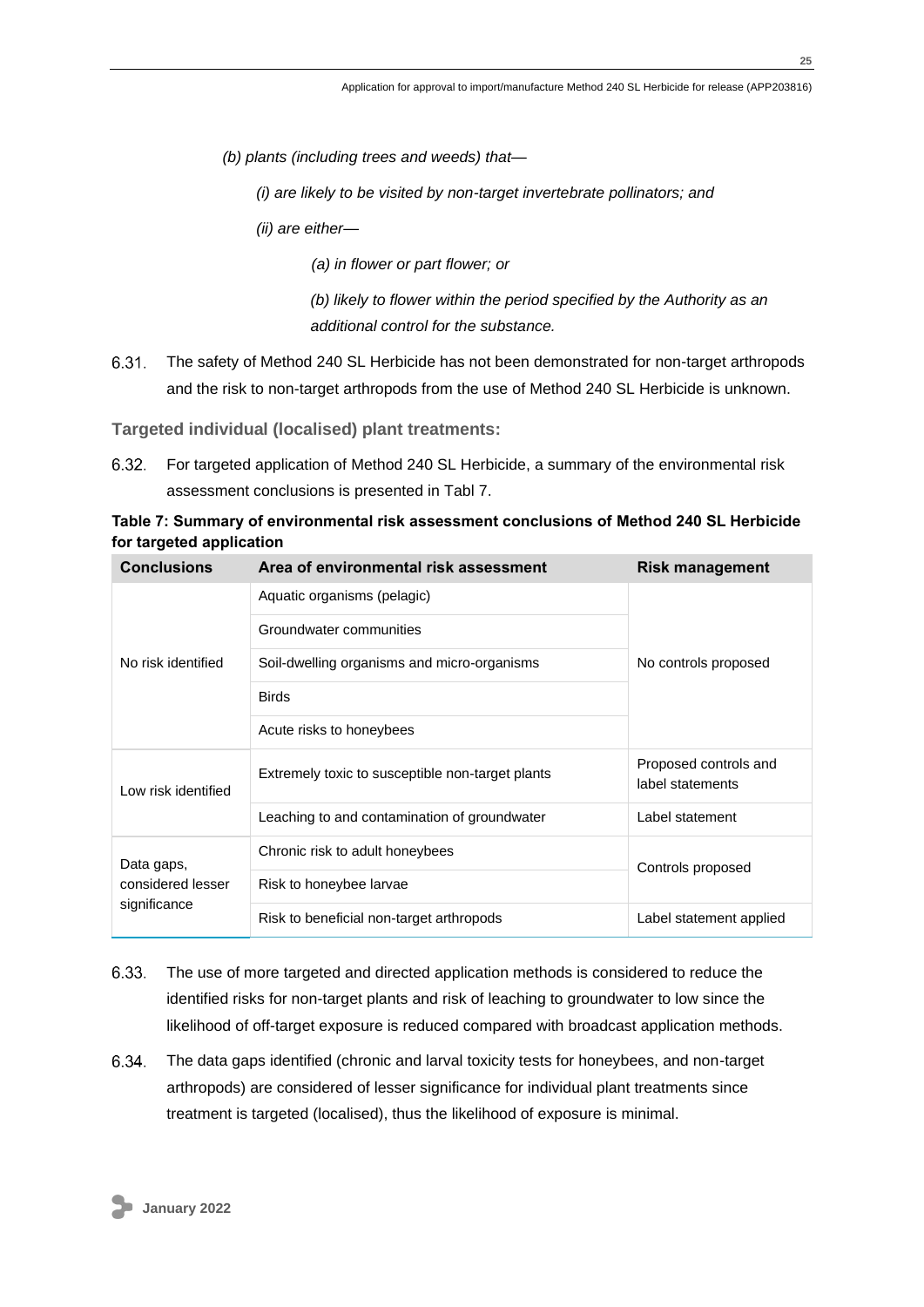$6.35.$ Risks to the environment from targeted application of Method 240 SL Herbicide are considered low overall, however due to the specific characteristics of aminocyclopyrachlor some controls are also proposed for targeted application.

### <span id="page-25-0"></span>**Conclusions for environmental effects**

- 6.36. For the wide-dispersive application methods, uncertainties remain around the residual level of risks for groundwater and non-target plants.
- 6.37. In response to these uncertainties being identified, the applicant explained that they intend to provide stewardship training to any purchaser or end-user of the product as a requirement of purchase. The applicant also indicated that the main end-users of Method 240 SL Herbicide are expected to be the Department of Conservation, the Ministry for Primary Industries and the various Trusts involved in the wilding conifer program, local councils and spray contractors.
- 6.38. It is considered that provided these measures are followed then the risks to the environment are considered negligible, except for non-target plants and potentially to non-targetarthropods (given the data gaps) for which some level of risk is likely to remain for wide dispersive application.
- 6.39. It is noted that there is too much uncertainty related to industrial sites, roads, railways, utility rights of way and bare soils, for which the leaching in the environment can be more important than application on soil and it is therefore proposed to not approve these uses.

## <span id="page-25-1"></span>Assessment of impacts on cultural receptors (Māori Impact Assessment)

### <span id="page-25-2"></span>**Impact on Papatūānuku (Land and soils)**

 $6.40.$ Method 240 SL Herbicide is not likely to have a significant impact on Papatūānuku (land and soils) including Te Aitanga a Punga (soil dwelling organisms). See section 3 in Appendix A for more information regarding Papatūānuku.

### <span id="page-25-3"></span>**Impact on Ngā otaota (Plants)**

As the intended range of target species is reasonably broad i.e. wilding conifers, gorse,  $6.41.$ broom, blackberry, thistles, other woody plants, broadleaf weeds and vines, Method 240 SL Herbicide could be used in a variety of receiving environments, for example: Recreation areas, waterways, parks, reserves, and conservation estate; Arable land, pastoral farmland, high country runs; Rural and urban environments, and; Industrial sites and infrastructure networks e.g. within road reserves, drainage reserves, railway corridors, and waste management facilities.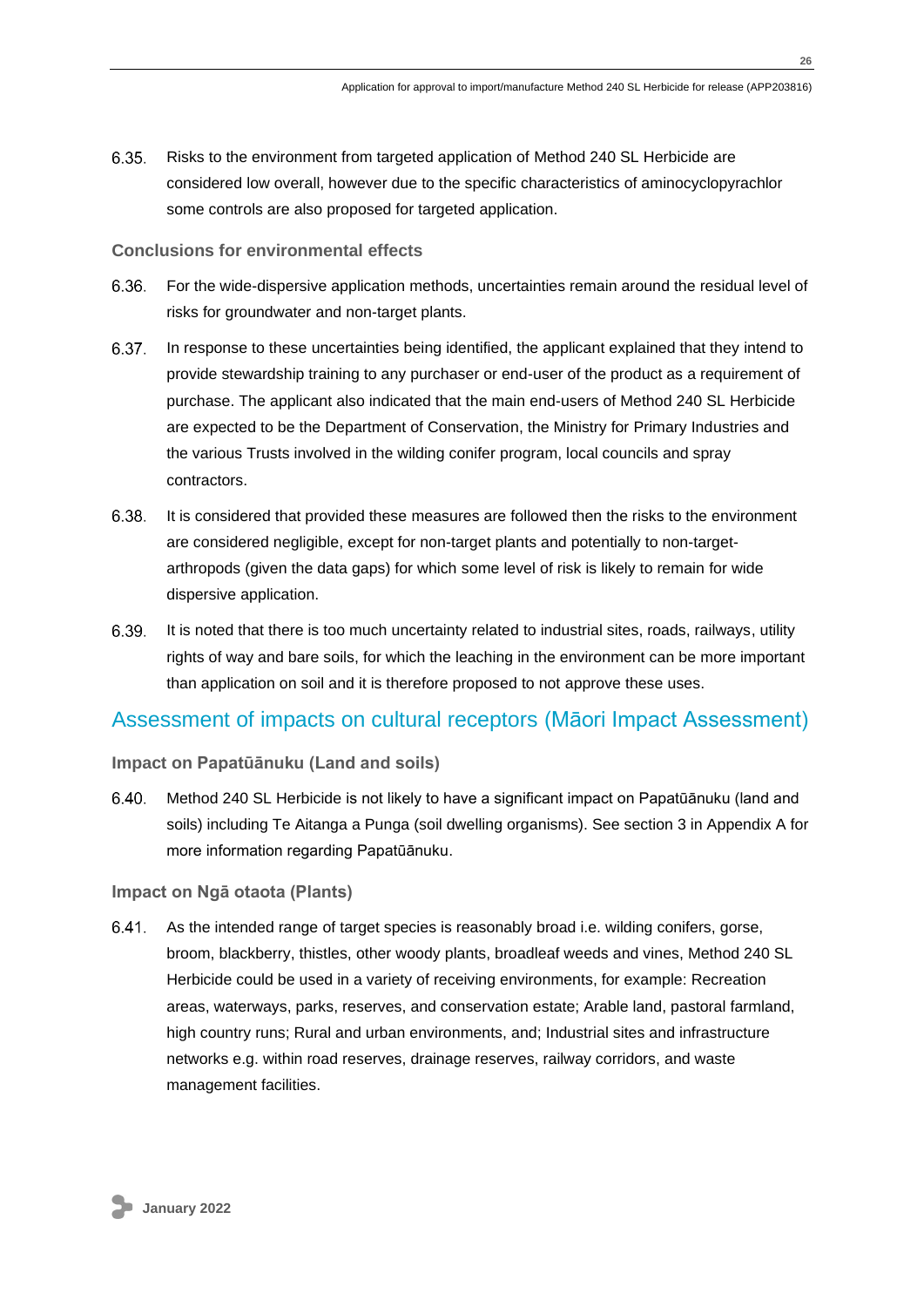- $6.42.$ Many of these receiving environments are publicly accessible places or private land where taonga plant materials may be gathered for uses such as kai (food), rongoā (medicine and healing), raranga (weaving), mahi toi (art), and ritenga (rituals).
- 6.43. Method 240 SL Herbicide is proposed to be applied using individual plant treatments and wide dispersive methods. The latter include ground-based broadcast spraying and aerial spraying. Individual plant treatments, where individual specimens are targeted as opposed to broadcast spraying tracts of vegetation, include basal bark treatment, cut stump / stem treatment, trunk injection, and spot spaying, using handheld equipment, knapsack sprayers, and precision spraying from helicopter.
- 6.44. Māori are likely to prefer individual treatments over wide dispersive methods, as the former have smaller exposure footprints than the latter, and therefore less potential to adversely affect culturally significant receptors.
- $6.45.$ A key group of target plants is wilding conifers. These self-sowing and rapidly spreading trees are an issue in many places across Aotearoa, particularly in the central North Island and South Island high country where dense incursions are changing the ecological and visual character of entire landscapes. Some of the most severe incursions occur within iconic landscapes widely marketed for international and domestic tourism and are located mostly within the rohe of Ngāi Tahu.
- 6.46. Landscapes, and the geographical features within them, are also important because they are an integral part of Māori identity and are often cited in pepeha (tribal sayings) to identify oneself to others.
- $6.47.$ Wilding conifers also outcompete native species in scrubland and regenerating native bush that provide a habitat and food source for culturally significant fauna. Such areas are common in Aotearoa.
- 6.48. Method 240 SL Herbicide has potential to harm to culturally significant otaota (plants) including iconic species such as pūhā (smooth leafed sowthistle), harakeke (NZ flax) and kawakawa (NZ pepper tree). As Method 240 SL Herbicide is specifically designed to kill plants and vegetation, fatality of valued otaota is expected within target areas, especially in relation to wide dispersive application methods.
- 6.49. In respect of wilding conifers, treatments where Method 240 SL Herbicide is delivered directly into the crown, foliage or stems of individual trees are likely to be favoured by Māori over wide dispersive applications, as this would limit cultural by-kill and reduce chemical load on the environment.
- $6.50.$ Irrespective of whether Method 240 SL Herbicide is used on public or private land, Māori may be concerned about the potential for cross boundary spray drift or overspray to affect taonga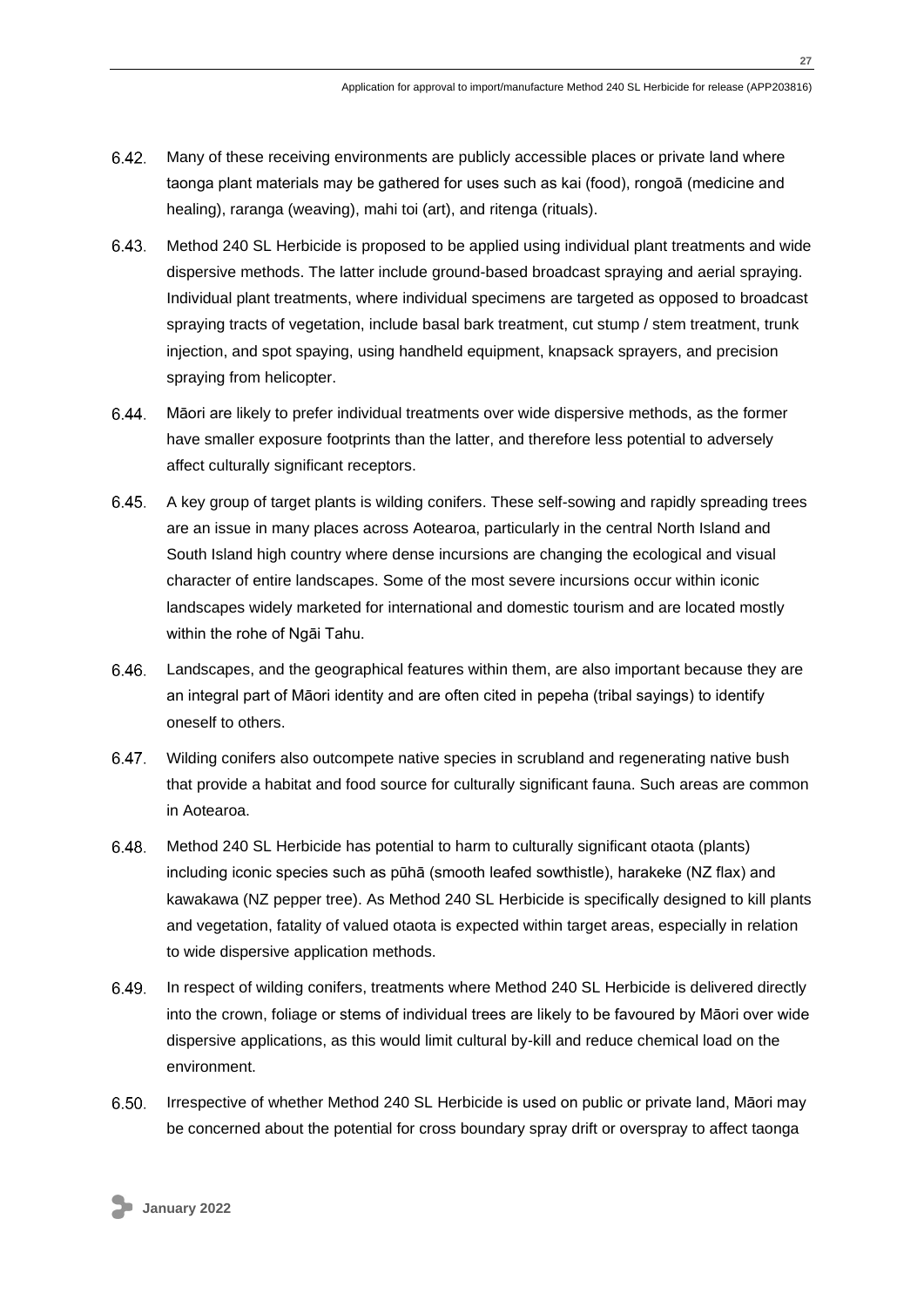species within adjoining land and waterways, especially in relation to wide dispersive applications.

- $6.51.$ The controls proposed to be assigned to Method 240 SL Herbicide should be sufficient for minimising any potential adverse effects associated with this substance.
- $6.52.$ In addition to controls, other aspects of the use pattern for Method 240 SL Herbicide may be reassuring to Māori. For example, spraying Method 240 SL Herbicide in late spring or summer during active plant growth periods to maximise absorption will reduce availability of this substance for run-off and leaching. Furthermore, applications are not likely to target the same area annually, thereby enabling taonga plants to re-establish. It is noted a study provided by the applicant indicates that at 12 months post-application, Method 240 SL Herbicide did not appear to impair establishment of pūhā (sow thistle) at multiple spray trial sites.
- 6.53. Method 240 SL Herbicide will only be used by professionals (e.g. commercial spraying contractors) who are likely to be appropriately trained and follow industry-accepted practices and standards. It will not be available for home use by novices. As such, Method 240 SL Herbicide would likely be applied with due diligence and care to minimise any adverse impacts on environments and communities.
- $6.54.$ In terms of raising awareness of potentially exposed cultural resources, access to private land is controlled and landowners / land users have an opportunity to advise gatherers where Method 240 SL Herbicide has been or is planned to be used. It is anticipated that applications in public areas will be managed appropriately including use of signage and exclusion zones to protect gatherers and the general public.
- $6.55.$ On a contrary note, it is acknowledged that in some circumstances Māori may prefer that gorse was not eliminated at certain locations due to the ecological benefits it offers as a nursery crop for regenerating native bush. Gorse protects self-sown and bird-sown native seedlings until they push through and collapse the gorse canopy, thus enabling rapid restoration of devegetated areas. Also, it is noted that some unwanted plants e.g. broom and tree lupin provide a source of food for iconic manu such as tūī (parson bird) and kererū (NZ pigeon).
- 6.56. See section 4 in Appendix A of the Māori Impact Assessment for more information regarding ngā otaota.

<span id="page-27-0"></span>**Impact on Ngā manu, me ngā ngārara (Birds and reptiles)**

 $6.57.$ Method 240 SL Herbicide is not likely to have a significant impact on culturally important species of manu (birds) or ngārara (reptiles). See section 5 in Appendix A of the Māori Impact Assessment for more information regarding manu and ngārara.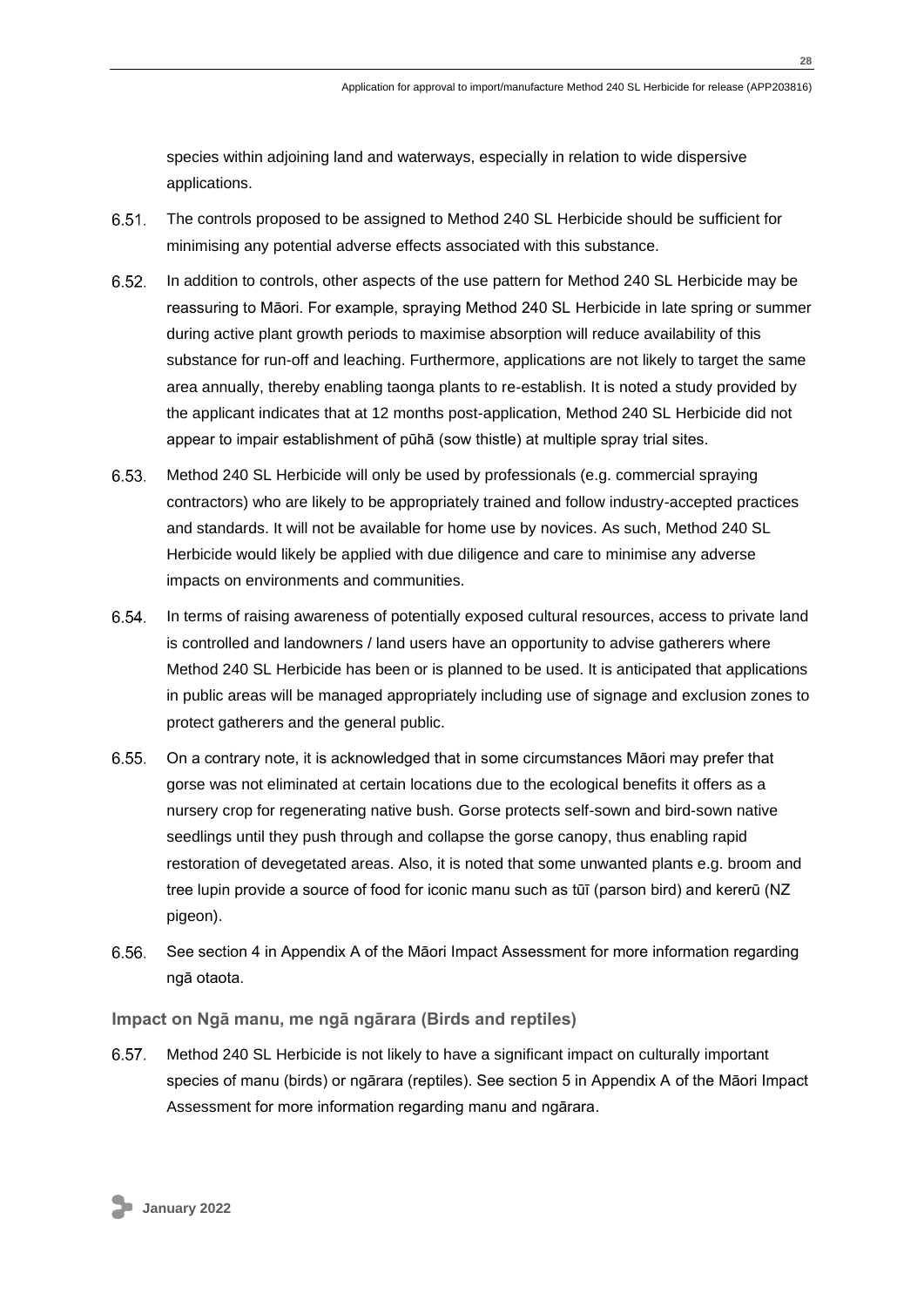### <span id="page-28-0"></span>**Impact on Te Aitanga Pepeke (Arthropods)**

- 6.58. There is insufficient information to assess the extent to which Method 240 SL Herbicide may potentially harm culturally significant species of pepeke (arthropods) including ngā mū haenga (pollinator insects) such as ngaro huruhuru (native bees), ngaro tamumu (hoverflies), and pepe (butterflies and moths). The latter group include pepe puri (ringlet butterflies) and pepe para riki (copper butterflies), as well as the non-pollinating tāwhana (looper moths).
- $6.59.$ In addition to pī honi (honeybees) and pī rorohū (bumble bees), which are economically important to Māori producers in terms of crop pollination and honey production, other beneficial pepeke potentially affected by Method 240 SL Herbicide include native species of ngaro wīwī (hunting wasps), ngaro whiore (ichneumonid wasps), and various pūngāwerewere (spiders). To these may be added various prey species of valued manu (birds) and moko (lizards) such as ngāi kihikihi / whitiwhiti (long legged and jumping insects i.e. orthoptera), pāpapa (beetles), and ngarongaro (flies).
- 6.60. There is a considerable body of lore relating to these pepeke. Māori would be keen to protect all culturally or economically significant pepeke from the effects of Method 240 SL Herbicide. See section 6 in Appendix A of the Māori Impact Assessment for more information regarding Te Aitanga Pepeke.

### <span id="page-28-1"></span>**Impact on Ngā wai koiora (Aquatic habitats)**

- $6.61.$ Method 240 SL Herbicide is not likely to have a significant impact on ngā wai koiora (aquatic habitats) including taonga species of ika (fish), tuna (freshwater eels), koura/kēwai (freshwater crayfish), kākahi (freshwater mussels), and kowhitiwhiti (watercress).
- $6.62.$ However, some Māori may have a level of discomfort about Method 240 SL Herbicide potentially entering surface water or groundwater that is used for domestic or stock water supply systems, irrespective of whether or not the concentrations of Method 240 SL Herbicide are regarded as being below levels of concern for human health in a western epidemiological sense.
- 6.63. In view of the biocidal, persistence, and leaching attributes of Method 240 SL Herbicide, there is a possibility that run-off from treated areas could harm culturally significant otaota in the surrounding environment. Irrigation using water contaminated with this substance could adversely affect crops and pasture, as well as pose harm to plants where water tables are shallow as a result of uptake through root systems.
- $6.64.$ The controls proposed to be assigned to Method 240 SL Herbicide should be sufficient for managing potential adverse effects on these receptors. See section 7 in Appendix A of the Māori Impact Assessment for more information regarding ngā wai koiora.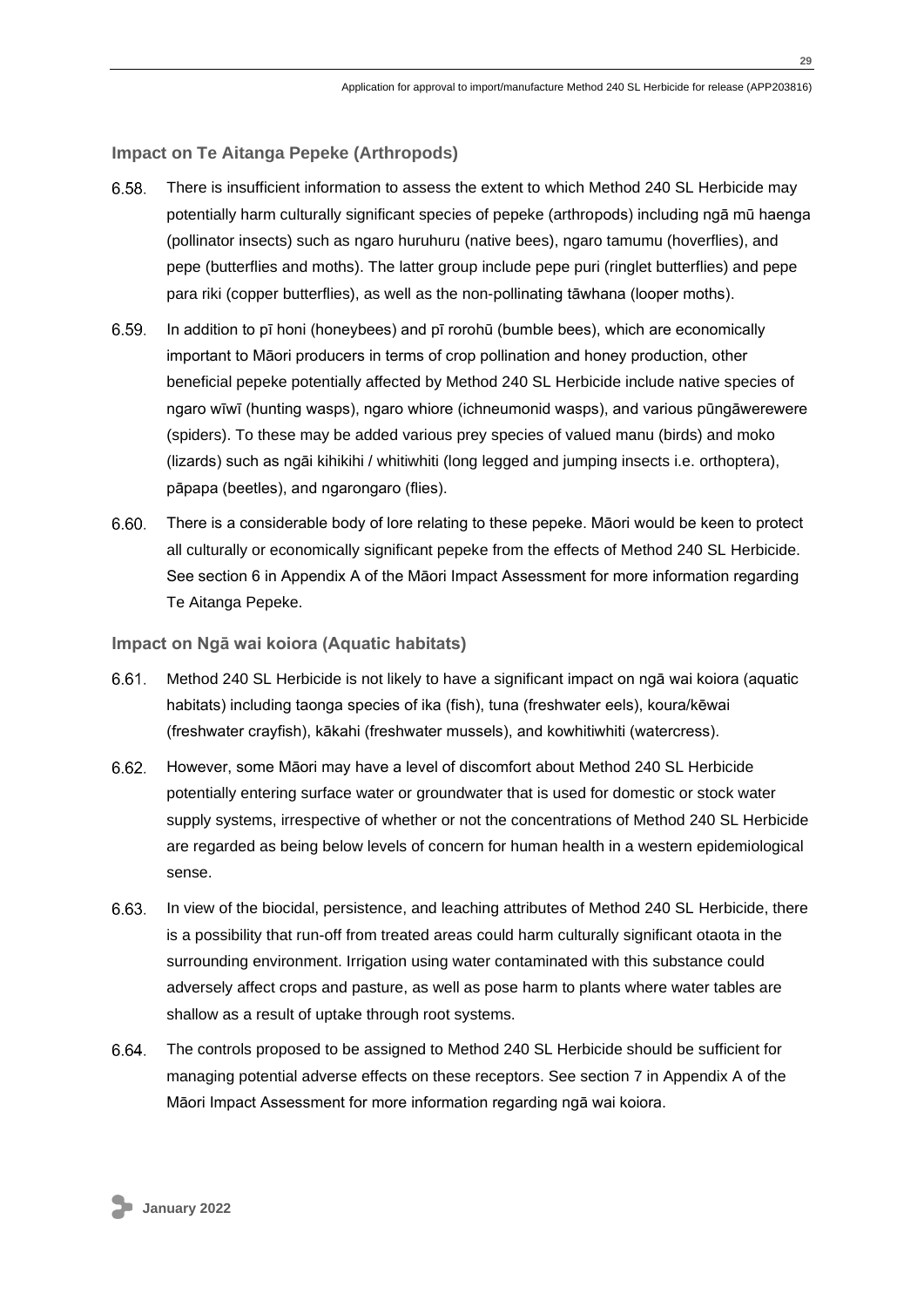<span id="page-29-0"></span>**Impact on Taha hauora (Human health and well-being)**

6.65. Method 240 SL Herbicide it is not likely to have a significant impact on taha hauora (human health and well-being) even if personal protective equipment (PPE) is not used. Therefore, it is anticipated that all four dimensions of taha hauora would be protected for users, these being: Taha tinana (physical well-being); taha wairua (spiritual well-being); taha hinengaro (mental and emotional well-being); and taha whanaunga (family and social well-being). The controls proposed to be assigned to Method 240 SL Herbicide will help to protect taha hauora. See section 8 in Appendix A of the Māori Impact Assessment for more information regarding taha hauora.

<span id="page-29-1"></span>**Impact on kaitiakitanga and manaakitanga (environmental guardianship and due care)**

- 6.66. Method 240 SL Herbicide is likely to have a positive impact on the ability of Māori to exercise kaitiakitanga and manaakitanga (environmental guardianship and due care). This is because Method 240 SL Herbicide can help to restore culturally significant landscapes, ecosystems, taonga species, and land productivity – which are outcomes that mana whenua and kaitiaki can endorse knowing that Method 240 SL Herbicide is a relatively 'green' herbicide.
- 6.67. See section 9 in Appendix A of the Māori Impact Assessment for more information regarding kaitiakitanga and manaakitanga, as well as section 2 (Ngā taonga tuku iho / Cultural legacies) for further context.

# <span id="page-29-2"></span>7. Assessment of risks to society, the community, and the market economy

 $7.1$ No risks to society, communities or the market economy from the approval of Method 240 SL Herbicide have been identified.

# <span id="page-29-3"></span>8. New Zealand's international obligations

 $8.1$ No international obligations that may be impacted by the approval of Method 240 SL Herbicide have been identified.

# <span id="page-29-4"></span>9. Assessment of benefits

## <span id="page-29-5"></span>Control of wilding conifers

 $9.1.$ Wilding conifer control in New Zealand is one part of the long-term biosecurity management programmes, and according to MPI<sup>3</sup>, it is estimated that 20% of New Zealand will be covered

<sup>3</sup> Wilding conifer control in New Zealand – MPI

<https://www.mpi.govt.nz/biosecurity/long-term-biosecurity-management-programmes/wilding-conifers/>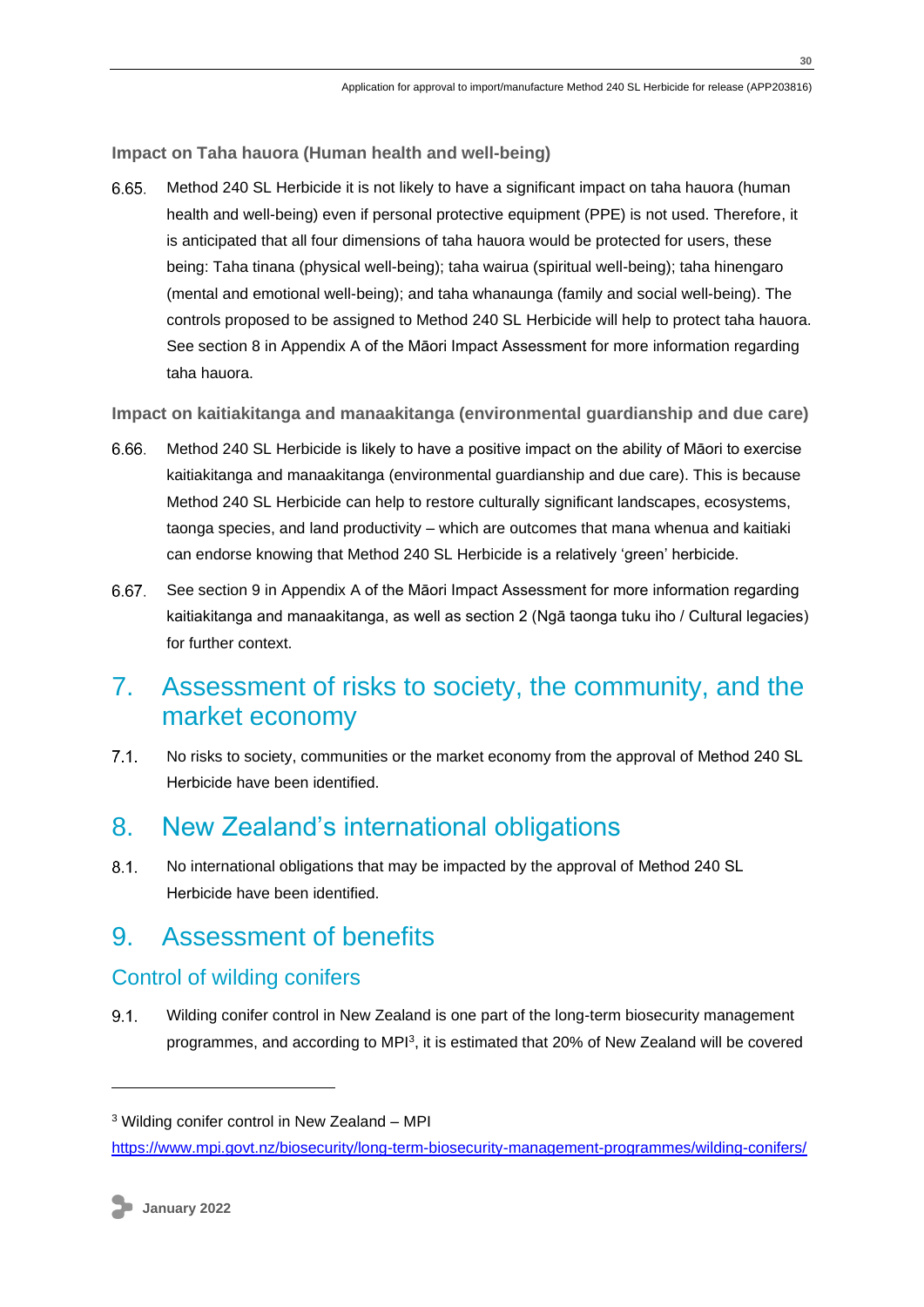in unwanted wilding conifers within 20 years if their spread is not stopped. Wilding conifers already cover more than 1.8 million hectares of New Zealand. Despite control efforts, they have been spreading at about 5% a year. That is about 90,000 more hectares a year. The introduction of Method 240 SL Herbicide would constitute another tool to help meeting this objective.

- $9.2.$ As per DOC<sup>4</sup> information, wilding conifers:
	- reduce the numbers of plants and animals that are only found in New Zealand
	- impact on farming by significantly reducing the available grazing land
	- create a fire risk as they are dense and impenetrable with no road access
	- limit recreation and tourism related activities
	- can cause acidification of soils which leads to the depletion of some minerals such as calcium
	- use more water, so runoff is decreased which affects streams in the catchment
	- release large volumes of water vapour to the atmosphere through their leaves
	- provide habitat for exotic pest plants, animals and diseases.
- $9.3.$ It is considered that the level of benefit is major to massive as it would allow long term widespread benefits to key New Zealand ecosystems and landscape.

# <span id="page-30-0"></span>Method 240 SL Herbicide's place in the chemical management of wilding conifers control

- 94 In places where there is a dense infestation of wilding conifers, a common chemical treatment is to spray the trees by air using a combination of several active ingredients, such as triclopyr, dicamba, aminopyralid and picloram together with ammonium sulphate, spray oil and surfactant (known as "TDPA"). More details on these alternative treatments are included in Appendix A.
- $9.5.$ These herbicides are used at higher application rates than the proposed dose rate for Method 240 SL Herbicide.
- $9.6.$ These herbicides have a less favourable classification than Method 240 SL for both human health and environmental.

<sup>4</sup> Wilding conifers – DOC

<https://www.doc.govt.nz/nature/pests-and-threats/weeds/common-weeds/wilding-conifers/>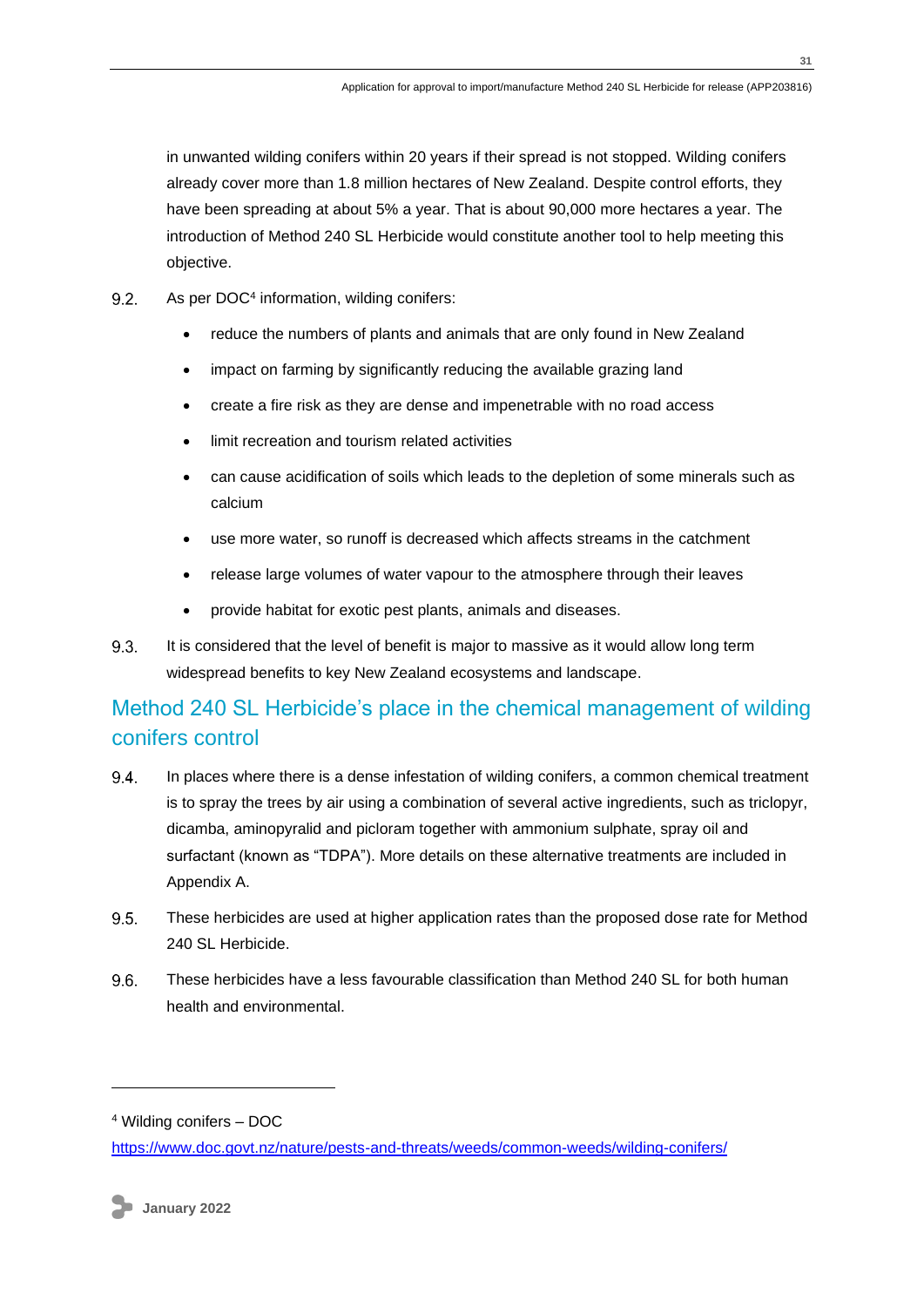- 9.7. The substitution of the use of those herbicides by Method 240 SL Herbicide is considered a potential high benefit.
- 9.8. The likelihood of that benefit being realised will depend on the effective substitution of the use of the currently used herbicides by Method 240 SL Herbicide.
- 9.9. Overall, this benefit is considered to be moderate, as it depends on the effective substitution of the currently used herbicides by Method 240 SL Herbicide.

## <span id="page-31-0"></span>Other problematic woody weeds

- $9.10.$ Methods 240 SL herbicide is considered efficacious on a number of hard-to-control woody weed species such as gorse (*Ulex europaeus*), broom (*Cytisus scopiarus*) and others. These are often part of regional pest management plans.
- $9.11$ The ability to control such problematic weeds is considered a major benefit as it would bring long term benefits to localised ecosystems.

## <span id="page-31-1"></span>Ngā hua (Benefits - Māori Impact Assessment)

- $9.12.$ Method 240 SL Herbicide provides a less harmful alternative to other substances, including 'tank mixes', that are used for controlling wilding conifers, gorse, broom, blackberry, thistles, other woody plants, broadleaf weeds and vines. Using Method 240 SL Herbicide to control these pest plants will produce environmental, social, economic and operational benefits for those involved in conservation and land-based industries, many of whom are Māori.
- $9.13.$ It is noted the submission from Ngāi Tahu, in whose rohe wilding conifer invasion is a serious environmental issue, supports this application with conditions. Also, Ngāi Tahu has expressed concern in recent years about the use of tank mixes for these purposes, which availability of Method 240 SL Herbicide may help to resolve.
- $9.14.$ Appendix A of the EPA staff report for this application shows a comparison of hazard classifications between Method 240 SL Herbicide and currently approved treatments for controlling wilding conifers. Method 240 SL Herbicide has a superior hazard classification profile to the other substances listed in Appendix A.
- The benefits of using Method 240 SL Herbicide on wilding conifers could potentially be seen  $9.15.$ at the landscape scale in Te Tai Tokerau (Northland), Te Kāhui Maunga / Waiariki (Central North Island / Volcanic Plateau), Te Tau Ihu (Nelson – Marlborough), Waitaha (Canterbury), Ōtākou (Otago) and Murihiku (Southland).
- It is noted that aerial applications of Method 240 SL Herbicide will enable pest plants to be  $9.16.$ eradicated in difficult-to-access places where alternative ground-based control methods are not practical. This would be supported by many Māori, especially those who are concerned that the number of exotic plant species in Aotearoa now outnumber indigenous ones.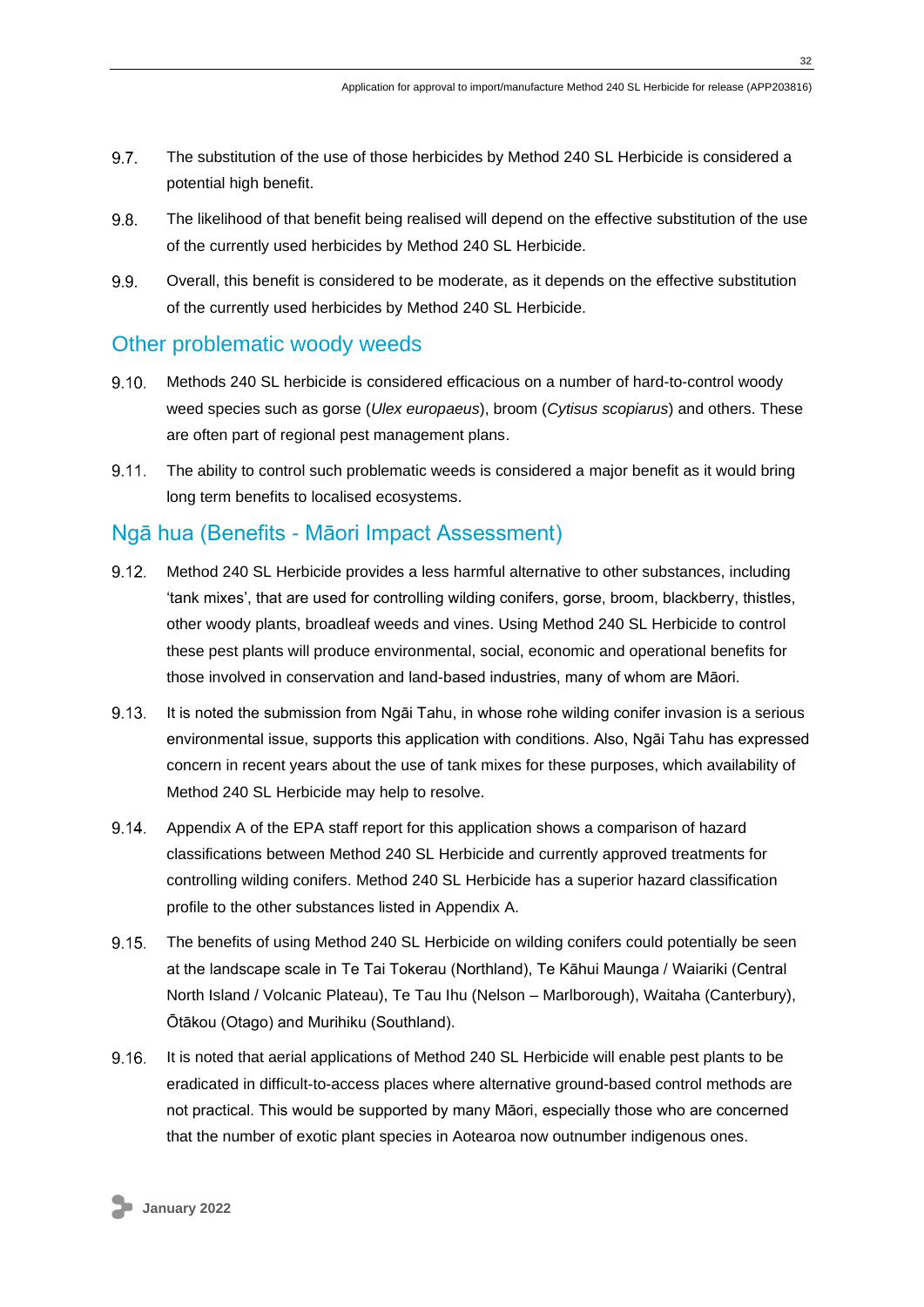- 9.17. Aerial applications of Method 240 SL Herbicide would enable eradication of wilding conifers where severe incursions have established dense cover (i.e. self-sown forest) over extensive areas of land.
- $9.18.$ Retaining as much of the natural character of these landscapes and their ecosystems as possible is important for ecological sustainability and tourism, which Māori are heavily invested in.
- 9.19. In addition to altering landscapes and ecosystems, wilding conifers and other invasive plants such as gorse and broom pose a fire hazard and can have a negative economic impact by reducing grazing area on farmland.

# <span id="page-32-0"></span>10. The effects of the substance being unavailable

 $10.1$ Wilding conifers is a significant issue in New Zealand. Various herbicides are currently in use to control wilding pines and other problematic woody weeds (gorse, blackberry). It is estimated that Method 240 SL Herbicide being unavailable, various other herbicides and mixture of existing herbicides could be used (see Appendix A).

# <span id="page-32-1"></span>11. Uncertainties

- $11.1.$ There are potential remaining uncertainties associated with Method 240 SL Herbicide when used with wide-dispersive application methods. Those are:
	- Risks to non-target plants
	- Risk of leaching to groundwater
	- Chronic toxicity to adult honeybees
	- Toxicity to honeybee larvae
	- Toxicity to non-target arthropods (parasitic wasp *Aphidius rhopalosiphi* and predatory mite *Typhlodromus pyri*).

# <span id="page-32-2"></span>12. Controls

- $12.1$ The hazard classifications of Method 240 SL Herbicide determine a set of prescribed controls specified by the EPA Notices.
- $12.2$ The prescribed controls set the baseline for how the substance should be managed and include specifications on how the substance is to be packaged, labelled, stored, disposed of, transported, handled, and used. The prescribed controls also set information requirements (eg Safety Data Sheets), signage and emergency management.

**33**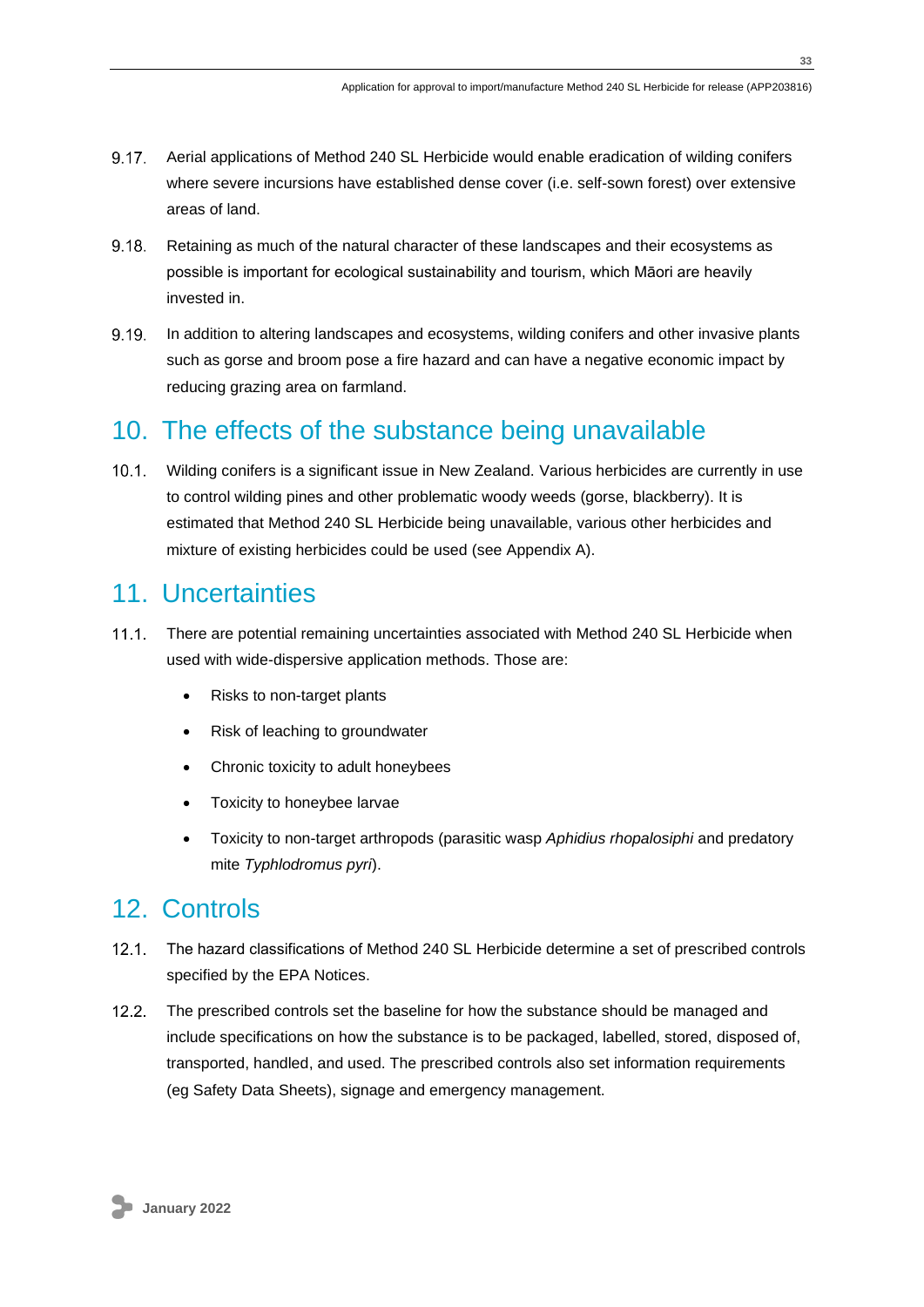12.3. The Hazardous Substances Labelling, Safety Data Sheet (SDS), Packaging, Disposal and Hazardous Property Controls (HPC) Notices Part 1, Part 3, Part 4A, Part 4B and Part 4C 2017 apply to Method 240 SL Herbicide.

## <span id="page-33-0"></span>Exposure limits

- The EPA has not set a Tolerable Exposure Limit (TEL) for Method 240 SL Herbicide, or any element or compound in the substance. This is because it is not considered that exposure is likely to result in an appreciable toxic effect based on the quantitative risk assessment.
- $12.5.$ No Environmental Exposure Limit (EEL) values are proposed for aminocyclopyrachlor at this time. This is because it is not considered that, with controls in place, environmental exposure is likely to result in an appreciable ecotoxic effect based on the quantitative risk assessment.

## <span id="page-33-1"></span>Addition and variation of controls to manage risk

 $12.6.$ The following additional and varied controls are proposed under section 77A of the Act to manage the risks of use of Method 240 SL Herbicide.

### <span id="page-33-2"></span>**Maximum application rate**

- $12.7$ Significant environmental risks may occur from the use of Method 240 SL Herbicide, due to the hazards posed by aminocyclopyrachlor. Therefore, it is considered necessary to set a maximum application rate, number of applications and frequency under clause 50 of the HPC Notice.
- $12.8.$ The maximum application rate of this substance is 1.3 L/ha (equivalent to 312 g of aminocyclopyrachlor/ha) for broadcast applications, with one application per year.

## <span id="page-33-3"></span>**Application method**

 $12.9.$ The environmental risk assessment indicates that restrictions on the application method of this substance are necessary to mitigate the risk of death or adverse effects that it could present to organisms in the environment. In particular, the restriction of the spray nozzle to be set to a minimum coarse droplet spray, as well as favourable wind conditions, are key factors to reduce spray drift.

### <span id="page-33-4"></span>**Use restrictions**

12.10. The risk assessment indicates that restrictions on the application sites are necessary to mitigate the risk of death or adverse effects that it could present to organisms in the environment. In particular, the restriction to limit the application of Method 240 SL Herbicide to unimproved pasture, regional parks or land administered and managed by DOC only, is key to mitigate risks to non-target organisms.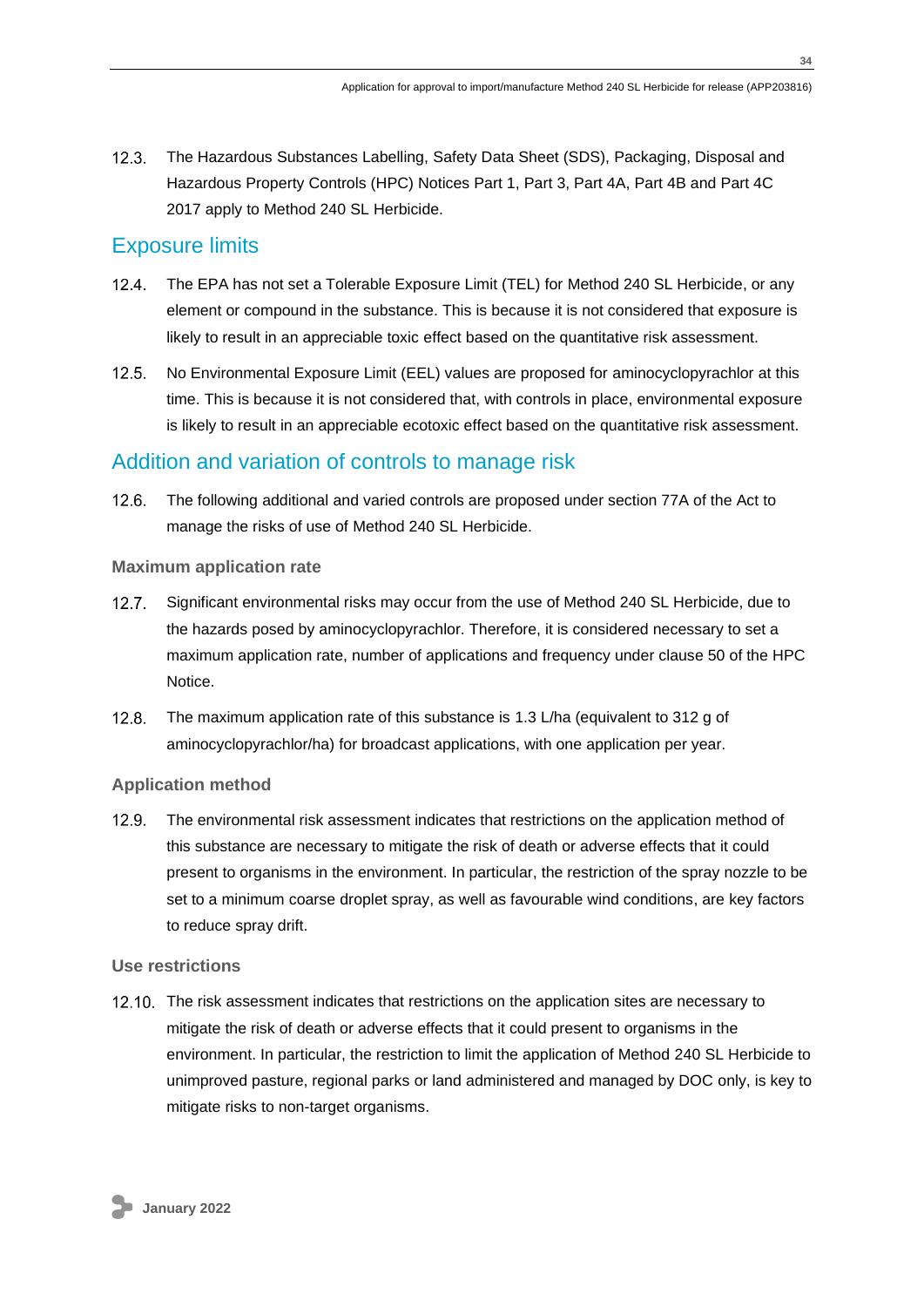<span id="page-34-0"></span>**Additional label statements**

- 12.11. Additional label statements are recommended to prevent or minimise off-target exposure (see appendix B for control wordings).
- 12.12. Additional statements are recommended to mitigate risks that may arise post application from treated material.

<span id="page-34-1"></span>**Buffer zones**

12.13. Buffer zone distances are recommended to mitigate risks to non-target vegetation (see Appendix B for control wording).

<span id="page-34-2"></span>**Additional information requirements**

- 12.14. An additional control is recommended to require additional information be provided regarding:
	- A pre-application assessment of the treatment area for broadcast applications
	- Information about the application restrictions, contact information and responsible handling information

# <span id="page-34-3"></span>13. Overall evaluation and recommendation

- 13.1. The proposed use Method 240 SL Herbicide results in negligible risks to human health and the environment, except for non-target plants and potentially to non-target-arthropods (given the data gaps) for which some level of risk is likely to remain for wide dispersive application.
- 13.2. The potential benefits of using Method 240 SL Herbicide have been assessed as significant.
- 13.3. It is therefore recommended that the Committee approves the application to import or manufacture Method 240 SL Herbicide for release.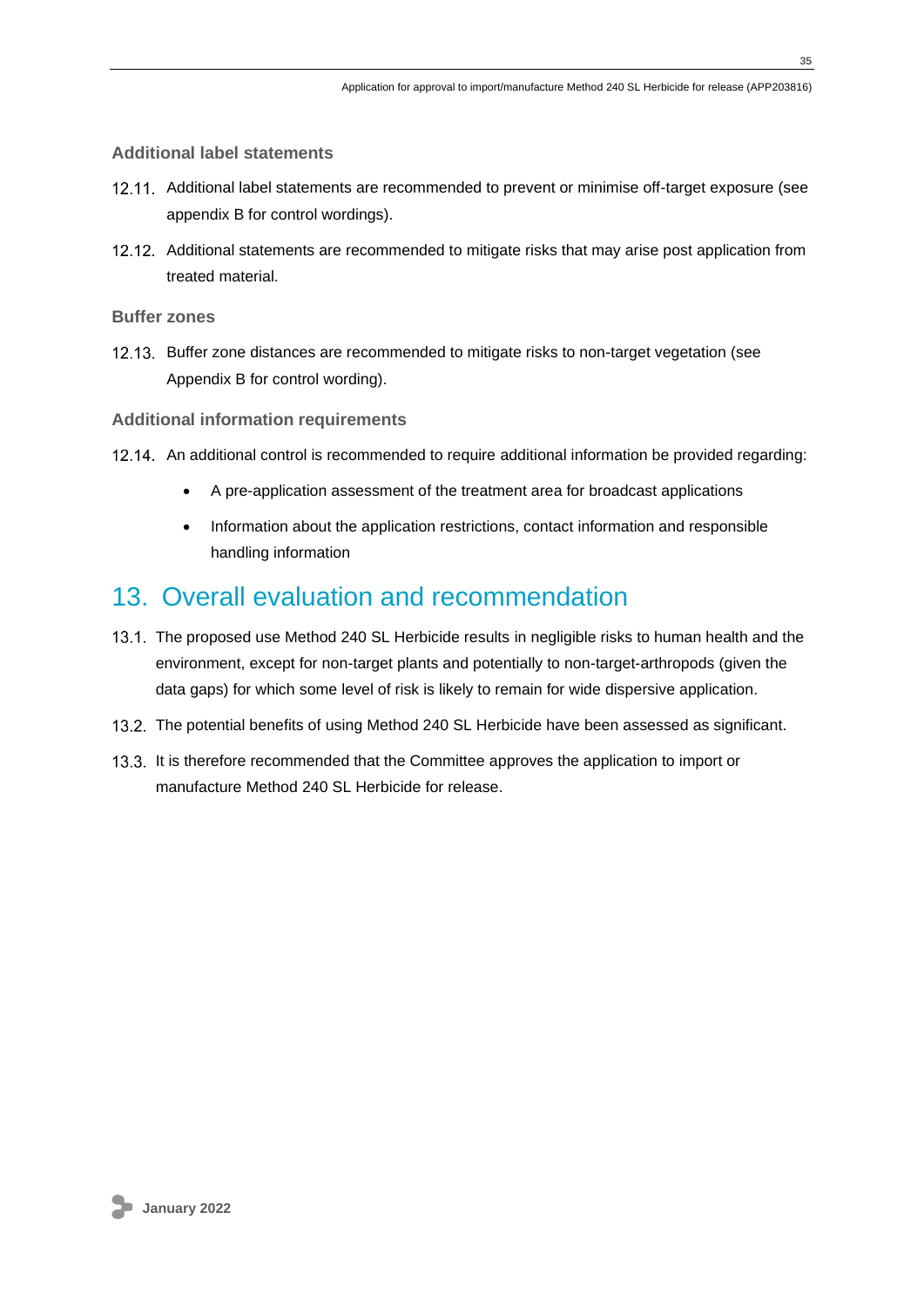# Appendix A: Comparison between currently approved treatments for the control of wilding conifers and Method 240 SL Herbicide

<span id="page-35-0"></span>

| <b>Approvals</b>                             |                      |                                                                |                | Maximum per ha rate                                                   | <b>Classifications</b>                                                                                                                                                                                                                                                                                                                                                                         |
|----------------------------------------------|----------------------|----------------------------------------------------------------|----------------|-----------------------------------------------------------------------|------------------------------------------------------------------------------------------------------------------------------------------------------------------------------------------------------------------------------------------------------------------------------------------------------------------------------------------------------------------------------------------------|
| <b>Product</b>                               | (HSNO and<br>ACVM)   | <b>Active ingredient</b>                                       | <b>Product</b> | <b>Active</b><br>ingredient                                           |                                                                                                                                                                                                                                                                                                                                                                                                |
| Method 240 SL<br>Herbicide                   |                      | Aminocyclopyrachlor<br>240 g/L                                 | 1.3 L/ha       | 0.312 kg/ha                                                           | Hazardous to soil organisms                                                                                                                                                                                                                                                                                                                                                                    |
| Tordon<br><b>Brushkiller XT</b><br>Herbicide | HSR007630<br>P007545 | Triclopyr 300 g/L+<br>Picloram 100 g/L +<br>Aminopyralid 8 g/L | 12 L/ha        | Triclopyr 3.6 kg/ha<br>Picloram 1.2 kg/ha<br>Aminopyralid 0.096 kg/ha | Flammable liquid Category 4,<br>Acute oral toxicity Category 4,<br>Eye irritation Category 2,<br>Skin sensitisation Category 1,<br>Specific target organ toxicity (repeated exposure) Category 2,<br>Hazardous to soil organisms<br>Hazardous to terrestrial vertebrates,<br>Hazardous to the aquatic environment acute Category 1,<br>Hazardous to the aquatic environment chronic Category 1 |
| Grazon<br>Herbicide                          | HSR000829<br>P003868 | Triclopyr 600 g/L                                              | 10 L/ha        | 6 kg/ha                                                               | Acute oral toxicity Category 4,<br>Eye irritation Category 2,<br>Skin sensitisation Category 1,                                                                                                                                                                                                                                                                                                |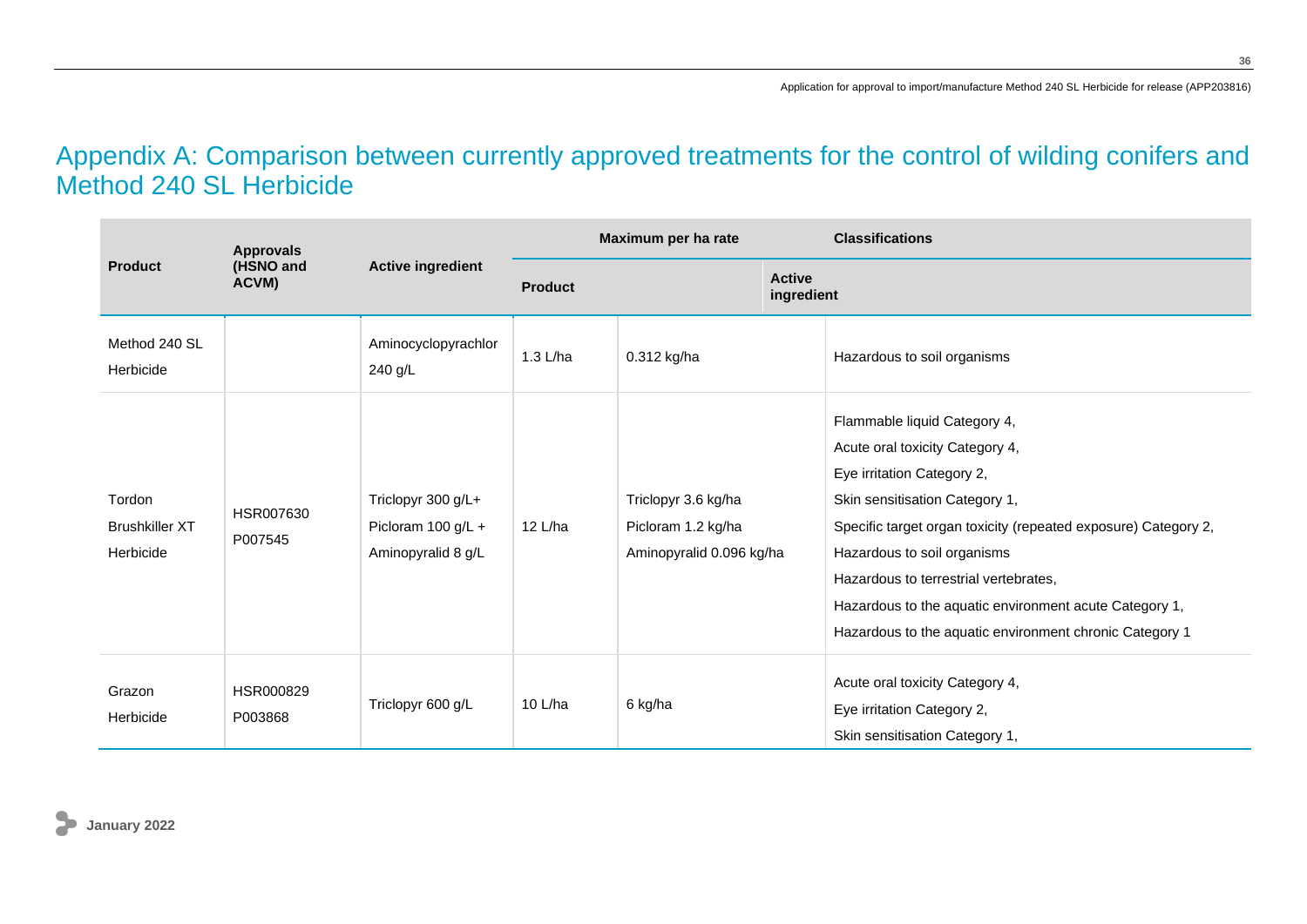|                     | <b>Approvals</b><br>(HSNO and<br>ACVM) | <b>Active ingredient</b>      | Maximum per ha rate                                                                        |                             | <b>Classifications</b>                                                                                                                                                                                                                                                              |
|---------------------|----------------------------------------|-------------------------------|--------------------------------------------------------------------------------------------|-----------------------------|-------------------------------------------------------------------------------------------------------------------------------------------------------------------------------------------------------------------------------------------------------------------------------------|
| <b>Product</b>      |                                        |                               | <b>Product</b>                                                                             | <b>Active</b><br>ingredient |                                                                                                                                                                                                                                                                                     |
|                     |                                        |                               |                                                                                            |                             | Specific target organ toxicity (repeated exposure) Category 2,<br>Hazardous to soil organisms,<br>Hazardous to terrestrial vertebrates,<br>Hazardous to the aquatic environment acute Category 1,<br>Hazardous to the aquatic environment chronic Category 1                        |
| Answer<br>Herbicide | HSR000238<br>P005207                   | Metsulfuron-methyl<br>200 g/L | $1.5$ kg/ha                                                                                | $0.3$ kg/ha                 | Eye irritation Category 2,<br>Hazardous to soil organisms,<br>Hazardous to terrestrial vertebrates, Hazardous to the aquatic<br>environment acute Category 1,<br>Hazardous to the aquatic environment chronic Category 1                                                            |
| X-tree Basal        | HSR101226<br>P009369                   | Triclopyr 120 g/L             | N/A (ready to<br>use<br>formulation<br>for<br>circumference<br>treatment of<br>basal bark) | N/A                         | Eye irritation Category 2,<br>Skin sensitisation Category 1,<br>Specific target organ toxicity (repeated exposure) Category 2,<br>Hazardous to soil organisms,<br>Hazardous to the aquatic environment acute Category 1,<br>Hazardous to the aquatic environment chronic Category 1 |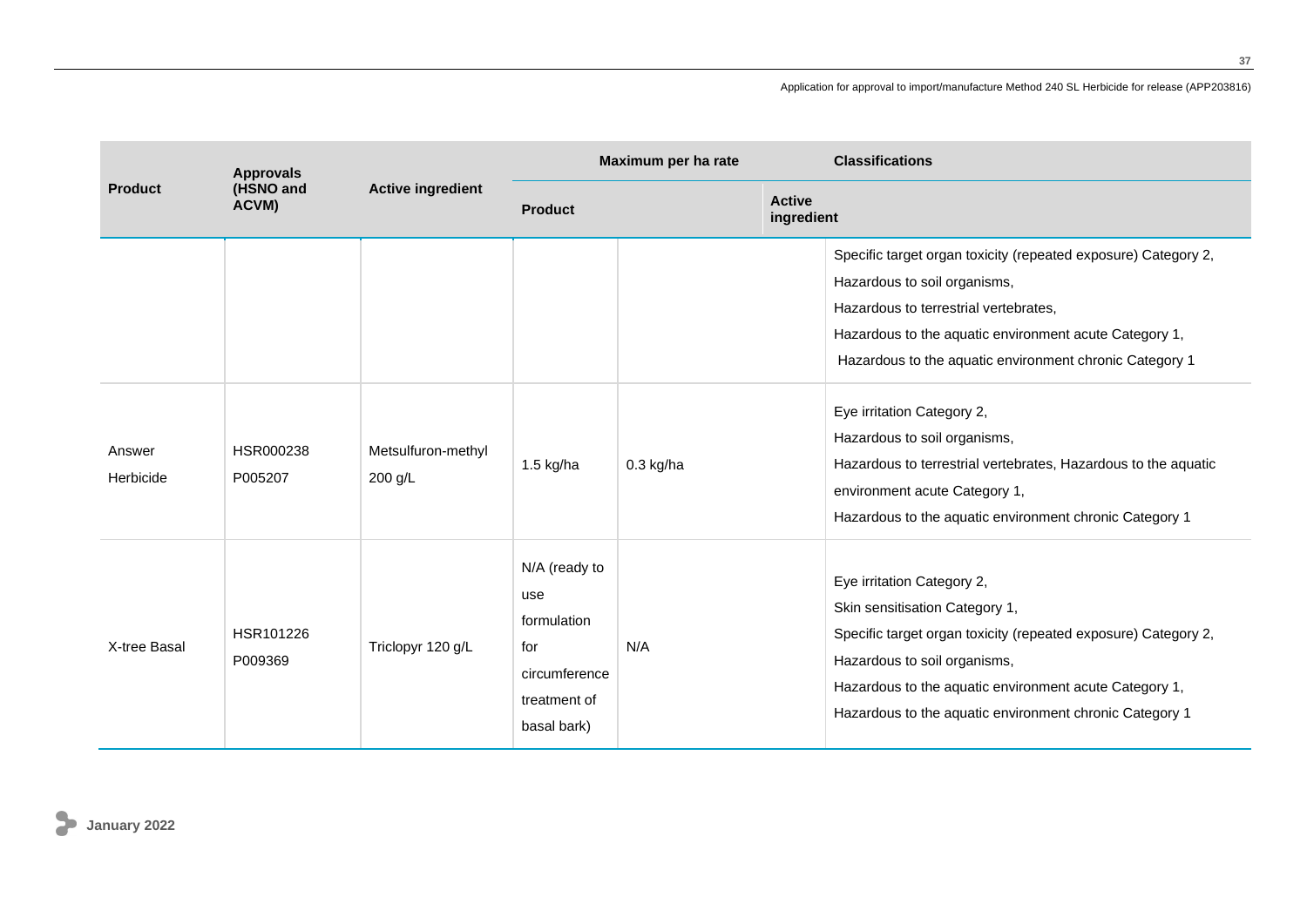|                                      | <b>Approvals</b>     |                                                                                                                                       |                | Maximum per ha rate                                                                  | <b>Classifications</b>                                                                                                                                                          |
|--------------------------------------|----------------------|---------------------------------------------------------------------------------------------------------------------------------------|----------------|--------------------------------------------------------------------------------------|---------------------------------------------------------------------------------------------------------------------------------------------------------------------------------|
| (HSNO and<br><b>Product</b><br>ACVM) |                      | <b>Active ingredient</b>                                                                                                              | <b>Product</b> | <b>Active</b><br>ingredient                                                          |                                                                                                                                                                                 |
| Associate 600<br>WG                  | HSR000242<br>P005957 | Metsulfuron-methyl<br>600 g/kg                                                                                                        | $0.5$ kg/ha    | $0.3$ kg/ha                                                                          | Eye irritation Category 2,<br>Hazardous to soil organisms,<br>Hazardous to the aquatic environment acute Category 1,<br>Hazardous to the aquatic environment chronic Category 1 |
| <b>TDPA</b>                          |                      | Mixture of 20 L<br>Grazon + 20 LTordon<br>Brushkiller XT + 10L<br>Dicamba +4 kg<br>ammonium sulphate<br>+ 20 L Kwickin oil +<br>water | 400 L/ha       | 18 kg/ha triclopyr<br>5 kg/ha dicamba<br>2 kg/ha picloram<br>0.28 kg/ha aminopyralid |                                                                                                                                                                                 |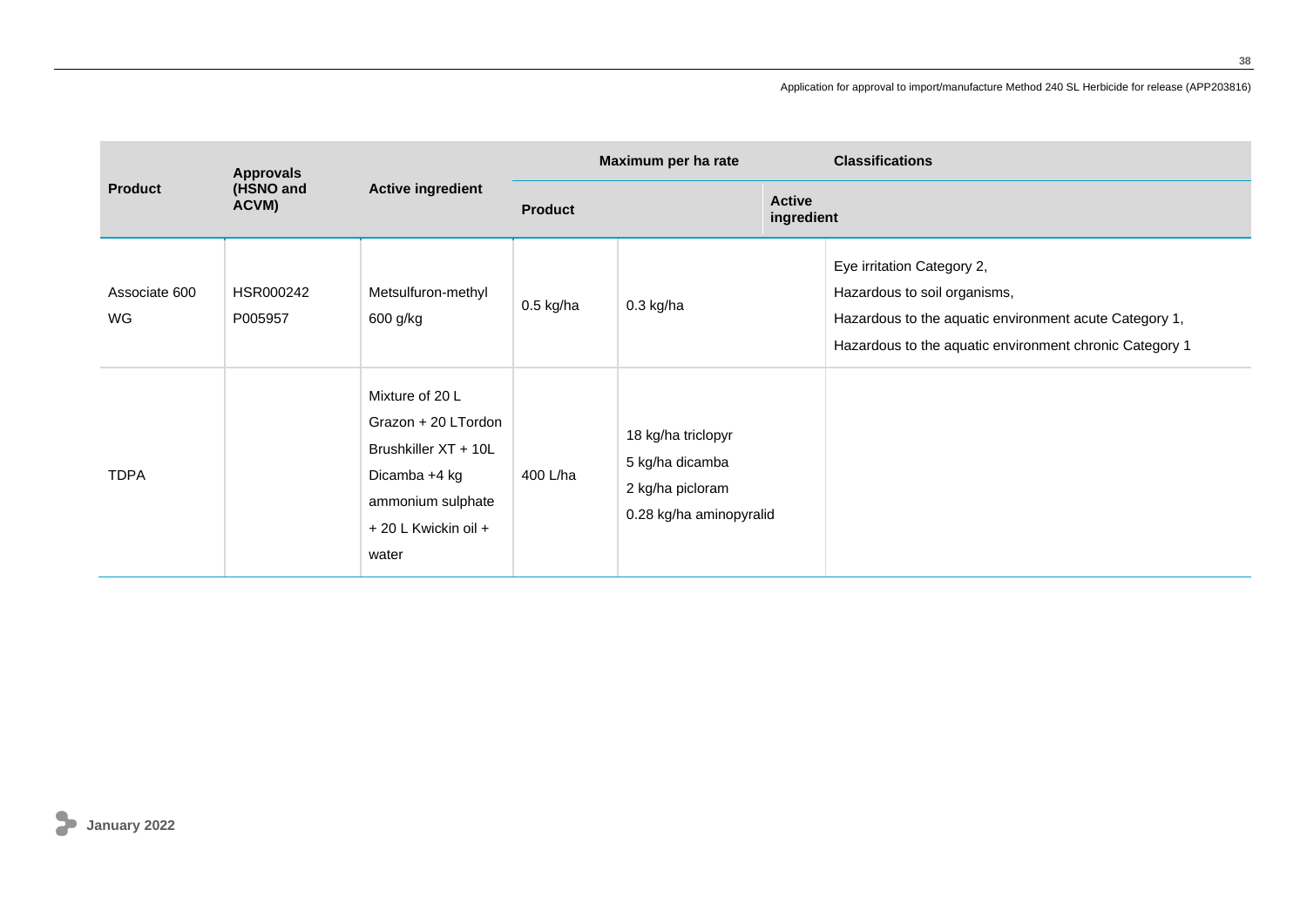# <span id="page-38-0"></span>Appendix B: Proposed controls for Method 240 SL **Herbicide**

# <span id="page-38-1"></span>Hazardous substances and new organisms (HSNO) default controls

| <b>Control</b><br>code | <b>Regulation</b>                                            | <b>Control description</b>                                                                     |
|------------------------|--------------------------------------------------------------|------------------------------------------------------------------------------------------------|
| LAB                    | Labelling Notice 2017                                        | Requirements for labelling of hazardous substances                                             |
| <b>PKG</b>             | Packaging Notice 2017                                        | Requirements for packaging of hazardous substances                                             |
| <b>SDS</b>             | <b>Safety Data Sheet</b><br>Notice 2017                      | Requirements for safety data sheets for hazardous substances                                   |
| <b>DIS</b>             | Disposal Notice 2017                                         | Requirements for disposal of hazardous substances                                              |
| HPC <sub>1</sub>       | <b>Hazardous Property</b><br>Controls Notice 2017<br>Part 1  | <b>Hazardous Property Controls preliminary provisions</b>                                      |
| HPC <sub>3</sub>       | <b>Hazardous Property</b><br>Controls Notice 2017<br>Part 3  | Hazardous substances in a place other than a workplace                                         |
| HPC4A                  | Hazardous Property<br>Controls Notice 2017<br>Part 4A        | Site and storage controls for substances that are hazardous to the<br>environment              |
| HPC4B                  | <b>Hazardous Property</b><br>Controls Notice 2017<br>Part 4B | Use of substances that are hazardous to the environment                                        |
| HPC4C                  | <b>Hazardous Property</b><br>Controls Notice 2017<br>Part 4C | Qualifications required for application of substances that are<br>hazardous to the environment |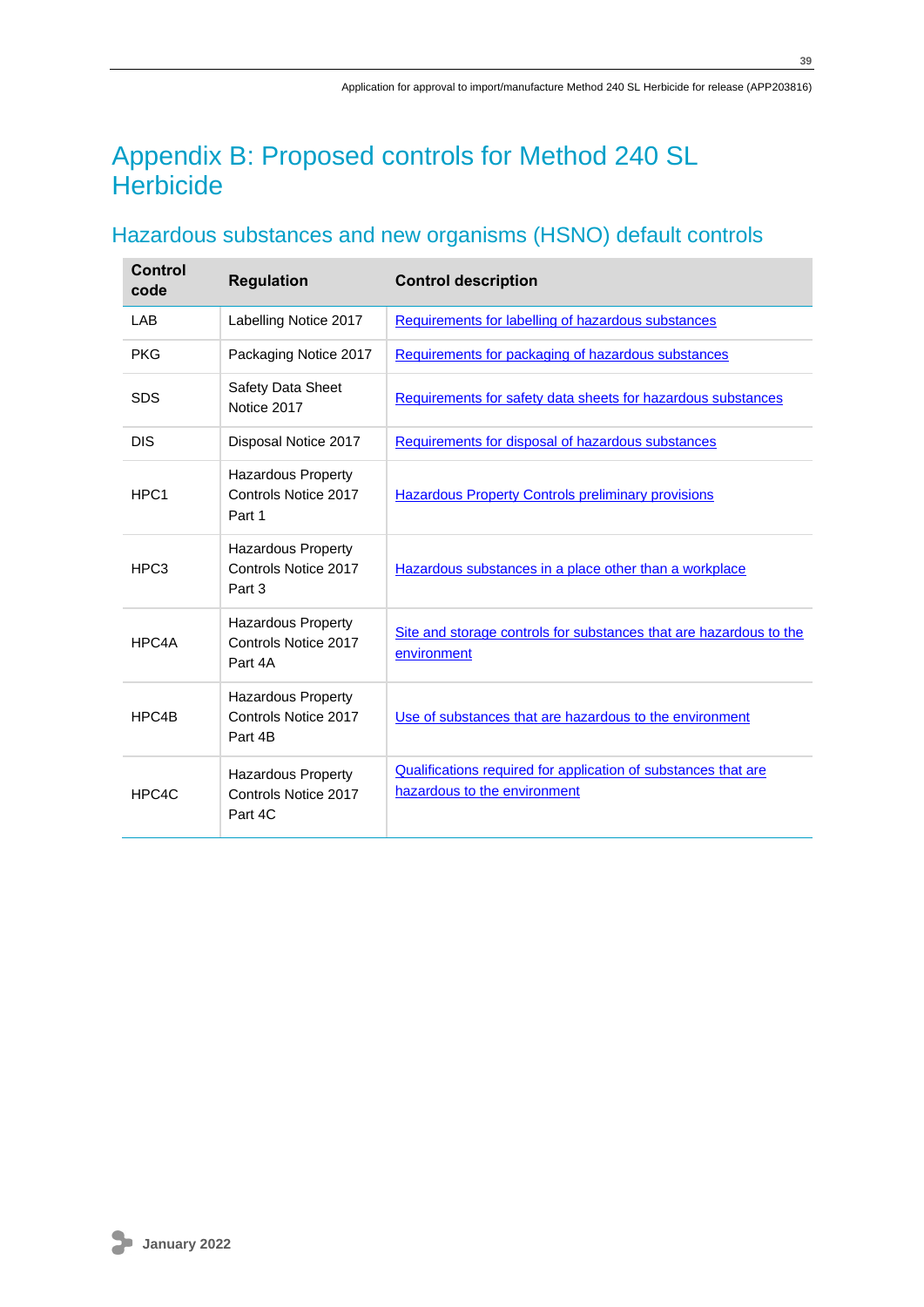| Code                               | <b>HSNO Act</b>                                    | <b>Control</b>                                                                                                                                                                                                                                                                                                                                                                                                                                                                                                                                                                                |
|------------------------------------|----------------------------------------------------|-----------------------------------------------------------------------------------------------------------------------------------------------------------------------------------------------------------------------------------------------------------------------------------------------------------------------------------------------------------------------------------------------------------------------------------------------------------------------------------------------------------------------------------------------------------------------------------------------|
| Application rate                   | Section 77<br>variation to HPC<br>Notice clause 50 | The maximum application rate of this substance is 1.3 L/ha (equivalent to 312 g of aminocyclopyrachlor/ha) for broadcast applications, with one<br>application per year                                                                                                                                                                                                                                                                                                                                                                                                                       |
| Use restrictions                   | Section 77A<br>Additional control                  | (1) No person can apply the substance except on unimproved pasture, regional parks, or conservation land; and<br>The person in charge of the application must ensure that the application is carried out in accordance with the requirements of (1).<br>(2)<br>For avoidance of doubt, in (1)-<br>(3)<br>Unimproved pasture means areas which are extensively grazed and receive minimum management inputs.<br>(a)<br>Conservation land means land defined for conservation purposes and administered and managed by the Department of<br>(b)<br>Conservation (DOC).<br>Regional parks<br>(c) |
| Application method<br>restrictions | Section 77A<br>Additional control                  | A person applying this substance must ensure that the substance spray is delivered as a coarse quality spray for ground-based application and<br>coarse to very coarse droplets for aerial application <sup>5</sup> as classified by the American Society of Agricultural & Biological Engineers (ASABE) droplet<br>size classification scheme (American National Standard ANSI/ASABE S572.1, March 2009).<br>Explanatory note: for both ground-based and aerial application, droplets larger than those specified may be used                                                                |

<span id="page-39-0"></span><sup>5</sup> includes but not restricted to AFSA and ABBA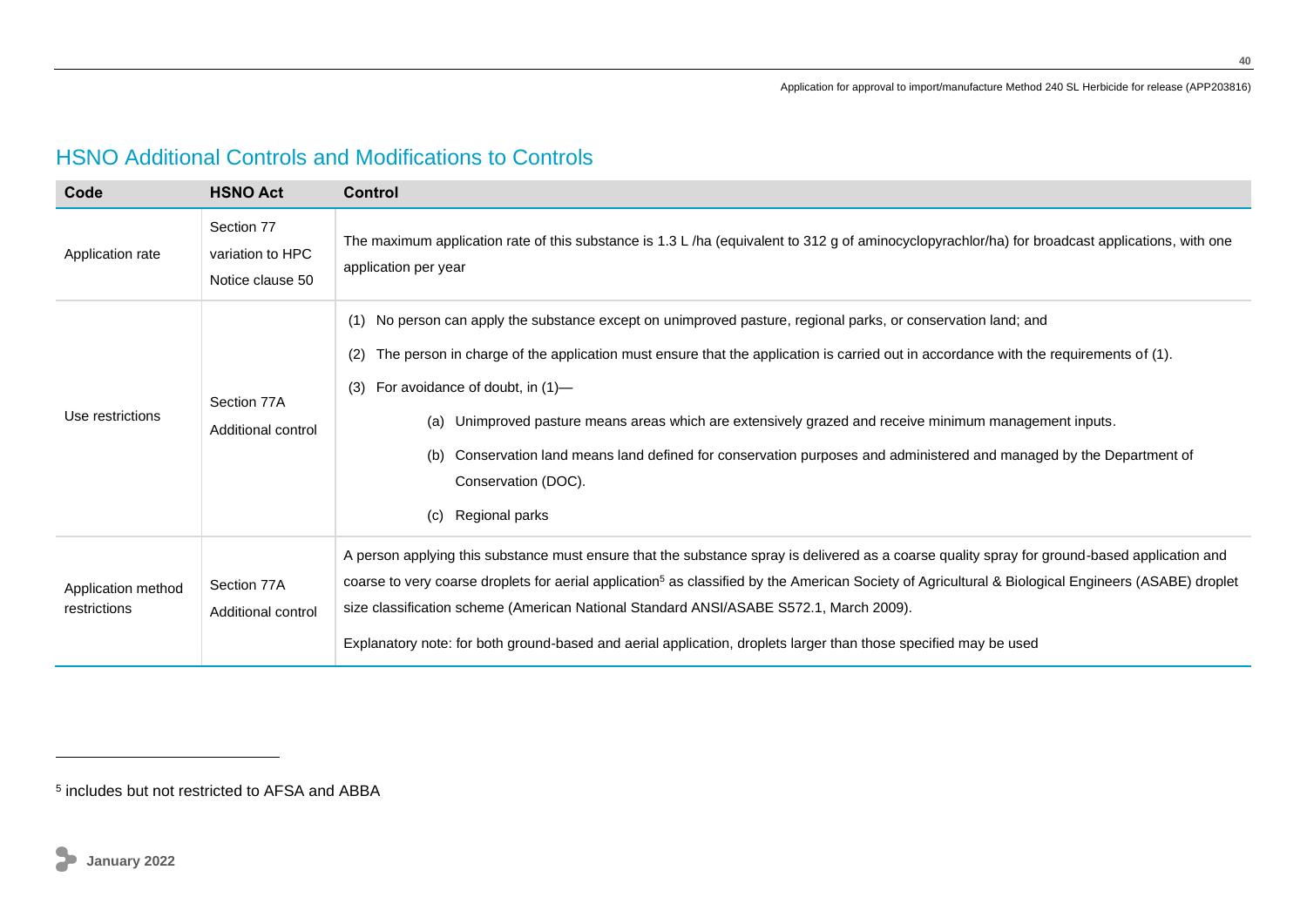| Code  | <b>HSNO Act</b>                                       | <b>Control</b>                                                                                                                                                                                                                                                                                                                                                                                                                                                                                                                                                                                                                                                                         |
|-------|-------------------------------------------------------|----------------------------------------------------------------------------------------------------------------------------------------------------------------------------------------------------------------------------------------------------------------------------------------------------------------------------------------------------------------------------------------------------------------------------------------------------------------------------------------------------------------------------------------------------------------------------------------------------------------------------------------------------------------------------------------|
| Label | Section 77<br>variation to<br><b>Labelling Notice</b> | <b>Pollinator's protection:</b><br>"DO NOT apply the substance to plants if -<br>(a) Bees are foraging; or<br>(b) The plants are in flower or part flower, and are likely to be visited by non-target invertebrate pollinators (including bees)"                                                                                                                                                                                                                                                                                                                                                                                                                                       |
| Label | Section 77<br>variation to<br><b>Labelling Notice</b> | Spray drift prevention:<br>The substance label must include the following statement, or words to the same effect:<br>DO NOT apply when wind speeds are less than 3 km/hr or more than 20 km/hr as measured at the application site<br><b>DO NOT</b> apply during a temperature inversion<br>Apply using accurately calibrated and maintained equipment in accordance with the New Zealand Standard for the Management of<br>Agrichemicals (NZS8409).                                                                                                                                                                                                                                   |
| Label | Section 77<br>variation to<br>Labelling Notice        | <b>Runoff prevention</b><br>The substance label must include the following statement, or words to the same effect:<br>This product may impact surface water quality due to runoff of rainwater. This is especially true for poorly draining soils and soils with<br>shallow groundwater. This product is classified as having a high potential for reaching surface water via runoff for several months after<br>application. Runoff of this product will be reduced by avoiding applications when rainfall is forecasted to occur within 48 hours<br>Leave treated soil undisturbed to reduce the potential for Method 240 SL Herbicide movement by soil erosion due to wind or water |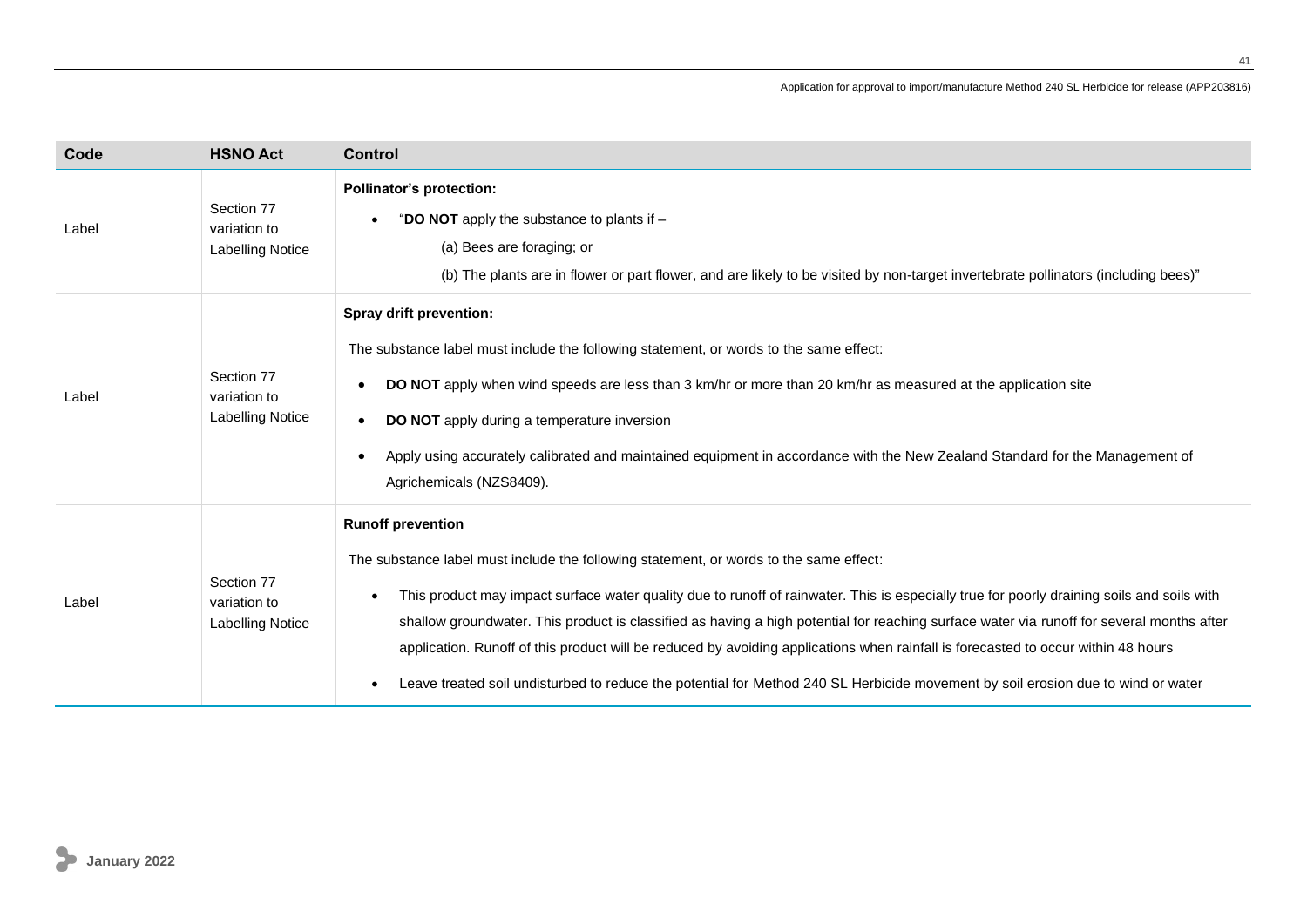| Code  | <b>HSNO Act</b>                                       | <b>Control</b>                                                                                                                                                                                                                                                                                                                                                                                                                                                                                                                                                                                                                                                                                                                                                                                                                                                        |
|-------|-------------------------------------------------------|-----------------------------------------------------------------------------------------------------------------------------------------------------------------------------------------------------------------------------------------------------------------------------------------------------------------------------------------------------------------------------------------------------------------------------------------------------------------------------------------------------------------------------------------------------------------------------------------------------------------------------------------------------------------------------------------------------------------------------------------------------------------------------------------------------------------------------------------------------------------------|
| Label | Section 77<br>variation to<br><b>Labelling Notice</b> | <b>Protection of waterbodies</b><br>The substance label must include the following statement, or words to the same effect:<br>Aminocyclopyrachlor has properties and characteristics associated with chemicals detected in groundwater. This chemical may leach into<br>groundwater if used in areas where soils are permeable, particularly where the water table is shallow<br>DO NOT apply through any type of irrigation system<br><b>DO NOT</b> contaminate water intended for irrigation<br>DO NOT treat or allow spray drift or run-off to fall onto banks or bottoms of irrigation ditches, either dry or containing water, or other<br>channels that carry water that may be used for irrigation purposes<br><b>DO NOT</b> apply on bare ground<br><b>Only apply</b> during active plant growth period to maximise potential for dissipation by plant uptake |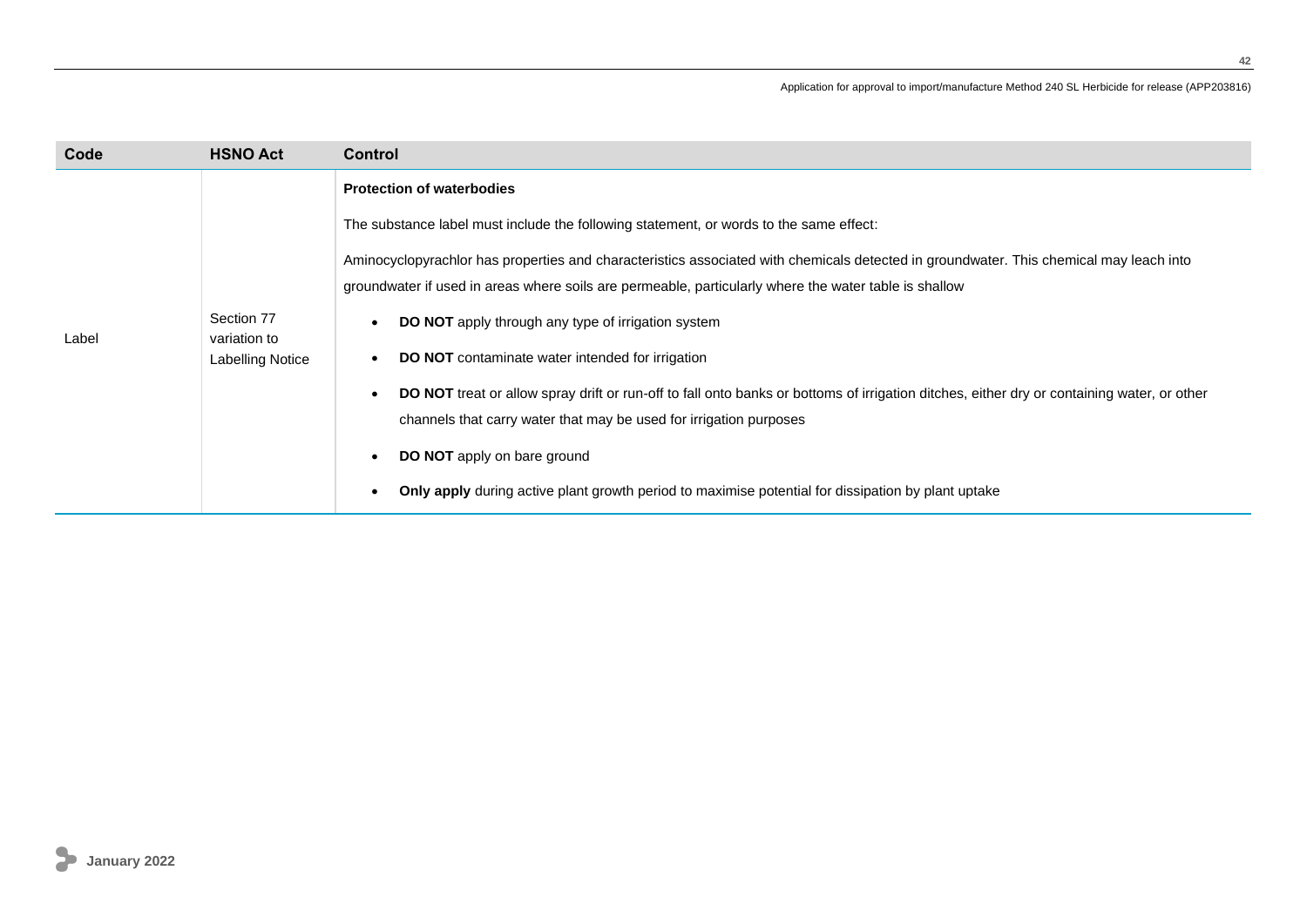| Code  | <b>HSNO Act</b>                                       | <b>Control</b>                                                                                                                                                                                                                                                                                                                                                                                                                                                                                                                                                                                                                                                                                                                                                                                                                                                                                                                                                                                                                                                                                                                                                                                                                                                                                                                                                                                                                                                                                                                                                                                                                                                                                                                                                                                                                                                                                                                                                                                                                                                                                                                                                     |
|-------|-------------------------------------------------------|--------------------------------------------------------------------------------------------------------------------------------------------------------------------------------------------------------------------------------------------------------------------------------------------------------------------------------------------------------------------------------------------------------------------------------------------------------------------------------------------------------------------------------------------------------------------------------------------------------------------------------------------------------------------------------------------------------------------------------------------------------------------------------------------------------------------------------------------------------------------------------------------------------------------------------------------------------------------------------------------------------------------------------------------------------------------------------------------------------------------------------------------------------------------------------------------------------------------------------------------------------------------------------------------------------------------------------------------------------------------------------------------------------------------------------------------------------------------------------------------------------------------------------------------------------------------------------------------------------------------------------------------------------------------------------------------------------------------------------------------------------------------------------------------------------------------------------------------------------------------------------------------------------------------------------------------------------------------------------------------------------------------------------------------------------------------------------------------------------------------------------------------------------------------|
| Label | Section 77<br>variation to<br><b>Labelling Notice</b> | Non-target plant protection:<br>The substance label must include the following statement, or words to the same effect:<br>DO NOT apply this product to areas where the roots of desirable trees and/or shrubs may extend unless injury or loss can be tolerated.<br>A treatment set-back distance should be 2.5 times the canopy drip-line width of adjacent susceptible non-target crops or desirable<br>vegetation. For example, if a nearby desirable non-target tree has a canopy drip-line width of 3 metres, the set-back from the tree should<br>be 7.5 metres<br>DO NOT apply if site-specific characteristics and conditions exist that could contribute to movement and unintended root zone exposure<br>to susceptible non-target crops or desirable vegetation, unless injury or loss can be tolerated<br>DO NOT make applications or otherwise permit this product or sprays containing this product to come into contact with any susceptible<br>non-target crops or desirable vegetation<br>DO NOT apply when powdery dry soil or sandy soils are known to be prevalent in the area to be treated. Treatment of powdery dry soil<br>and light sandy soils, when there is little likelihood of rainfall soon after treatment, may result in off-target movement and possible<br>damage to susceptible non-target crops or desirable vegetation when soil particles are moved by wind or water. Injury to susceptible<br>non-target crops or desirable vegetation may result if treated soil is washed, blown, or moved onto land used to produce crops or land<br>containing susceptible non-target crops or desirable vegetation.<br>Certain species, in particular, may be susceptible to damage or plant death from low doses of Method 240 SL Herbicide including, but<br>not limited to, Beech species, Conifers (Douglas fir, Pinus species, Kauri), Eucalypt species, Legumes (clovers, lucerne, lupins),<br>Manuka, Matagouri, Ornamental shrubs, Poplar species, Pōhutukawa, Silver birch, Totara and Willow species.<br>For broadcast aerial application <sup>6</sup> , it is recommended to only treat stands with over 80% canopy cover. |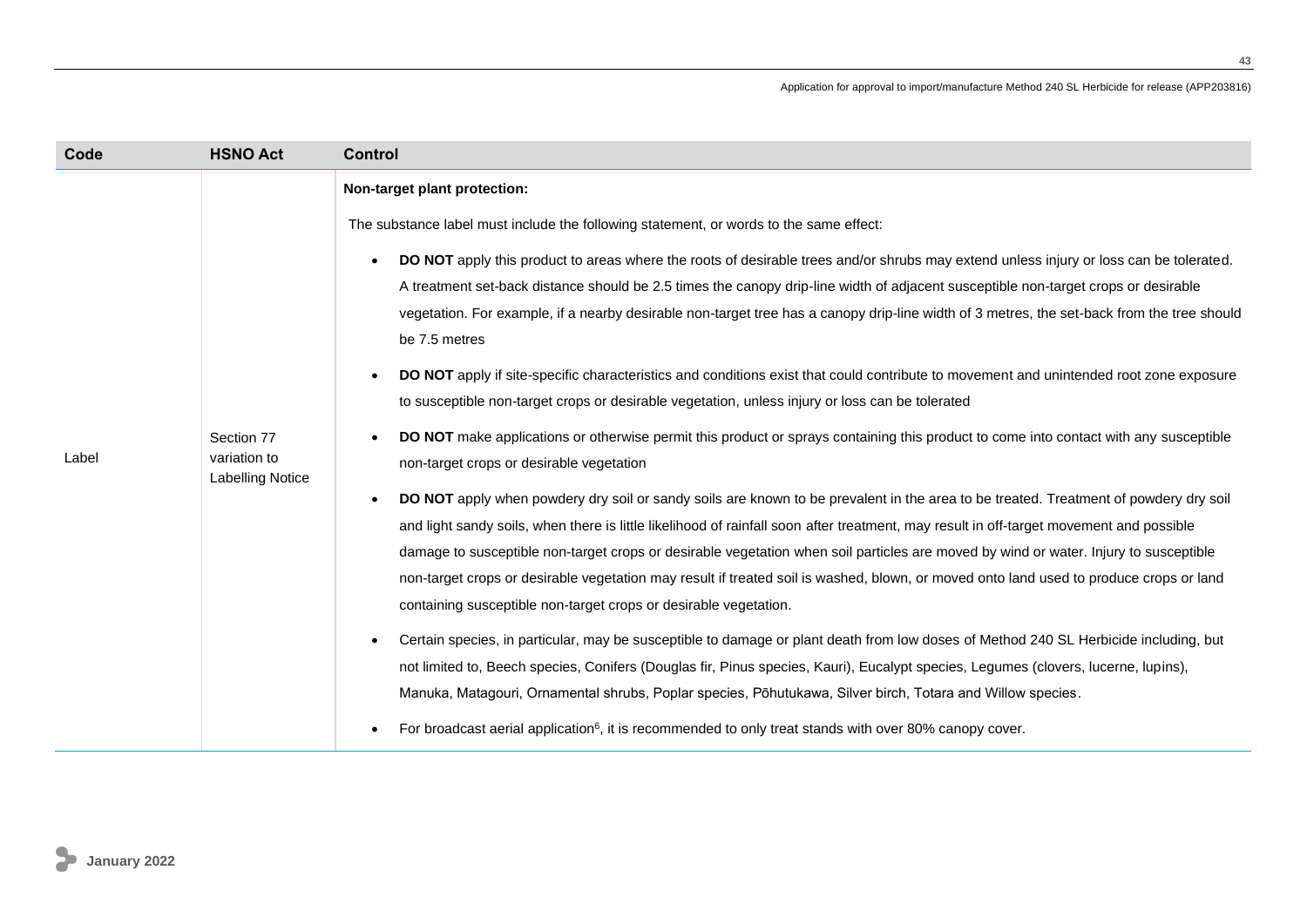| The downwind buffer zone requirements for this substance, as specified in accordance with clause 51 of the Hazardous Property Controls<br>Notice, are as follows:<br>(1)<br>Variation to<br>Hazardous<br>Buffer zones<br>crops or desirable vegetation<br><b>Property Controls</b><br>Notice Part 4B<br>(a) Broadcast ground-based application: minimum 10 meters<br>(b) Broadcast aerial application <sup>7</sup> : minimum 100 metres<br>Explanatory note: the buffer zone needs to be calculated from the edge of the set back distance to the edge of the application equipment | The person in charge of the application of this substance and any person applying this substance, must ensure that the substance is<br>not applied within the respective specified distance downwind of a sensitive area, where the sensitive receptor is susceptible non-target |
|-------------------------------------------------------------------------------------------------------------------------------------------------------------------------------------------------------------------------------------------------------------------------------------------------------------------------------------------------------------------------------------------------------------------------------------------------------------------------------------------------------------------------------------------------------------------------------------|----------------------------------------------------------------------------------------------------------------------------------------------------------------------------------------------------------------------------------------------------------------------------------|

<sup>6</sup> includes but not restricted to AFSA broadcast

<sup>7</sup> includes but not restricted to AFSA broadcast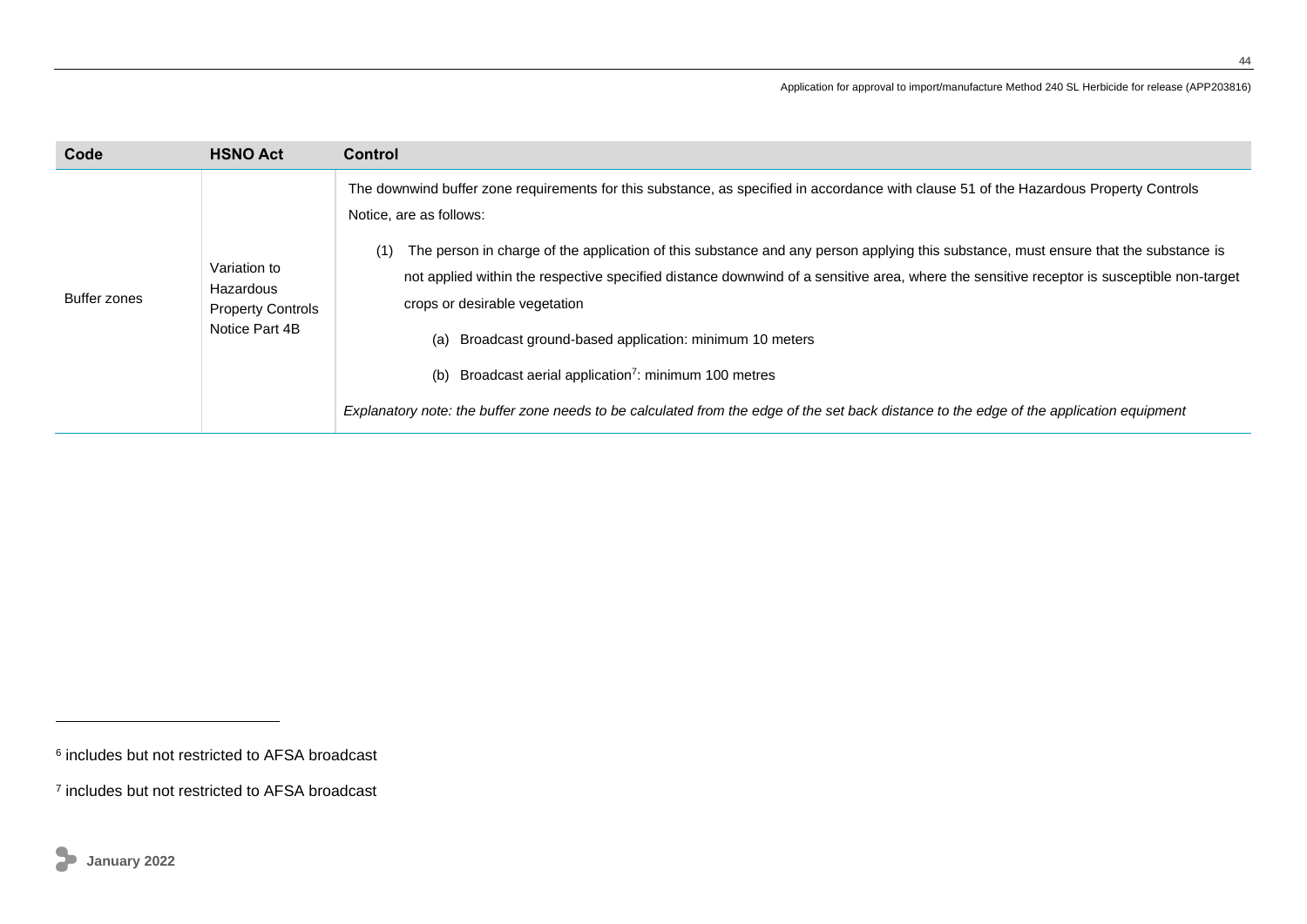| Code                          | <b>HSNO Act</b>                   | <b>Control</b>                                                                                                                                                                                                                                                                                                                                                                                                                                                                                                                                                                                                                                                                    |
|-------------------------------|-----------------------------------|-----------------------------------------------------------------------------------------------------------------------------------------------------------------------------------------------------------------------------------------------------------------------------------------------------------------------------------------------------------------------------------------------------------------------------------------------------------------------------------------------------------------------------------------------------------------------------------------------------------------------------------------------------------------------------------|
| Pre-application<br>assessment | Section 77A<br>Additional control | Pre-application assessment of the treatment area for broadcast applications<br>Before application is undetarken, a pre-application assessment of the intended application area needs to be conducted in order to map out no-<br>spray zones in respect of the following sensitive non-target areas:<br>Mahinga kai sites <sup>8</sup><br>Sensitive susceptible non-target crops or desirable vegetation<br>Determination of a set back distance<br><b>Beehives</b><br>A record of the pre-application assessment must be kept for inspection purposes. The record must contain sufficient information to allow for third<br>party verification of the pre-application assessment. |

<sup>&</sup>lt;sup>8</sup> Mahinga kai generally relates to customary food gathering areas for a whānau, hapū, iwi. There are often specific tikanga or cultural practices associated with the harvesting of resources from these areas, these will usually be based upon principles of kaitiakitanga and manaakitanga. In turn, these tikanga can influence the types of activities that would be permitted or appropriate around such areas, so one should always seek greater awareness and understanding. Mana whenua or people of the local area will be best suited to providing information and guidance on mahinga kai locations within a particular rohe or region. Therefore, anyone wanting to learn more about mahinga kai for an area could start by seeking advice form the local hapū or iwi group.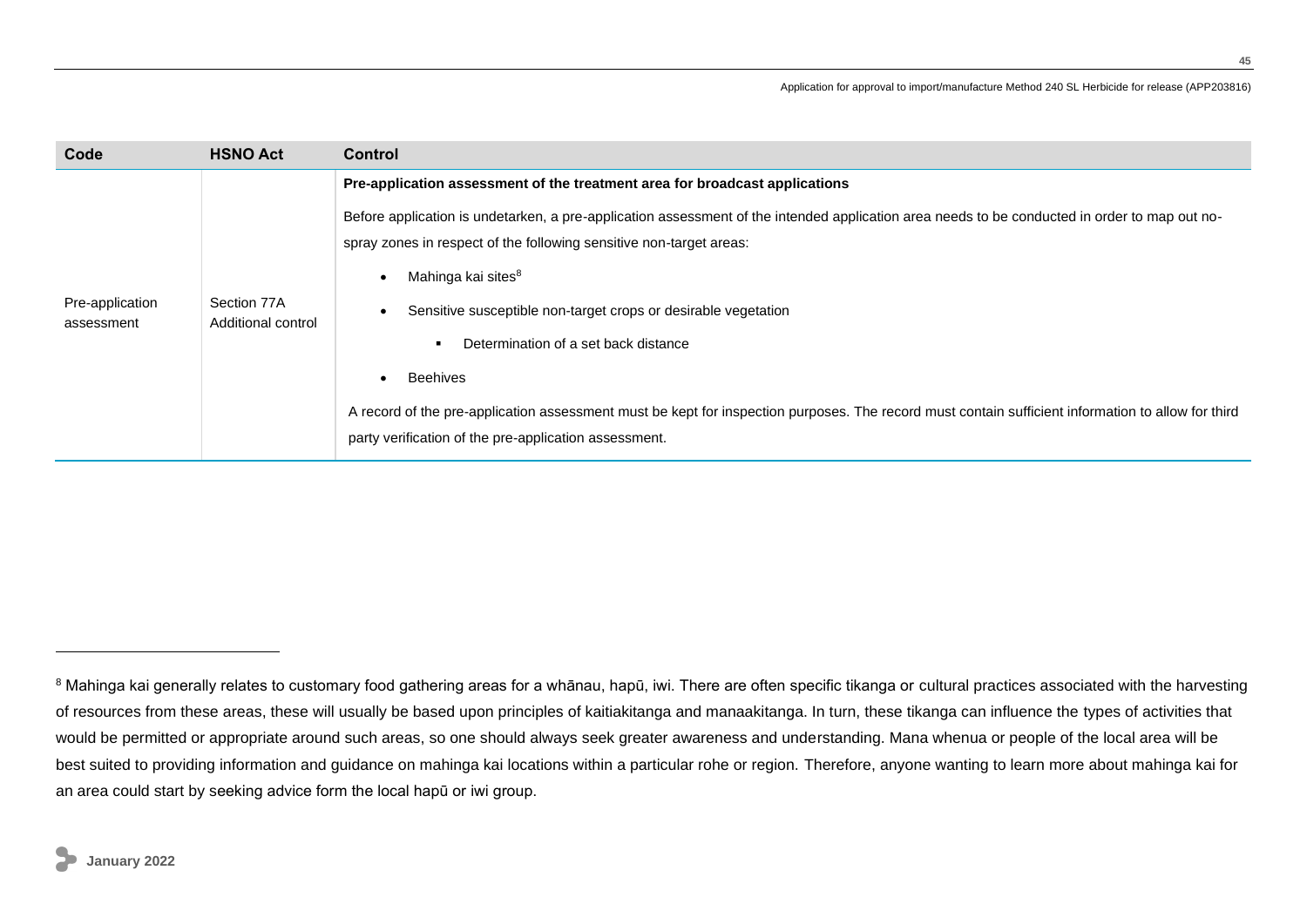|                                                            |                                   | Responsible Handling Information package                                                                                                                                                                                                   |
|------------------------------------------------------------|-----------------------------------|--------------------------------------------------------------------------------------------------------------------------------------------------------------------------------------------------------------------------------------------|
| Information -<br>additional<br>information<br>requirements | Section 77A<br>Additional control | (1) An importer or manufacturer of the substance must obtain or prepare Responsible Handling Information;                                                                                                                                  |
|                                                            |                                   | (2) For the purposes of (1), Responsible Handling Information means a package of information that—                                                                                                                                         |
|                                                            |                                   | (a) includes details on responsible handling of the substance;                                                                                                                                                                             |
|                                                            |                                   | (b) is sufficiently comprehensive to allow any person handling the substance to be aware of their HSNO obligations when handling the<br>substance;                                                                                         |
|                                                            |                                   | contains information on responsible handling of the substance throughout its entire lifecycle, including (but not limited to)<br>(C)<br>mandatory content topics detailed in CONTENT REQUIREMENTS OF RESPONSIBLE HANDLING INFORMATION; and |
|                                                            |                                   | (d) is consistent with compliant use under the requirements of the substance approval.                                                                                                                                                     |
|                                                            |                                   | (3) Any person importing or manufacturing the substance must ensure that the information required by (2) is -                                                                                                                              |
|                                                            |                                   | (a) readily available and freely accessible to users, to the extent that is reasonably practicable; and                                                                                                                                    |
|                                                            |                                   | (b) in English and be able to be readily comprehended.                                                                                                                                                                                     |
|                                                            |                                   | <b>CONTENT REQUIREMENTS OF RESPONSIBLE HANDLING INFORMATION</b>                                                                                                                                                                            |
|                                                            |                                   | For the purposes of $(2)(c)$ , mandatory content requirements are:                                                                                                                                                                         |
|                                                            |                                   | <b>Topic 1 - Application restrictions</b>                                                                                                                                                                                                  |
|                                                            |                                   | Any person importing or manufacturing the substance must ensure that the information required to be provided includes details of application                                                                                               |
|                                                            |                                   | restrictions, and guidance on how to comply with those requirements, including (but not limited to):                                                                                                                                       |
|                                                            |                                   | (1) Application rate restrictions                                                                                                                                                                                                          |
|                                                            |                                   | (2) Application equipment restrictions                                                                                                                                                                                                     |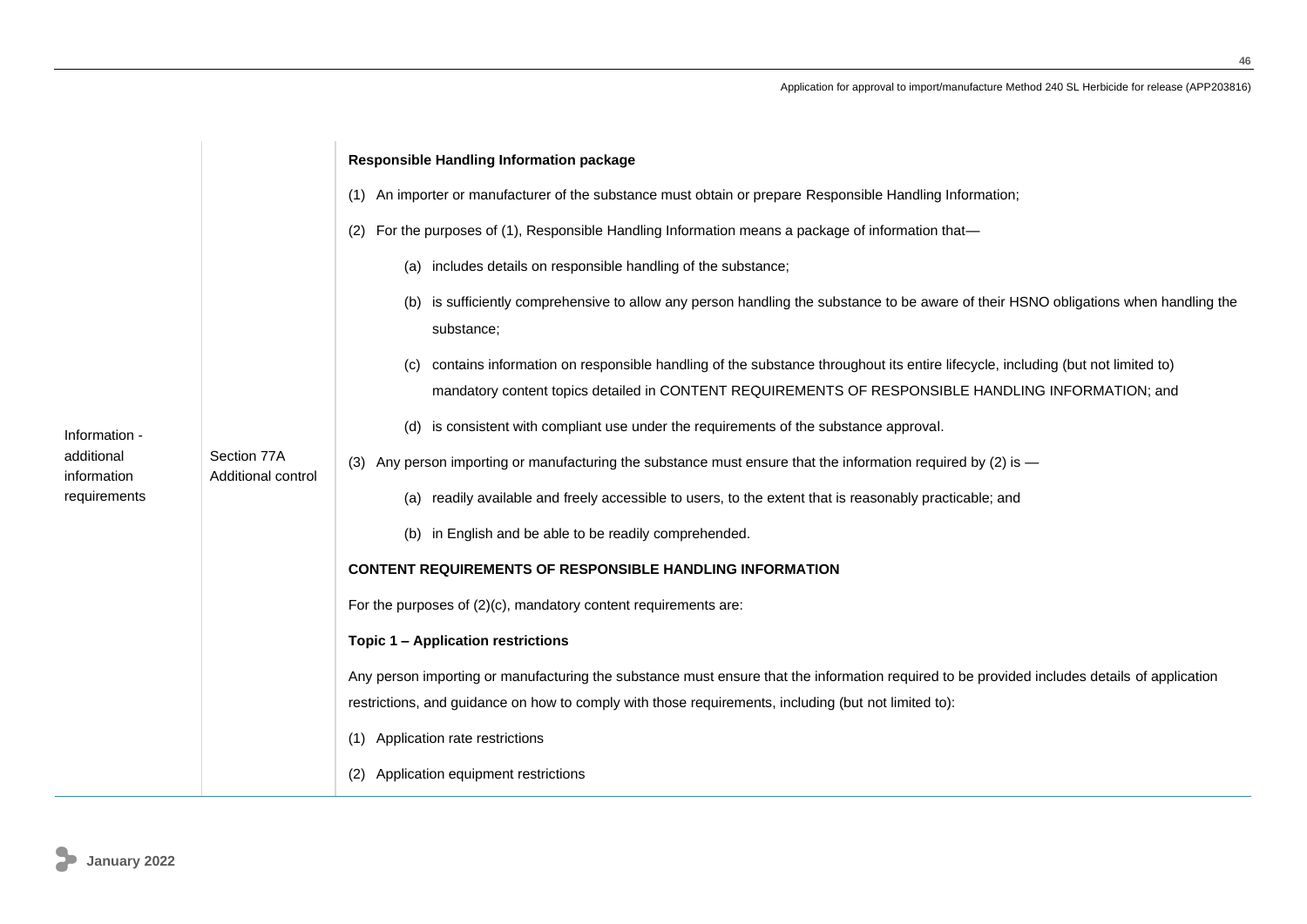| Code | <b>HSNO Act</b> | <b>Control</b>                                                                                                                                |
|------|-----------------|-----------------------------------------------------------------------------------------------------------------------------------------------|
|      |                 | Droplet size requirements<br>(3)                                                                                                              |
|      |                 | Use restrictions (ie land administered and managed by DOC, regional parks or unimproved pasture only)<br>(4)                                  |
|      |                 | Topic 2 - Contact information                                                                                                                 |
|      |                 | Any person importing or manufacturing the substance must ensure that the information required to be provided includes contact information for |
|      |                 | the importer or manufacturer for the purpose of responding to queries relating to the aminocyclopyrachlor-containing substance                |
|      |                 | Topic 3 - Responsible handling Information                                                                                                    |
|      |                 | Any person importing or manufacturing the substance must ensure that the information required to be provided includes:                        |
|      |                 | Information on the environmental hazards and key exposure risks associated with the aminocyclopyrachlor containing substance and its          |
|      |                 | intended uses; this should include the following                                                                                              |
|      |                 | information related to the protection of non-target plants.<br>a.                                                                             |
|      |                 | information related to the protection of water bodies (including groundwater).<br>b.                                                          |
|      |                 | information related to the limitation of off-target movement and the importance of environmental pathways and associated risks<br>c.          |
|      |                 | factors including spray drift (wind), runoff (slopes), drainage, leaching.                                                                    |
|      |                 | details of how users need to conduct a pre-application treatment area assessment<br>(2)                                                       |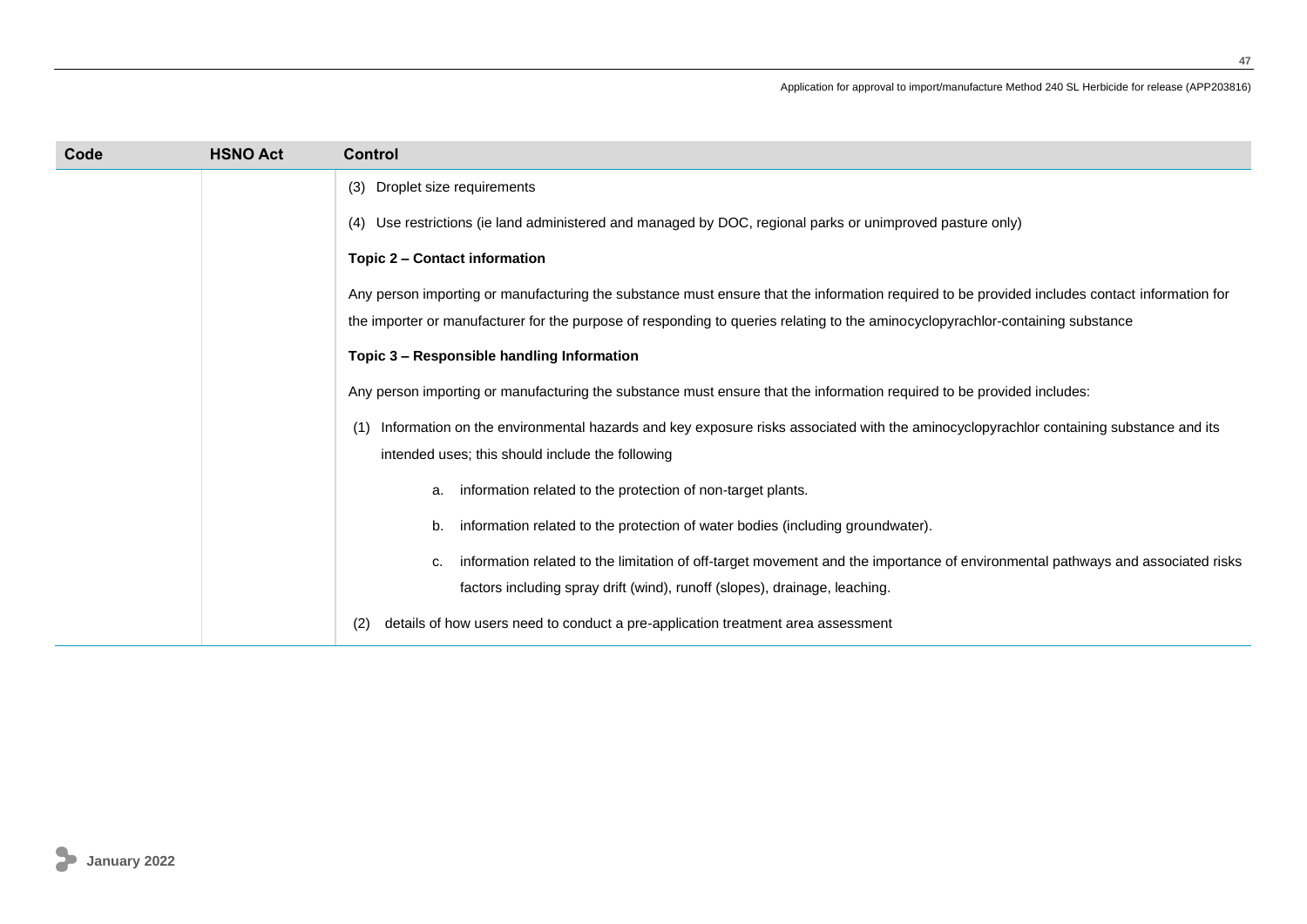| Code  | <b>HSNO Act</b>                                       | <b>Control</b>                                                                                                                                                                                                                                                                                                                                                                                                                                                                                                                 |
|-------|-------------------------------------------------------|--------------------------------------------------------------------------------------------------------------------------------------------------------------------------------------------------------------------------------------------------------------------------------------------------------------------------------------------------------------------------------------------------------------------------------------------------------------------------------------------------------------------------------|
| Label | Section 77<br>variation to<br><b>Labelling Notice</b> | Post-application considerations:<br>The substance label must include the following statement, or words to the same effect:<br><b>DO NOT</b> use plant material treated with this product for mulch or compost<br>DO NOT plant the treated sites for at least one year after the substance application if non-crop sites treated with the substance are to be<br>converted to a food, feed, or fiber agricultural crop, or to a horticultural crop. A field bioassay must then be completed before planting the<br>desired crop |
|       |                                                       |                                                                                                                                                                                                                                                                                                                                                                                                                                                                                                                                |